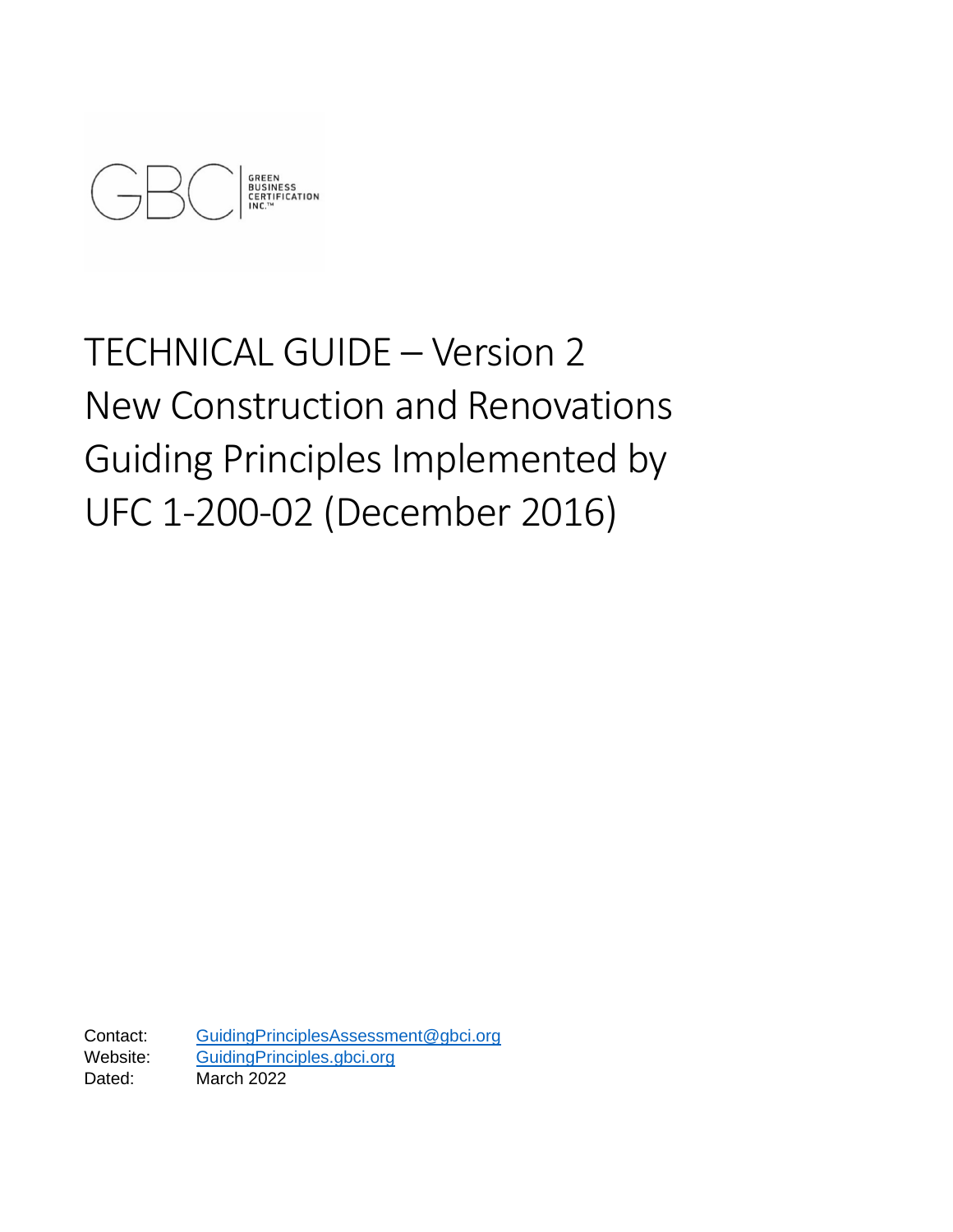# <span id="page-1-0"></span>**Table of Contents**

| 2-3.1.1 Energy Efficiency - Commercial and Multi-Family High-Rise Residential Buildings. 22 |  |
|---------------------------------------------------------------------------------------------|--|
|                                                                                             |  |
|                                                                                             |  |
|                                                                                             |  |
|                                                                                             |  |
|                                                                                             |  |
|                                                                                             |  |
|                                                                                             |  |
|                                                                                             |  |
|                                                                                             |  |
|                                                                                             |  |
|                                                                                             |  |
|                                                                                             |  |
|                                                                                             |  |
|                                                                                             |  |
|                                                                                             |  |
|                                                                                             |  |
|                                                                                             |  |
|                                                                                             |  |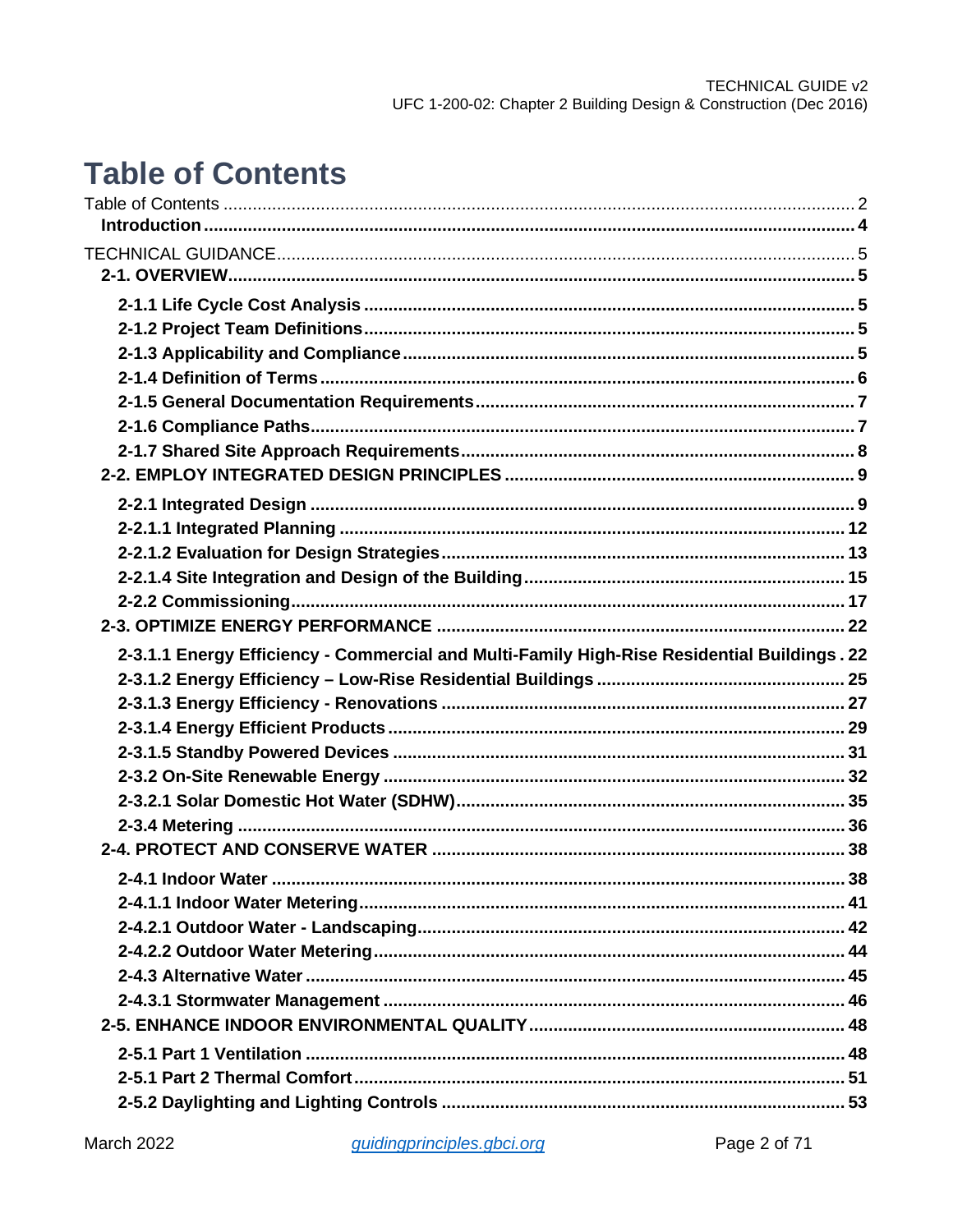| 2-5.3.2 Reduce Volatile Organic Compounds (VOC) Low-Emitting Materials 57 |  |
|---------------------------------------------------------------------------|--|
|                                                                           |  |
|                                                                           |  |
|                                                                           |  |
|                                                                           |  |
|                                                                           |  |
|                                                                           |  |
|                                                                           |  |
|                                                                           |  |
|                                                                           |  |
|                                                                           |  |
|                                                                           |  |
|                                                                           |  |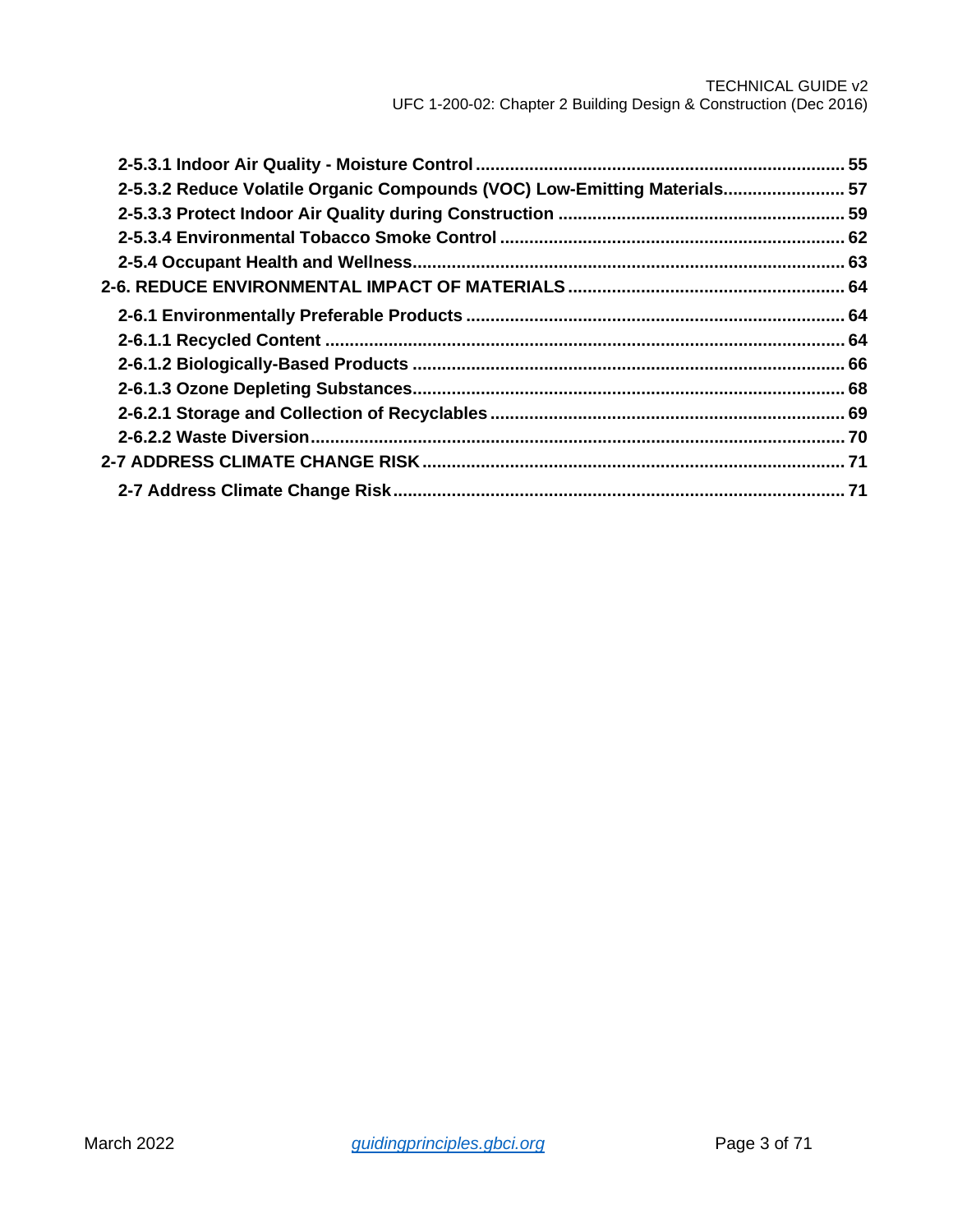## <span id="page-3-0"></span>**Introduction**

For use with Guiding Principles Assessment, Department of Defense: Building Design and Construction UFC 1-200-02

From the EPA to NASA, federal agencies work to abide by the Guiding Principles for Federal Leadership in High Performance and Sustainable Buildings<sup>[1](#page-3-1)</sup> for building, renovating, and operating optimal, efficient buildings. The Green Business Certification Inc. (GBCI) has been working with these federal agencies to offer assessments of each agency's work to meet the Guiding Principles. GBCI can help you evaluate your success, streamline reporting, and guide your efforts toward complying with the principles, using its depth and breadth of knowledge of green building certification.

The Department of Defense (DOD) initiated the Unified Facilities Criteria (UFC) program to unify all technical criteria and standards pertaining to planning, design, construction, and operation and maintenance of real property facilities<sup>[2](#page-3-2)</sup>. The Guiding Principles Requirements ("Requirements") are incorporated into the UFC 1-200-02 High Performance and Sustainable Building Requirements (UFC 1- 200-02). For the DOD, compliance with UFC 1-200-02 is compliance with Guiding Principles for Federal Sustainable Buildings. Guiding Principles Assessment (GPA) assesses compliance with UFC 1-200-02.

This Technical Guide, along with the Guiding Principles Assessment Handbook, will take you through the steps to show your projects' compliance with the Guiding Principles as specified in UFC 1-200-02<sup>[3](#page-3-3)</sup>.

### **UFC, DOD and Installation Policy Version Applicability**

This guidance includes updates through UFC 1-200-02 Change 4. Buildings designed under UFC 1- 200-02 Change 4 must meet Change 4. See UFC 1-200-01 section 1-3.1 for more information. GBCI does not determine UFC or policy applicability on behalf of the project team. If the building is designed under previous versions of UFC or specific department or installation policy, the Project Information Form must indicate the publication date of the version applied. Otherwise, applications will be held to UFC 1-200-02 Change 4 and the most current related UFC and policies.

<span id="page-3-1"></span><sup>1</sup> Guiding Principles for Sustainable Federal Buildings [https://www.epa.gov/greeningepa/guiding-principles](https://www.epa.gov/greeningepa/guiding-principles-sustainable-federal-buildings)[sustainable-federal-buildings](https://www.epa.gov/greeningepa/guiding-principles-sustainable-federal-buildings)

<span id="page-3-2"></span><sup>2</sup> Department of Defense (DOD) UNIFIED FACILITIES CRITERIA PROGRAM <http://www.wbdg.org/ffc/dod>

<span id="page-3-3"></span><sup>3</sup> UFC 1-200-02<http://www.wbdg.org/ffc/dod/unified-facilities-criteria-ufc/ufc-1-200-02>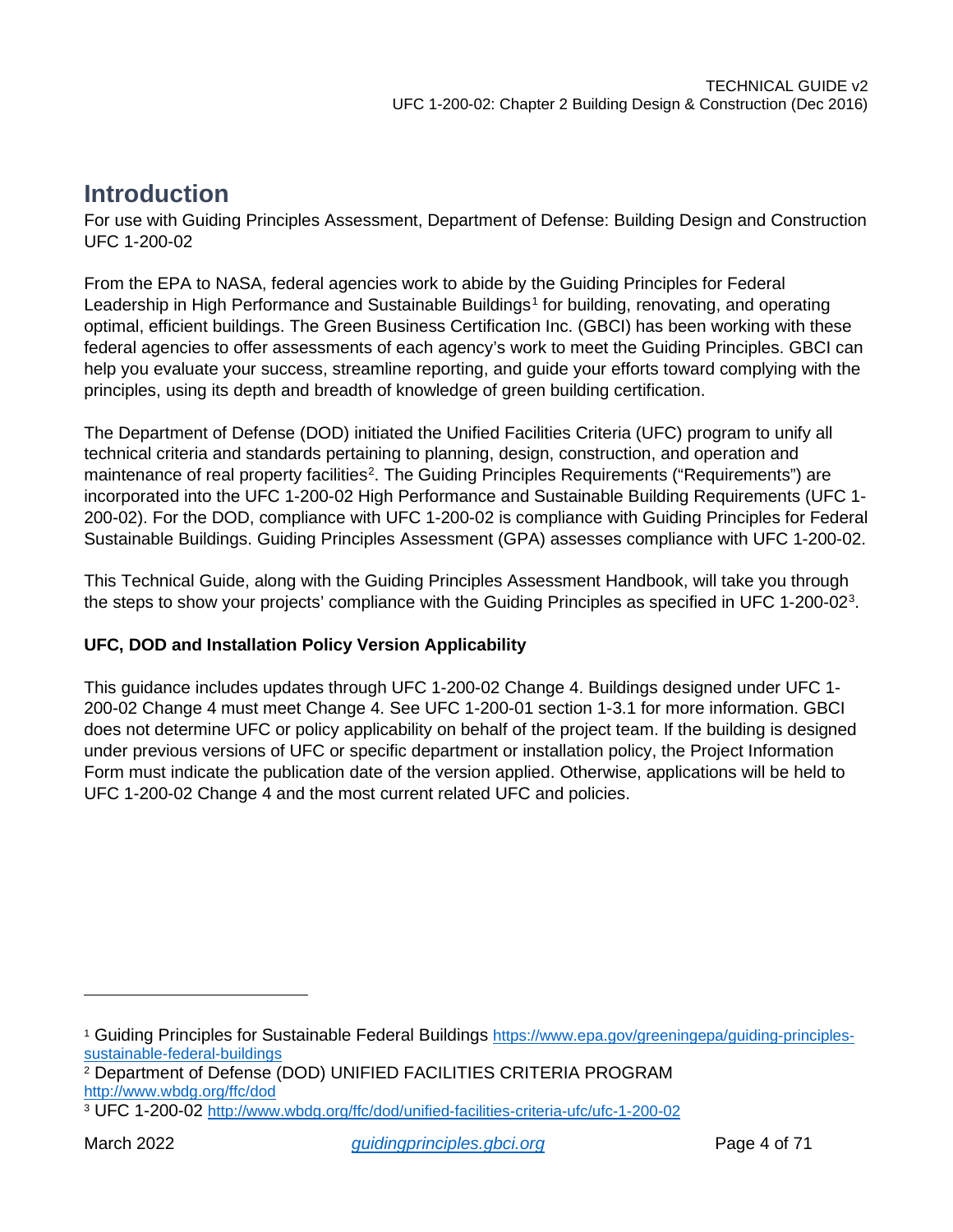# <span id="page-4-0"></span>**TECHNICAL GUIDANCE**

# <span id="page-4-1"></span>**2-1. OVERVIEW**

These requirements apply to all New Construction, New Addition, and Renovation projects.

The Requirements noted for each of the following are from UFC 1-200-02 (UFC).

### <span id="page-4-2"></span>**2-1.1 Life Cycle Cost Analysis**

**UFC Section 1-7 LIFE-CYCLE COST ANALYSIS (LCCA)** The purpose of the LCCA methodology as detailed in CFR Title 10 Part 436 Subpart A is to identify and compare life-cycle cost-effective (LCCE) building energy and water systems that will in total achieve the energy and water requirements as detailed in UFC 1-200-02.

An LCCA is required for the following:

- 1. Systems contributing to energy footprint of the building. Energy consuming systems include, but are not limited to, HVAC, lighting, and the building envelope <sup>[4](#page-4-5)</sup>
- 2. Renewable energy generating systems (example: photovoltaic panels)
- 3. When LCCE is selected as the reason any requirement of this document is "Partially compliant" or "Not Applicable" (reference paragraph 4-2 Compliance with Federal Requirements)

For methodology and requirements, see UFC 1-200-02.

### <span id="page-4-3"></span>**2-1.2 Project Team Definitions**

**Owner Organization**: The "Owner Organization" also known as the Building Owner Organization is the building owner organization or the DOD department that will maintain and occupy after construction (US Army, US Air Force, US Navy, or US Marine Corps)

**Owner Name:** The "Owner Name" also known as the Building Owner Name is the name of the point of contact within the Owner Organization aka Building Owner Organization representing the owner during the project and once the building is occupied (the individual filling this role may change once the building is occupied).

**Primary Contact Organization:** The "Primary Contact Organization" also known as Project Owner Organization is the DOD department that is executing project for the "Owner Organization" also known as Building Owner Organization (US Army, US Air Force, US Navy, or US Marine Corps).

**Primary Contact Name:** The "Primary Contact Name" also known as Project Owner Name is the name of the person within the Primary Contact Organization also known as Project Owner Organization responsible for the project.

**Project Administrator Organization:** "The Project Administrator Organization" is either the DOD or non-DOD (often and Architecture or Engineering firm) organization that the executes the project for the Primary Contact Organization aka Project Owner Organization.

**Project Administrator Name:** The "Project Administrator" is the name of the person within the Project Administrator Organization responsible for the project.

### <span id="page-4-4"></span>**2-1.3 Applicability and Compliance**

<span id="page-4-5"></span>UFC 4-2 COMPLIANCE WITH FEDERAL REQUIREMENTS.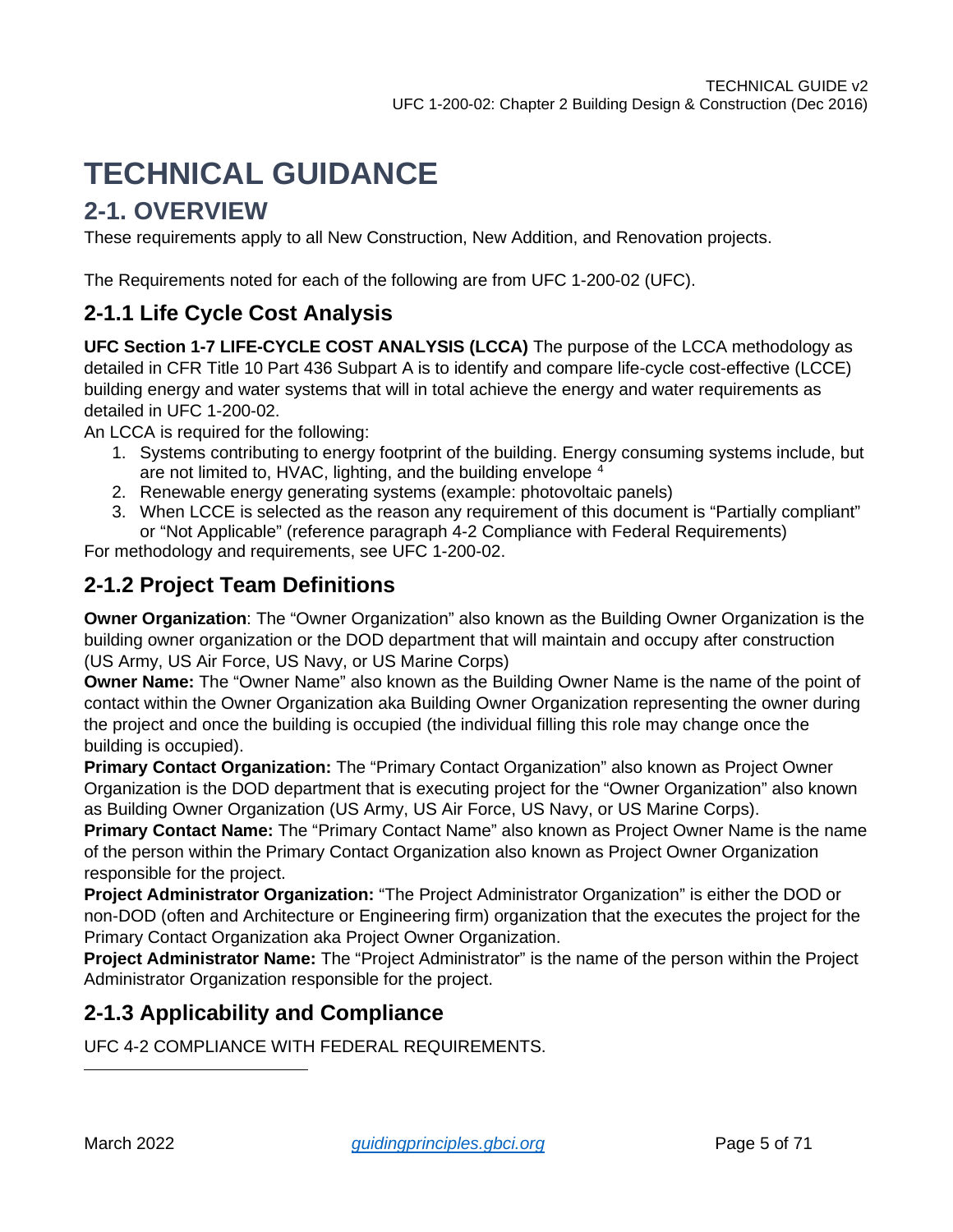**Fully Compliant:** The project is in full compliance with the Requirement.

**Not Applicable:** The requirement is not applicable, based on LCCE (example, LCCE excludes use of Alternative Water); mission exclusion (example, no daylighting in a theater or a SCIF); location/regional exclusion (example, Host Nation Agreement or no local recycling facility); locale exclusion (example, there is no steam to meter), or safety (example, building orientation restriction for AT/FP due to existing infrastructure), and is marked "Not Applicable" with justification. Provide written justification and/or contracting officer approval.

**Partially Applicable:** In instances where a Requirement is only partially applicable to a building, within the Project Information Form select the documentation path that will be used to document the applicable portions of the Requirement. "Not applicable" should only be selected if the Requirement is not applicable in its entirety to the entire building space. If a Requirements is partially applicable (e.g. daylighting not permitted in select secure areas of the building or a renovation project that also includes new construction areas), it is expected that the project comply with all the requirements for the applicable areas of the project.

**Renovations:** Additions, sustainment, modernization, and restoration buildings ("Renovations") must comply with UFC Requirements relevant to the scope of the project. UFC Requirements not within the project scope of work may be marked Not Applicable.

The completion of aspects of Requirements by different teams and/or prior to the current team's involvement does not preclude the overall project from meeting the Requirements. Demonstration of compliance with elements completed prior to development and issuance of current scope (e.g. sustainability charrette, etc.) is required. If documentation of specific elements from prior design and scoping exercises is unavailable to the project team, provide written exemption from the contracting officer for the specific elements is required for submittal.

### <span id="page-5-0"></span>**2-1.4 Definition of Terms**

**Basis of Design (BOD):** The BOD is the project team's interpretation of the project requirements as presented in the RFP and contract documents. Any revision to the project requirements should be reflected in the BOD. See also DD Form 1391. Refer to 2-2.2 Commissioning for additional information.

**Enacted DD Form 1391:** A programming document enacted into law, in public domain that is used by the DOD to submit requirements and justifications in support of funding requests for military construction to Congress.

**Life-Cycle Cost Analysis (LCCA):** Assessment of the direct, indirect, recurring, nonrecurring, and other related costs incurred or estimated to be incurred in the design, development, production, operation, maintenance, support, and final disposition of a major system over its anticipated useful life span. LCCA considers all costs (capital, operating, and decommissioning expenses for the duration of a project) for various alternative approaches, including inflation and discount rates.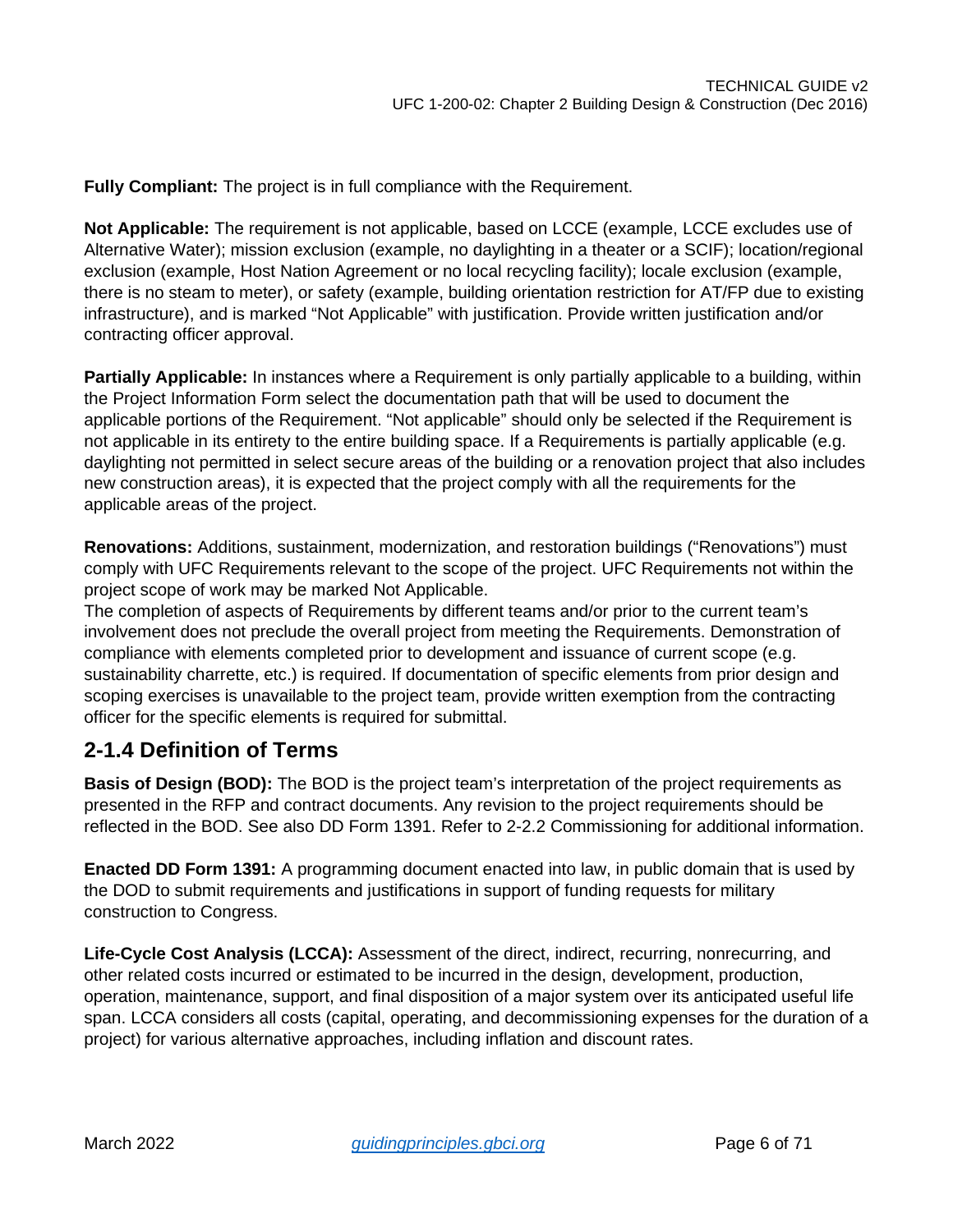**Life-Cycle Cost Effectiveness (LCCE):** A documented statement of costs to be incurred to complete all stages of a project from planning through acquisition, maintenance, operation, remediation, disposition, long-term stewardship, and disposal. The results of a LCCA.

**Life-Cycle Costing (LCC):** An important economic analysis used in the selection of alternatives that impact both pending and future costs. It compares initial investment options and identifies the least cost alternatives for a 40-year period. As applied to building design energy conservations measures, the process is mandated by law and is defined in 10 CFR Part 426, Subpart A: Program Rules of the Federal Energy Management Program (NIST Handbook 135). The National Institute of Standards and Technology has established the Building Life-Cycle Cost (BLCC) computer program to perform LCC analyses. The program incorporates user entered data and compares the following: Sunk Costs, First Costs, Salvage Value, Future Investment, Residual Value, Annually Recurring Fixed Costs, Annually Recurring Escalating Costs, and Energy (Fuel Costs) Escalation Rates.

### <span id="page-6-0"></span>**2-1.5 General Documentation Requirements**

All projects must submit each of the following, in addition to the documentation requirements specified in each Requirement:

- Project Information Form
- Basis of Design (BOD)
- General project narrative that includes a brief description of building use, occupancy, site conditions, renovation scope if applicable, special circumstances, or other information that will provide a holistic understanding of the project
- Site plan highlighting the location of the Guiding Principles Assessment project boundary and project footprint
- Floor plans of each floor in the building
- Mechanical plans and schedules
- Enacted DD Form 1391, which may be obtained from the Primary Contact or Owner (as defined above). Note that the Enacted DD1391 is labeled Public Law, and therefore may be viewed by anyone, including GBCI personnel. In lieu of an Enacted DD1391 the following documentation may be substituted: Basis of Design or Scope of Work (accepted for renovation / comprehensive replacement and SRM projects only) to serve as the OPR or other "Owner" Requirements Document

Guidelines for applications:

- Ensure that relevant information is clearly highlighted within the submission documents
- Clearly and intuitively label all documents
- Submit only required information (if only a few pages of a large report are needed to provide the required information, provide only the relevant sections)

### <span id="page-6-1"></span>**2-1.6 Compliance Paths**

The Project Information Form is used to indicate the compliance path selected for each Requirement. A completed form must be provided to GBCI; if compliance paths are updated during the assessment process, a revised form must also be provided.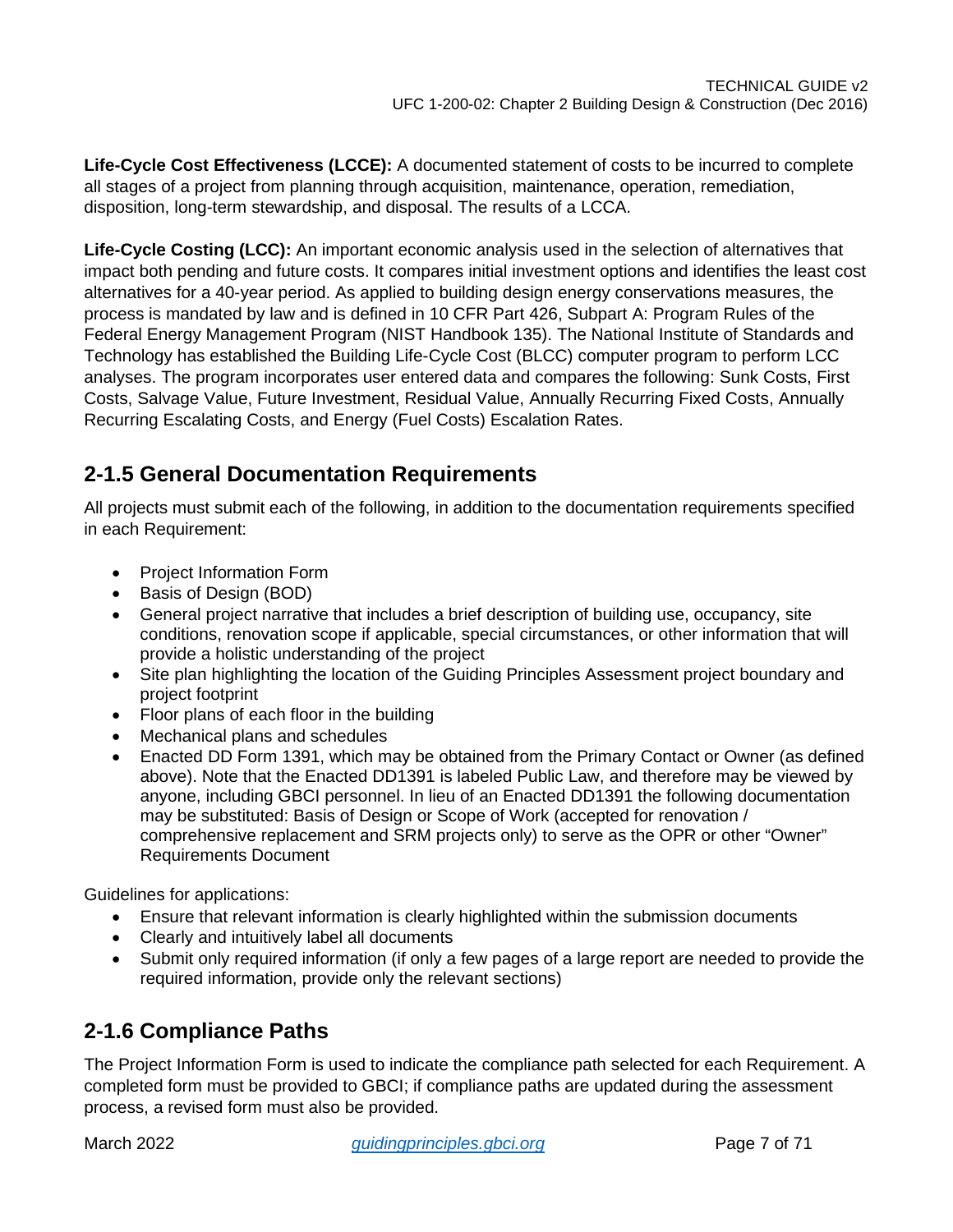A portion of the Requirements have a compliance path that allows a project to demonstrate compliance using the prescribed documentation and/or the related calculators for compliance with a LEED prerequisite or credit . Note that this compliance path option does not require that the project be registered with USGBC to pursue LEED certification.

For more information about the not applicable compliance path see section 2-1.3 Applicability and Compliance of this document.

### <span id="page-7-0"></span>**2-1.7 Shared Site Approach Requirements**

If multiple buildings seeking Guiding Principles Assessment are located on the same site and can be included in the same Guiding Principles Assessment project boundary, qualified projects may elect to document the buildings via the Shared Site approach.

**Shared Site Approach:** a set of buildings located within the same Guiding Principles Assessment site boundary that, because of shared site features and uniformity in building traits, can document a subset of Requirements on the site level as listed under each Requirement.

### **Documentation Requirements**

In addition to the general documentation requirements, the following must be provided for buildings documenting via the shared site approach. These documents are to be submitted in the first building that submits for review among those that will be leveraging the shared site approaches.

- A schematic site plan showing the location of the shared site boundary, the location of each building pursuing the Guiding Principles Assessment and their associated individual project boundaries and project footprints, and any future buildings located in the shared site boundary (if known)
- A list of the GBCI registration IDs and names of buildings for which the shared site approaches will apply
- For all subsequent projects that submit for review that have already had their shared site Requirements deemed compliant, provide a narrative that references the GBCI registration ID of the building that provided the shared site documentation. The narrative must also confirm that the shared site boundary remains the same as previously documented and that there are no changes within the shared site boundary that affect the compliance of a Requirement previously deemed compliant.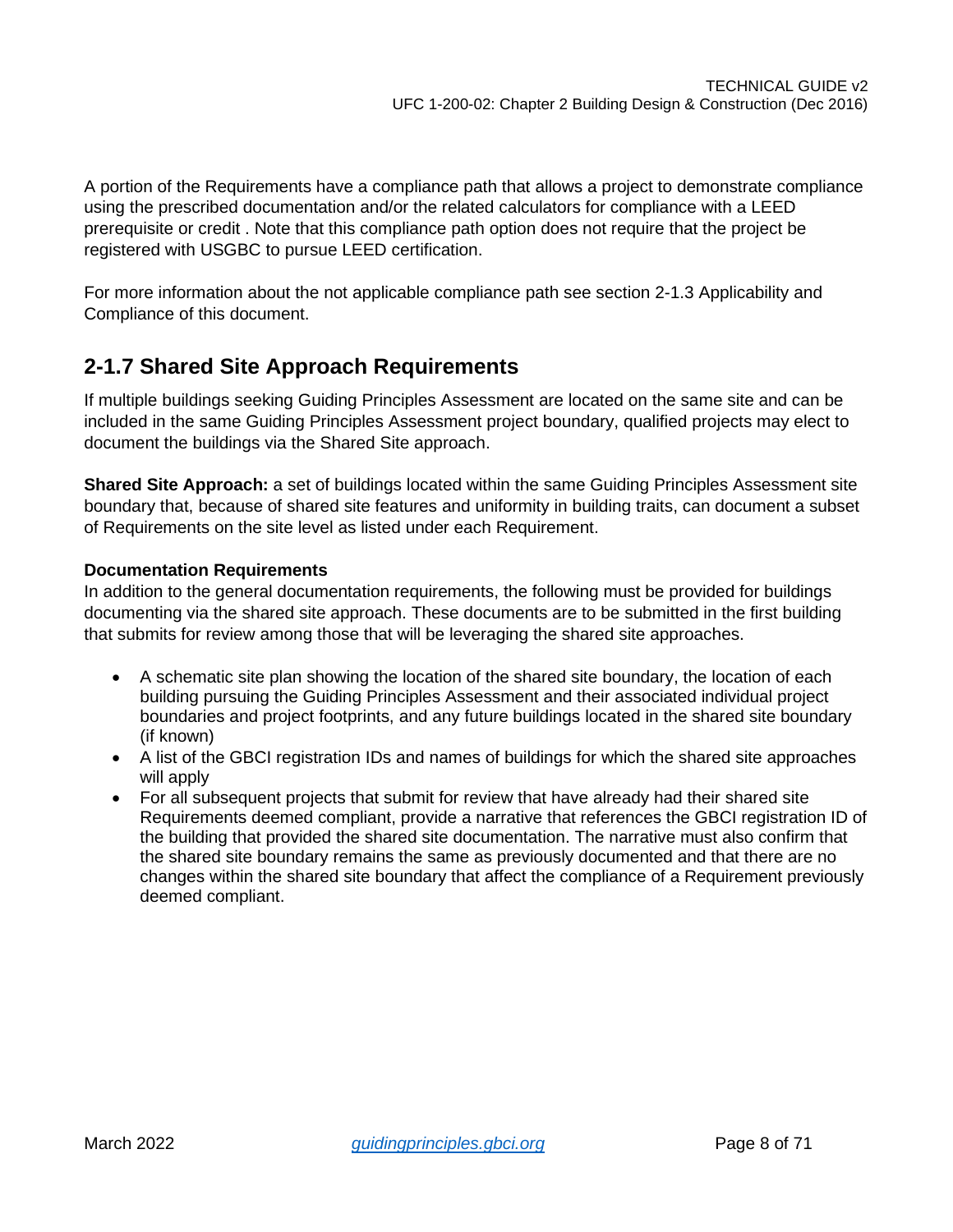# <span id="page-8-0"></span>**2-2. EMPLOY INTEGRATED DESIGN PRINCIPLES**

Integrated design is the most important requirement in achieving a high-performance building. A design team must have strong, consistent representation from all stakeholders throughout the project phases to avoid missing opportunities to improve building performance and to fully realize increased savings potential.

### <span id="page-8-1"></span>**2-2.1 Integrated Design**

### *Requirements*

Incorporate the following planning and evaluation into the integrated design, as described in Section F1.1.1 (Charrette Process), with the exception that subparagraph b. does not apply.

The Integrated Design requirements are addressed by the Enacted DD Form 1391 coordination from Base to Congress, prior to delivery to the project team. Documentation can be obtained from the Primary Owner Contact.

### *Compliance Step 1. Review ASHRAE 189.1 Requirements and DD Form 1391*

- Obtain the Enacted DD Form1391 form to understand the owner's project goals and any department, base, or other requirements provided by the Owner.
- Obtain the design charrette process information and other early design phase documentation from the Owner that would have been developed as part of the creation and approval of the "Enacted DD Form 1391.

### *Step 2. Assemble team*

- In addition to the owner or primary contact, core members of the integrated design team often include the architect, engineers, construction manager or general contractor, landscape architect, facilities manager, green building or sustainable design specialist, other professionals from relevant disciplines, building users, and government support staff.
- Team members with broad experience play a key role in contributing meaningfully to the major areas of focus: siting, energy, water, materials, indoor environmental quality, and other design goals.

### *Step 3. Document performance goals and targets*

- Well-defined performance objectives serve as a road map to guide the integrated design team throughout the building process. They help keep the team on track and provide a basis for systematic decision-making. Document performance goals, such as compliance with the DD Form 1391, UFC 1-200-02, and/or any Owner specific goals and targets.
- If practical and where allowed by building mission, maximize the use of natural systems for energy conservation, lighting, ventilation, and passive heating and cooling before mechanical systems are engaged, taking into account the impact of the design on the site and its larger context including the environmental impact on a life-cycle cost basis.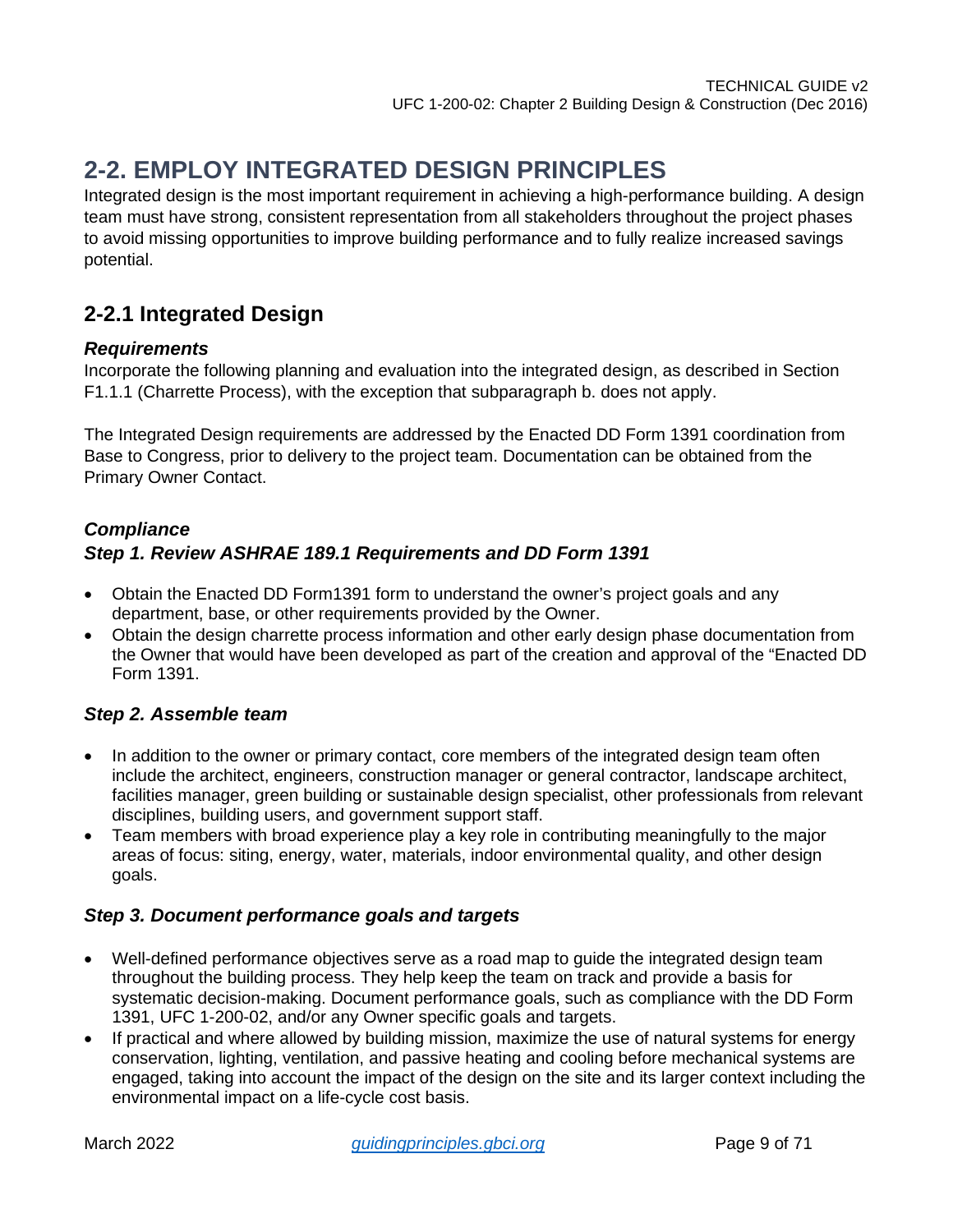• As a best practice, if practical, use building information modeling (BIM) software, design tools, and the experience of the design team to help optimize the design.

### *Step 4. Establish and maintain an open communication process throughout design and construction*

- Members of the team will communicate frequently throughout both the design and construction phases of the project. Provide opportunities for communication through coordinated meetings and workshops, document sharing, and/or collaborative software.
- Consider and ensure how project goals will be maintained should the project transition from one responsible party to another.
- Collaboration is an iterative process rather than a checklist, with team members brainstorming, testing, and refining their design ideas against the performance targets.
- If possible when making design decisions, solicit feedback and inform all members of the design and construction team and consider future operation and maintenance (O&M) requirements.

### *Documentation Requirements*

Design Submittal

### **Path One:**

- Copy of Enacted DD1391 Form. In lieu of an Enacted DD1391 the following documentation may be substituted: Basis of Design or Scope of Work (accepted for renovation / comprehensive replacement and SRM projects only) to serve as the OPR or other "Owner" Requirements **Document**
- Narrative description of project team's process for distributing and incorporating the results from the DD Form 1391 and process for ensuring owner and project goals will be met throughout the lifetime of the project, including necessary transition from design to construction to project completion.
- If the Owner requires goals that are more specific or beyond what is required in UFC 1-200-02, provide a narrative document including the goals and how the team addressed each goal.

### **Path Two:**

Projects jointly pursuing LEED certification (not applicable permitted for Air Force or Navy or Air Forceowned buildings per department policy):

- Demonstrate compliance with [LEED BD+C v4 IPc Integrative Process](http://www.usgbc.org/node/2613097?return=/credits/new-construction/v4)
- Copy of Enacted DD1391 Form. In lieu of an Enacted DD1391 the following documentation may be substituted: Basis of Design or Scope of Work (accepted for renovation / comprehensive replacement and SRM projects only) to serve as the OPR or other "Owner" Requirements **Document**
- Narrative description of project team's process for distributing and incorporating the results from the DD1391 (or approved alternative documentation) and process for ensuring owner and project goals will be met throughout the lifetime of the project, including necessary transition from design to construction to project completion
- If the Owner requires goals that are more specific or beyond what is required in UFC 1-200-02 or LEED credit requirements, generate a narrative document including the goals and how the team addressed each goal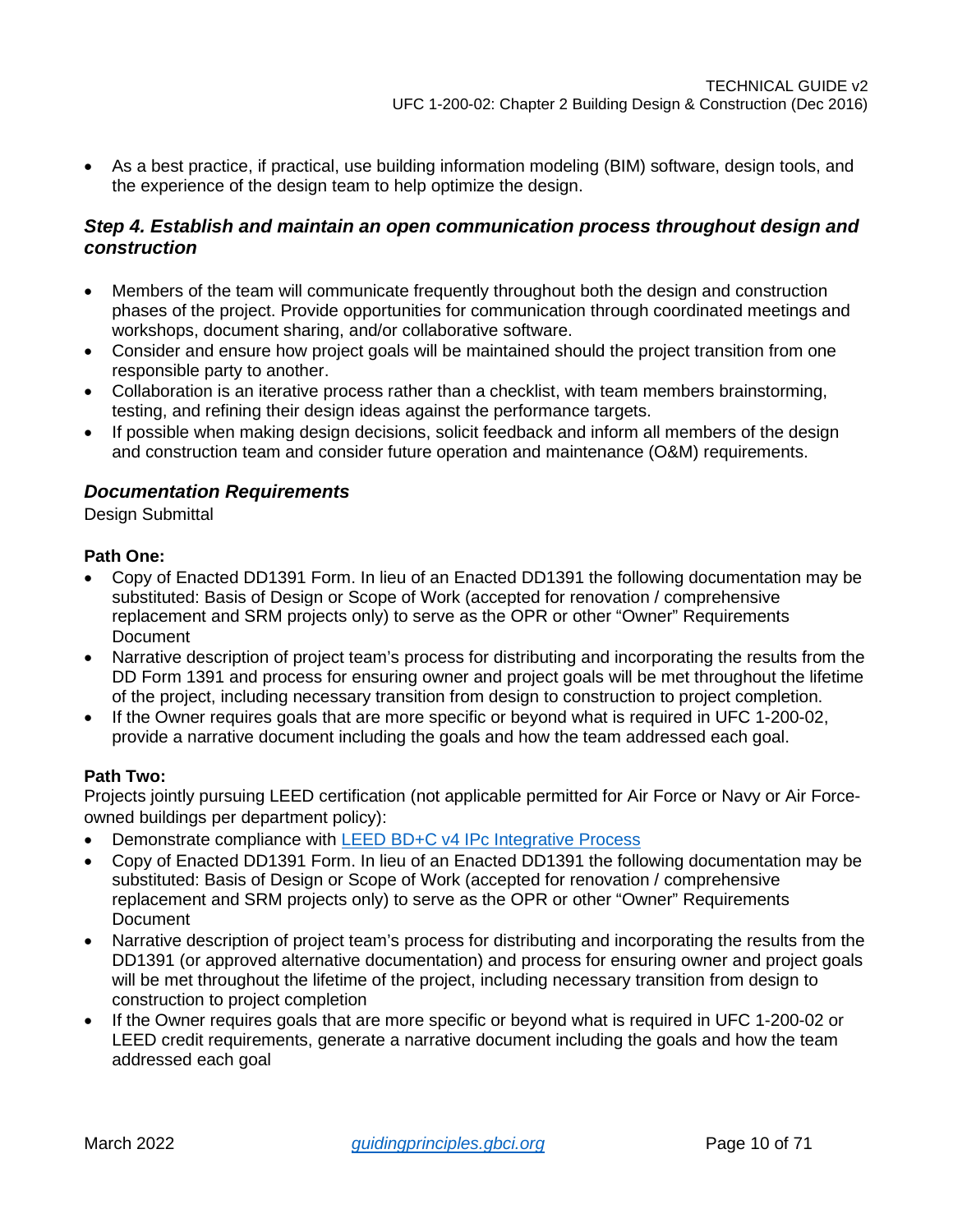- Not applicable for details and documentation requirements refer to section 2-1.3 Applicability and [Compliance](#page-4-4) of this document.
	- Shared Site Approach: Eligible to be documented at a shared site level, if all projects are planned at the same time. For details and documentation requirements refer to section [2-1.7](#page-7-0)  [Shared Site Approach Requirements](#page-7-0) of this document.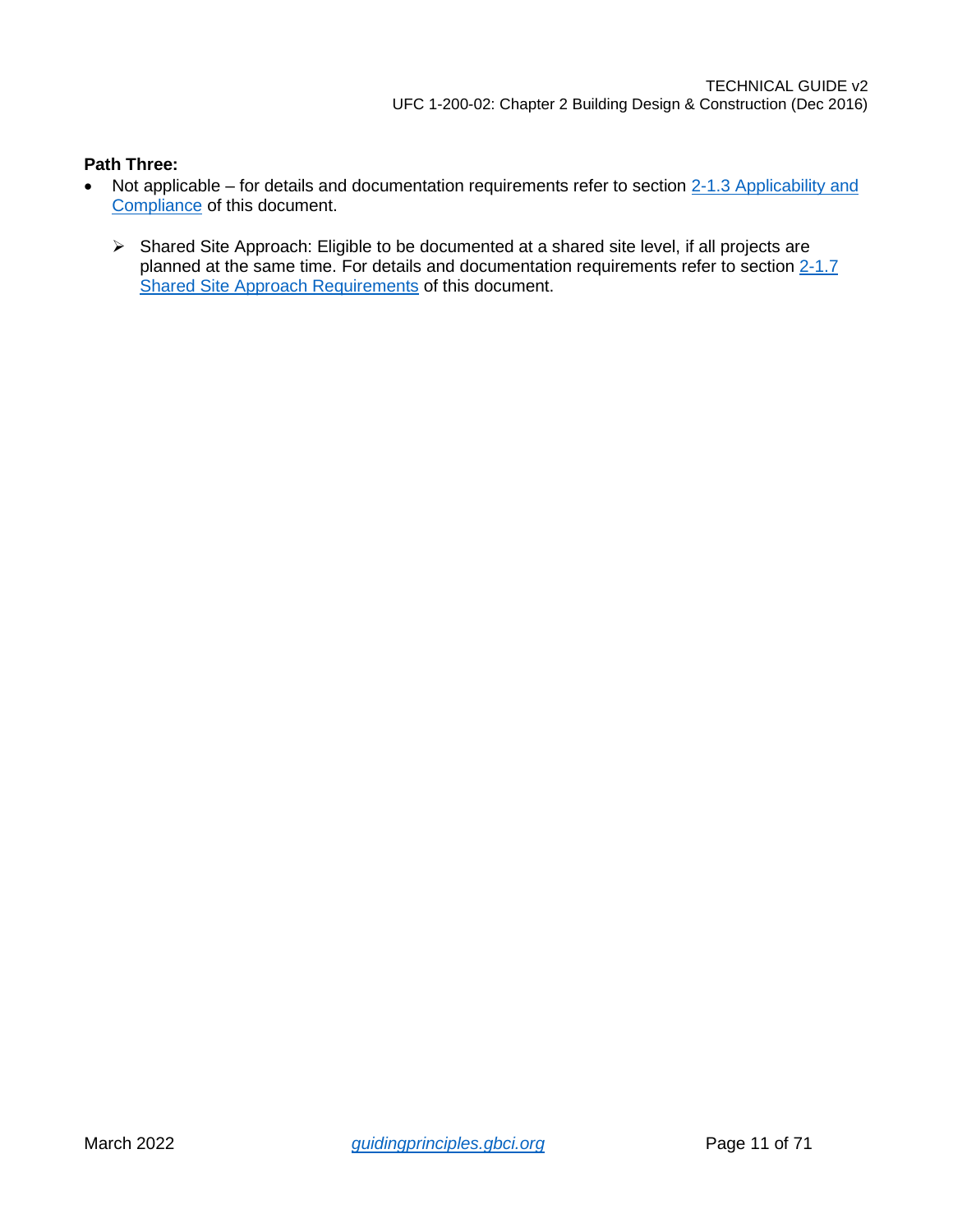### <span id="page-11-0"></span>**2-2.1.1 Integrated Planning**

### *Requirements*

Use a collaborative, integrated planning and design team, composed of user, government support staff, and appropriate professionals, to identify requirements and to establish performance goals for siting, energy, water, materials, indoor environmental quality, and other comprehensive design goals. Ensure incorporation of these goals throughout design and construction.

Note that the requirements "to establish performance goals for siting" and "Ensure incorporation of these goals throughout design and construction" are addressed by the DD Form 1391 creation and development process.

### *Compliance*

### *Step 1. Performance goals*

- Performance goals will have been established by the Enacted DD Form 1391 as well as the work completed to meet the Integrated Design (2-2.1) Requirement as described in ASHRAE 189.1 Appendix F.
- Ensure that all stages of the building's life cycle are considered while incorporating the performance goals into the final design and construction of the project.

### *Step 2. Documentation*

• Maintain a log or other record dedicated to tracking discussions and decisions related to the Integrated Planning as described in ASHRAE 189.1 Appendix F.

### *Documentation Requirements*

Design Submittal

### **Path One:**

- Narrative regarding how the project team ensured that all stages of the building's life cycle, were considered while incorporating the performance goals into the final design and construction of the project
- Copy of Integrated Planning Log or other record documenting discussions and decisions related to Integrated Planning as described in ASHRAE 189.1 Appendix F

- Not applicable for details and documentation requirements refer to section [2-1.3 Applicability and](#page-4-4)  [Compliance](#page-4-4) of this document.
	- $\triangleright$  Shared Site Approach: Eligible to be documented at a shared site level, if all projects are planned at the same time. For details and documentation requirements refer to section [2-1.7](#page-7-0)  [Shared Site Approach Requirements](#page-7-0) of this document.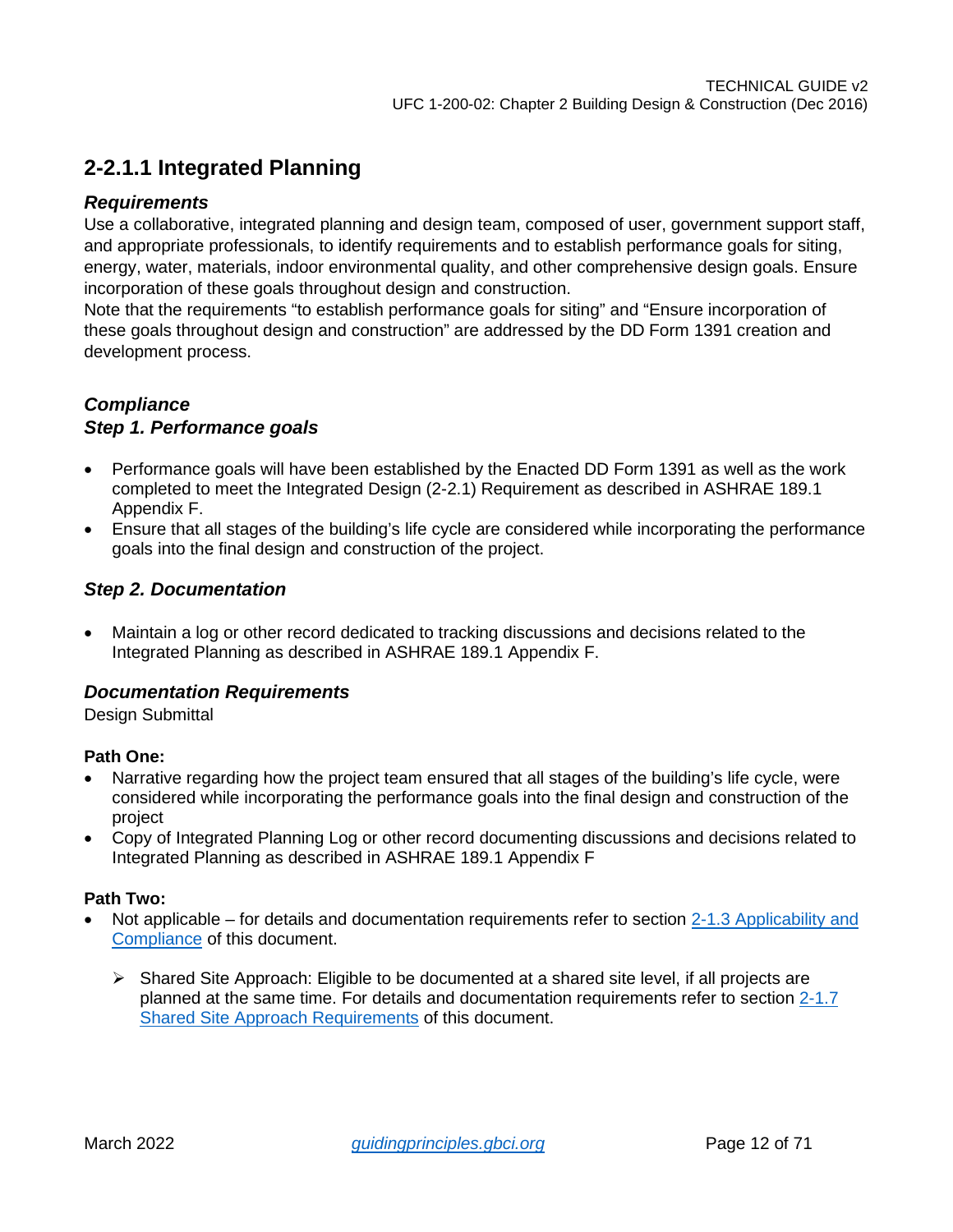### <span id="page-12-0"></span>**2-2.1.2 Evaluation for Design Strategies**

### *Requirements*

Evaluate the site and building components to determine whether passive and natural design strategies and features are cost effectively incorporated before the active and mechanical systems are designed. Incorporate these features where applicable and where allowed by building mission. Take into account site attributes, including climate and local and regional context, which impact the design of the building.

### *Compliance*

Step 1. Leverage Integrated Design and Integrated Planning

- While working with the Integrated Design and Planning requirements and within the context of the Enacted DD Form 1391, incorporate as many passive and natural design strategies as are cost effective prior to incorporating the active and mechanical systems.
- Evaluate the local climate, site conditions, waste treatment infrastructure, energy load distribution, water sources, transportation options, and potential building features. Understanding these aspects will help inform which sustainable strategies to employ on the project.

Documentation Requirements Design Submittal

#### **Path One:**

• For site and building attributes, highlight the documentation that demonstrates that the passive and natural design strategies and features were evaluated and incorporated where life cycle cost effective. Evaluation must address local climate, site conditions, , energy load distribution, and potential building features.

- Not applicable for details and documentation requirements refer to section 2-1.3 Applicability and [Compliance](#page-4-4) of this document.
	- $\triangleright$  Shared Site Approach: Eligible to be documented at a shared site level, if all projects are planned at the same time. For details and documentation requirements refer to section [2-1.7](#page-7-0)  [Shared Site Approach Requirements](#page-7-0) of this document.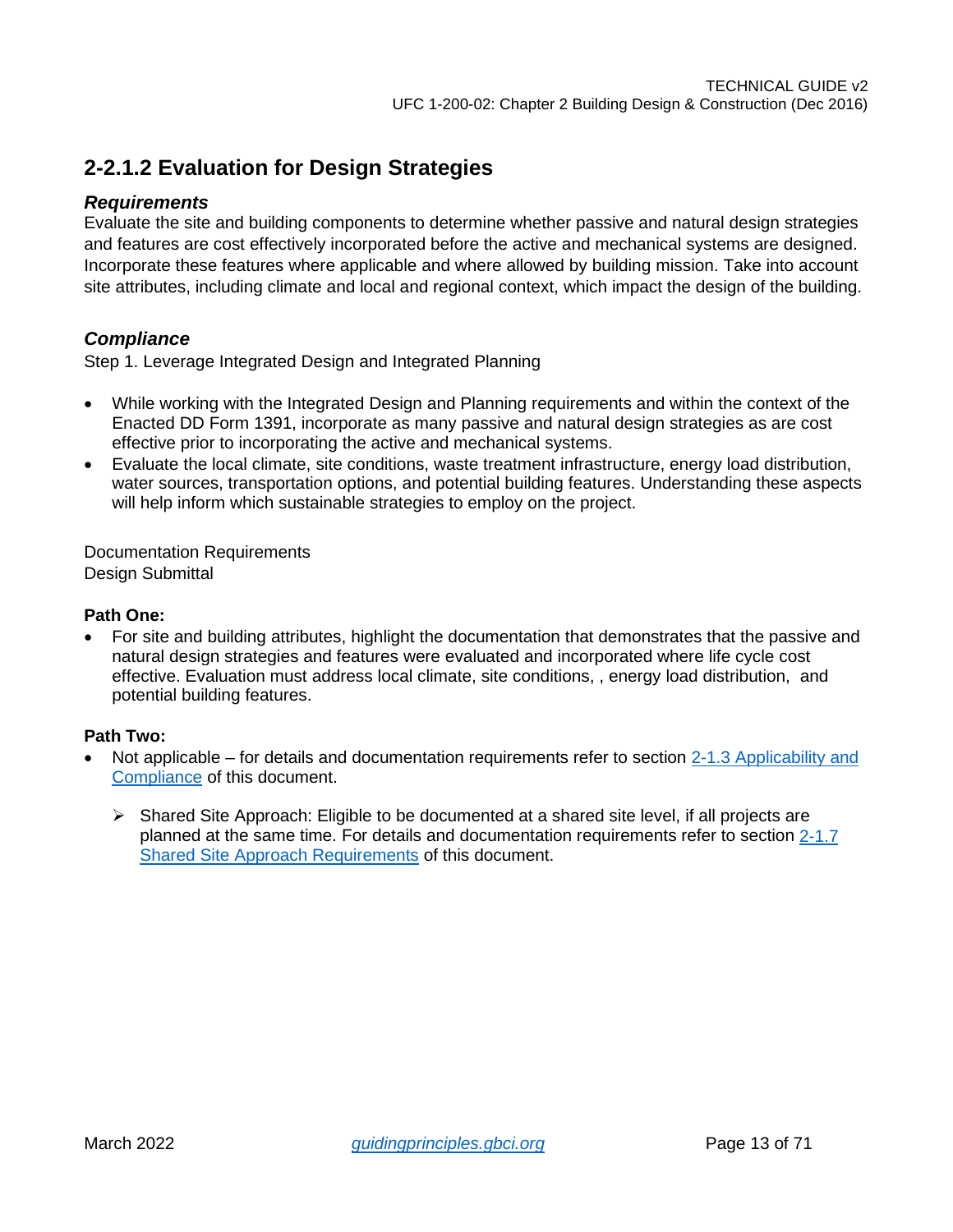### 2-2.1.3 Evaluation of the Site

### *Requirements*

During the site selection process, meet the requirements of UFC 2-100-01. See Appendix B "Best Practices" for desirable site characteristics.

### *Compliance*

Step 1. Implement DD Form 1391

• The evaluation and site selection has been addressed and incorporated into the Enacted DD Form 1391. See Appendix B of the UFC 1-200-02 document "Best Practices" for desirable site characteristics.

### *Documentation Requirements*

Design Submittal

#### **Path One:**

• The Enacted DD Form 1391 addresses and incorporates UFC 2-100-01, no further documentation is necessary.

- Not applicable for details and documentation requirements refer to section 2-1.3 Applicability and [Compliance](#page-4-4) of this document.
	- $\triangleright$  Shared Site Approach: Eligible to be documented at a shared site level, if all projects are planned at the same time. For details and documentation requirements refer to section [2-1.7](#page-7-0)  [Shared Site Approach Requirements](#page-7-0) of this document.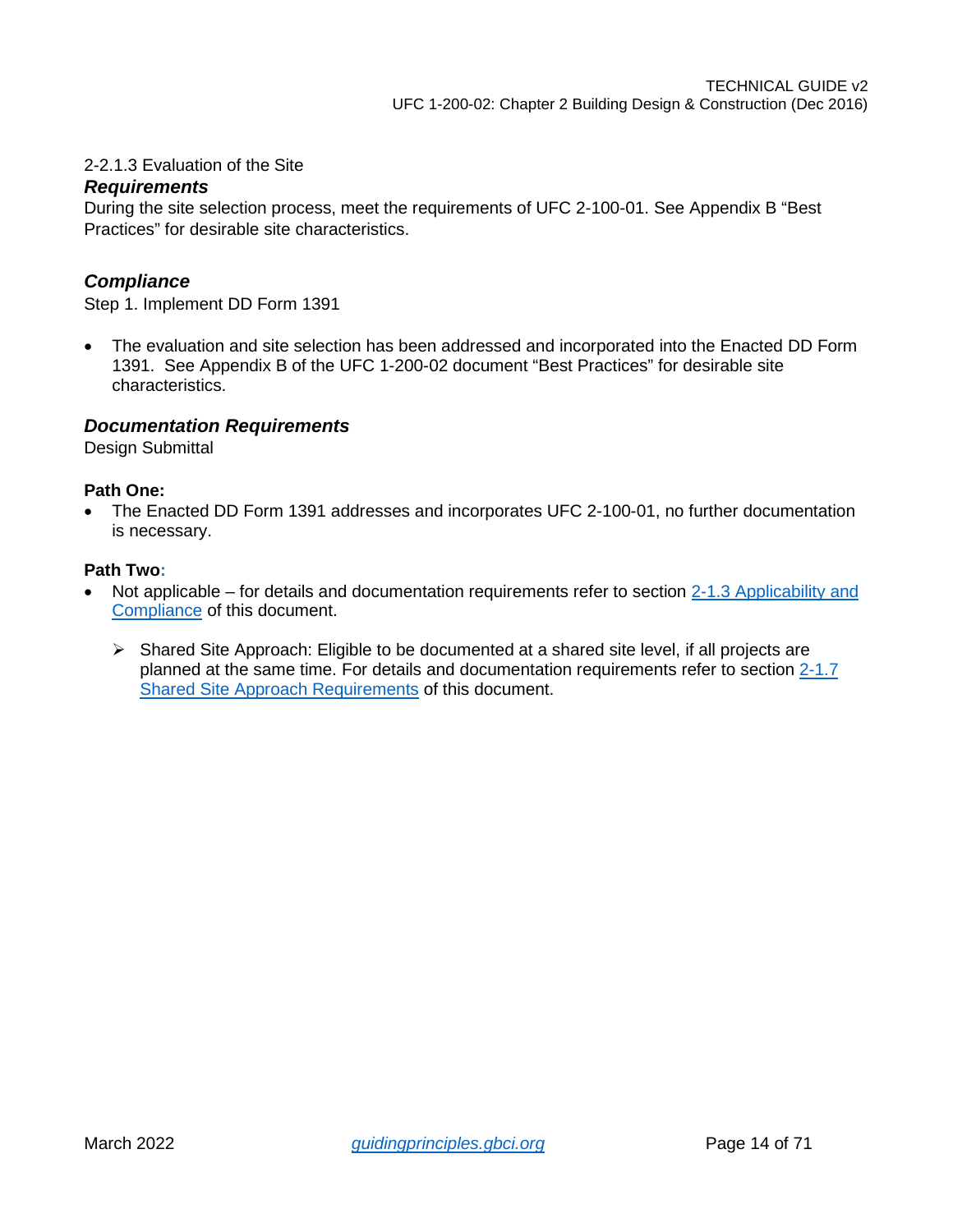## <span id="page-14-0"></span>**2-2.1.4 Site Integration and Design of the Building**

### **Requirements**

During the planning and design process, meet the requirements of applicable UFCs and use the following site development considerations and passive strategies:

- − Site design elements that ensure safe and convenient pedestrian access
- − Meet the requirements of UFC 3-201-02 (Landscape Architecture)
- − Incorporate results of site analysis, to design the building, focusing on orientation, configuration and massing
- − Orient building to maximize energy efficiency, passive solar, and daylighting potential
- − Select, design, and integrate into the overall building, high performance and sustainable systems (e.g. HVAC, plumbing, water heating systems, lighting systems, control systems, elevators, building envelope, and fire protection systems).
- − Promote opportunities for occupants to voluntarily increase physical activity

### *Compliance Step 1. Identify site characteristics that can be modified*

- Consider the following factors:
	- − Site factors that are conducive to the implementation of sustainable building strategies (e.g. opportunity for daylighting and passive energy efficiency measures)
	- − Building orientation to maximize energy efficiency, passive solar, and daylighting potential of the building
	- − Site design elements that provide safe and convenient pedestrian access

### *Step 2. Meet the Landscape Design Requirements of UFC 3-201-02*

### *Documentation Requirements*

Design Submittal

### **Path One:**

Narrative that addresses the actions and/or considerations taken when selecting the project site as related to the following:

- How site design elements that ensure safe and convenient pedestrian access were considered and/or implemented
- How the project meets the requirements of UFC 3-201-02 (Landscape Architecture)
- How the results of the site analysis were incorporated into design of the building, focusing on orientation, configuration, and massing
- How the building orientation maximizes energy efficiency, passive solar, and daylighting potential.
- How high performance and sustainable systems (e.g. HVAC, plumbing, water heating systems, lighting systems, control systems, elevators, building envelope, and fire protection systems) were selected, designed, and integrated into the overall building
- How opportunities for occupants to voluntarily increase physical activity are promoted within the project
- Narrative confirming details related to meeting the Landscape Design Requirements from UFC 3- 201-02 1-4 Critical Design Requirements.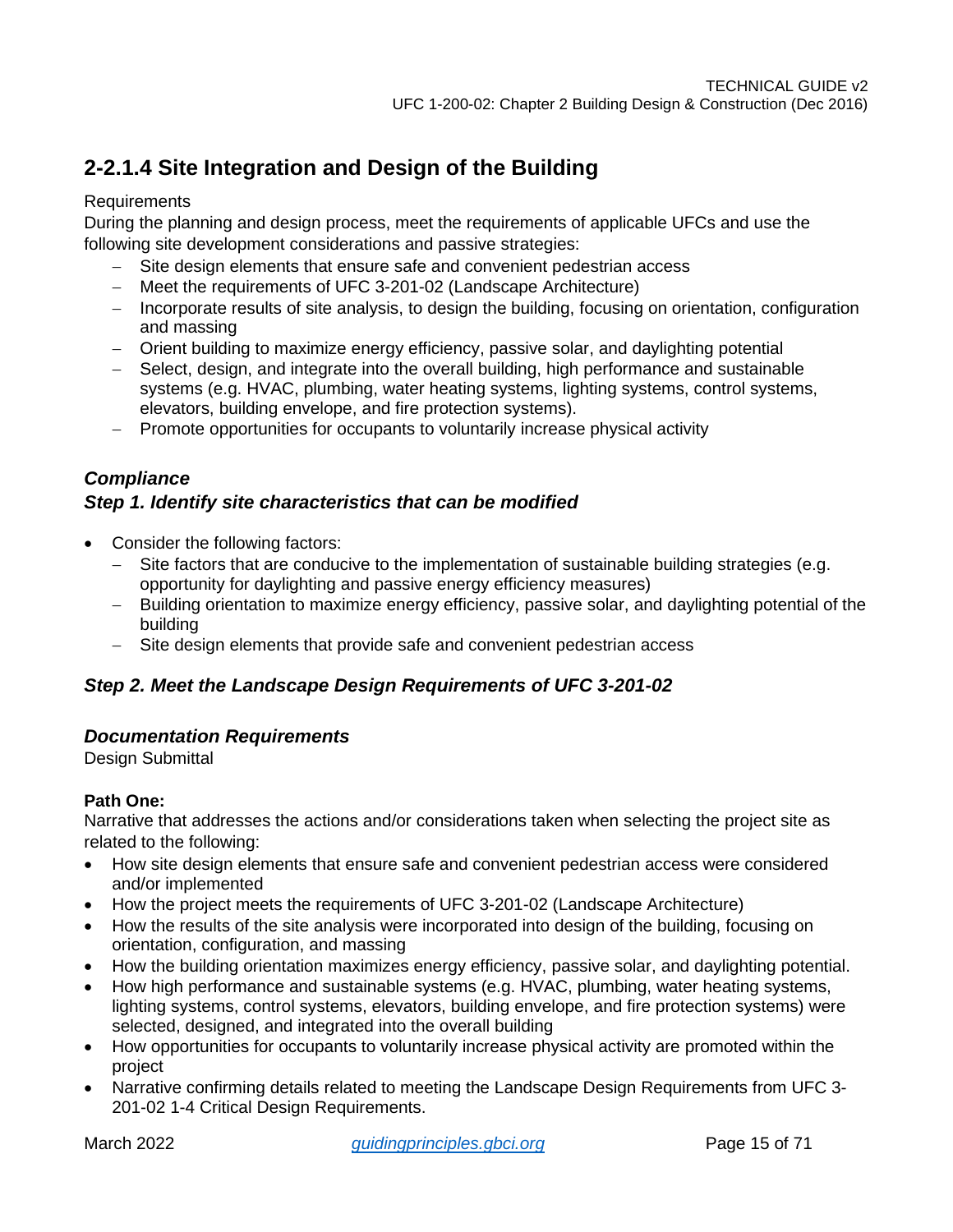### **Path Two:**

- Demonstrate compliance with LEED v2009 BD+C credits: SSc1 Site Selection
- Provide narrative confirming details related to meeting the Landscape Design Requirements from UFC 3-201-02 1-4 Critical Design Requirements

- Not applicable for details and documentation requirements refer to section 2-1.3 Applicability and [Compliance](#page-4-4) of this document.
	- $\triangleright$  Shared Site Approach: Landscape requirements may be documented at the shared site level. For details and documentation requirements refer to section [2-1.7 Shared Site Approach](#page-7-0)  [Requirements](#page-7-0) of this document.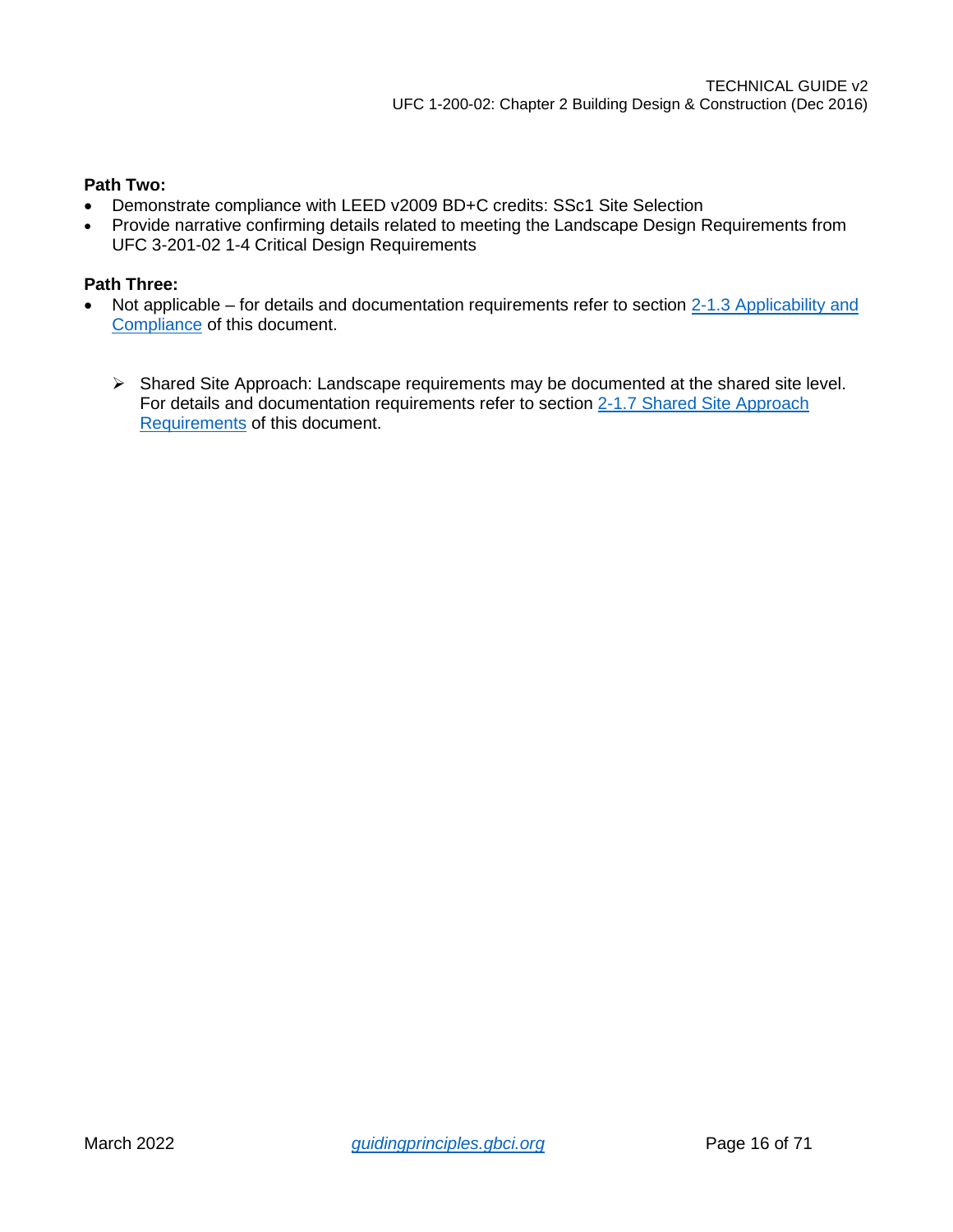### <span id="page-16-0"></span>**2-2.2 Commissioning**

### *Requirements*

To verify design and performance and ensure that the Government requirements are met, employ commissioning practices appropriate to the size and complexity of the building and its system components. This must include an experienced commissioning provider, who should be independent of the project design and construction team, and the operations team. The choice of either contracted services or Government personnel as the commissioning provider will be determined at project level. Meet the requirements of ASHRAE 189.1 Section 10.3.1.2 (Building Project Commissioning), with the following modifications:

- $\bullet$  For buildings and systems that are less complex<sup>[5](#page-16-1)</sup>, commissioning can be tailored as determined by the DOD Component AHJ<sup>[6](#page-16-2)</sup>.
- "Schematic design" is the design charrette or similar conceptual design activity.
- Documentation as described in ASHRAE 55 Section 6.2 is not required.

Exception: For Medical Treatment Facilities, refer to UFC 4-510-01 Medical Military Facilities for commissioning requirements.

Commissioning: Per DOE Guidance 42 USC 8253(f), "The commissioning process ensures that all of the equipment and systems within a facility are currently operating and functioning properly and identifies items that need to be fixed or adjusted, typically in a low or no cost fashion."

### *Compliance*

When working with the following guidance, for buildings and systems that are less complex (for Army projects, refer to Army policy for determination of systems to commission), commissioning can be tailored as determined by the DOD Component AHJ (for Air Force and Navy projects, the Project Delivery Team must determine the level of commissioning activities required.)

### *Step 1. Develop OPR and BOD*

• For buildings and systems that are less complex, commissioning can be tailored as determined by the DOD Component AHJ.

The owner / executing service organization, with the help of the design team and other stakeholders, must develop the initial owner's project requirements document (OPR) in the predesign stage. This document establishes the owner's goals and the building's intended function and operation. Update the commissioning plan throughout the design and construction process.

NOTE: For Army Executed Projects - Begin development of the OPR in predesign in coordination with the owner, supported by the design team and stakeholders. The OPR provides the building's intended operation and function along with the owner's goals. Update the commissioning plan as needed throughout design and construction.

<span id="page-16-1"></span><sup>5</sup> For Army projects, refer to Army policy for determination of systems to commission.

<span id="page-16-2"></span><sup>&</sup>lt;sup>6</sup> For Air Force & Navy projects, the Project Delivery Team must determine the level of commissioning activities required.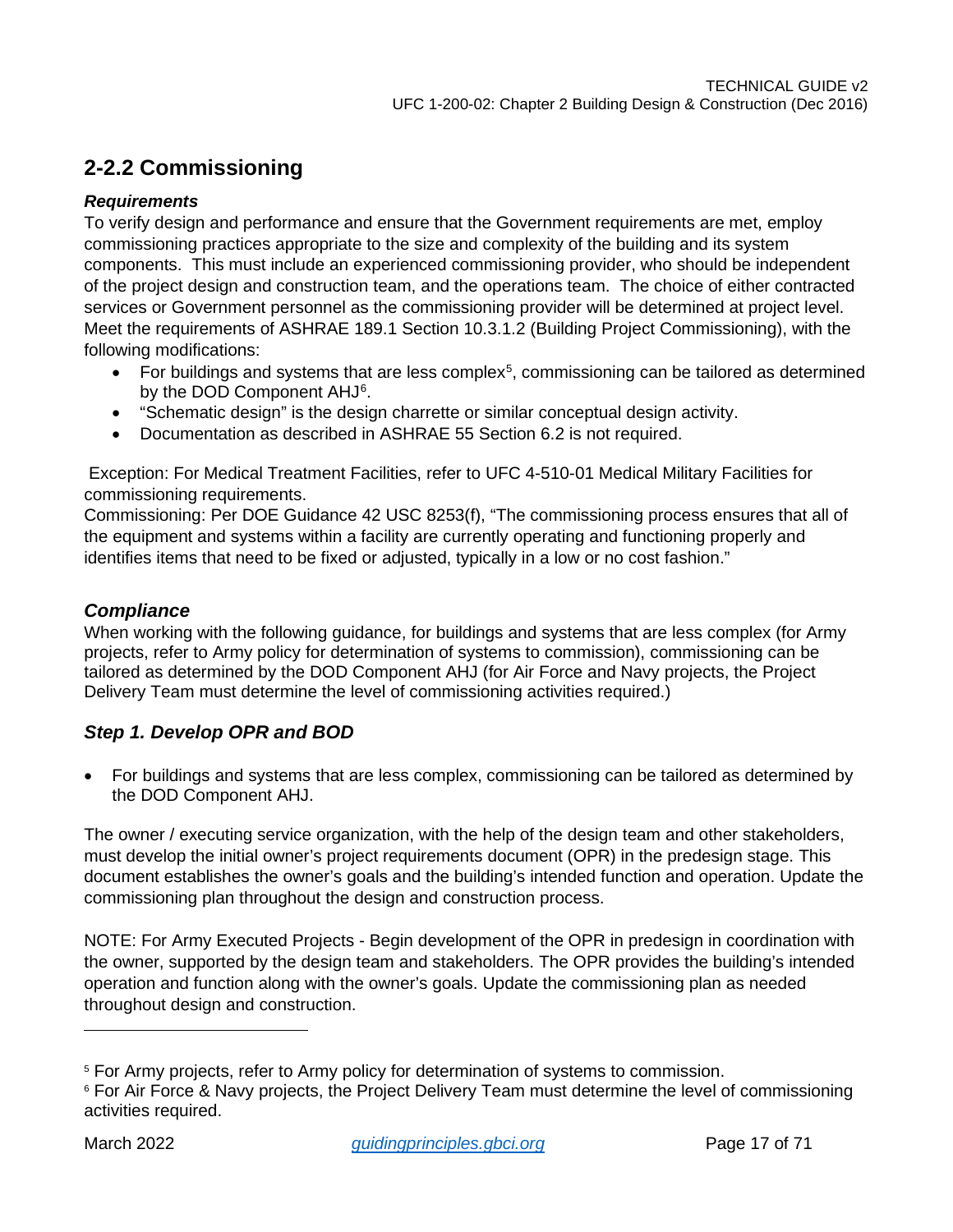NOTE: For Navy Executed Projects - A separate OPR document is not required. However, one of the following must be submitted:

- o For Design-Build: Request for Proposal (RFP)
- o For Design-Bid-Build: For MILCON and Specials, provide the DD1391 (Basis of Design can be submitted with the DD1391, but not instead of) (NOTE: In lieu of an Enacted DD1391 the following documentation may be substituted: Basis of Design or Scope of Work (accepted for renovation / comprehensive replacement and SRM projects only) to serve as the OPR or other "Owner" Requirements Document); for comprehensive replacement or Repair, Sustainment, Modernization (SRM) (AKA renovations): Scope of Work (SOW).

For projects using LEED, follow LEED OPR requirements, regardless of executing Service.

- In the schematic design phase, the design team will create a basis of design (BOD) to provide clear technical guidance for the project. Update the BOD throughout the design and construction process.
- For Army Executed projects only: Owner's Project Requirements establish the owner's goals and the building's intended function and operation. The owner will use this document as the foundation for all design, construction, acceptance, and operational decisions.
- The OPR details the functional requirements as well as the expectations of the building's use and operation. The intention is to document the owner's requirements and objectives for the project to verify that those goals are carried through the life of the project. An OPR outline might include the following:
	- − Key project requirements. Items that the Cx process will focus on and that the owner has deemed critical to the project.
	- − Occupant requirements. Functions, number of occupants, and schedules for the building.
	- − Budget considerations and limitations. The expected cost restrictions and considerations for the project's design, construction, and commissioning process.
	- − Target goals. The owner's overall goals, such as energy efficiency and sustainability.
	- − Performance criteria. The standards by which the project will be evaluated by the Commissioning team. Each criterion should be measurable and verifiable. Potential topics include general, economic, user requirements, construction process, operations, systems, and assemblies.
	- − Operations and maintenance requirements. Established criteria for ongoing operations and maintenance, as well as training requirements for personnel.

### *Step 2. Step 3. Step 2 Commissioning Provider (CxP) reviews OPR and BOD*

- The review provides a third party, acting as an advocate for the owner, and to document that the BOD reflects the OPR and that both contain sufficient detail.
- Conduct first review during 35% / concept design, to allow the project team to make any necessary changes that emerge from the review.

### *Step 3. Develop preliminary commissioning plan*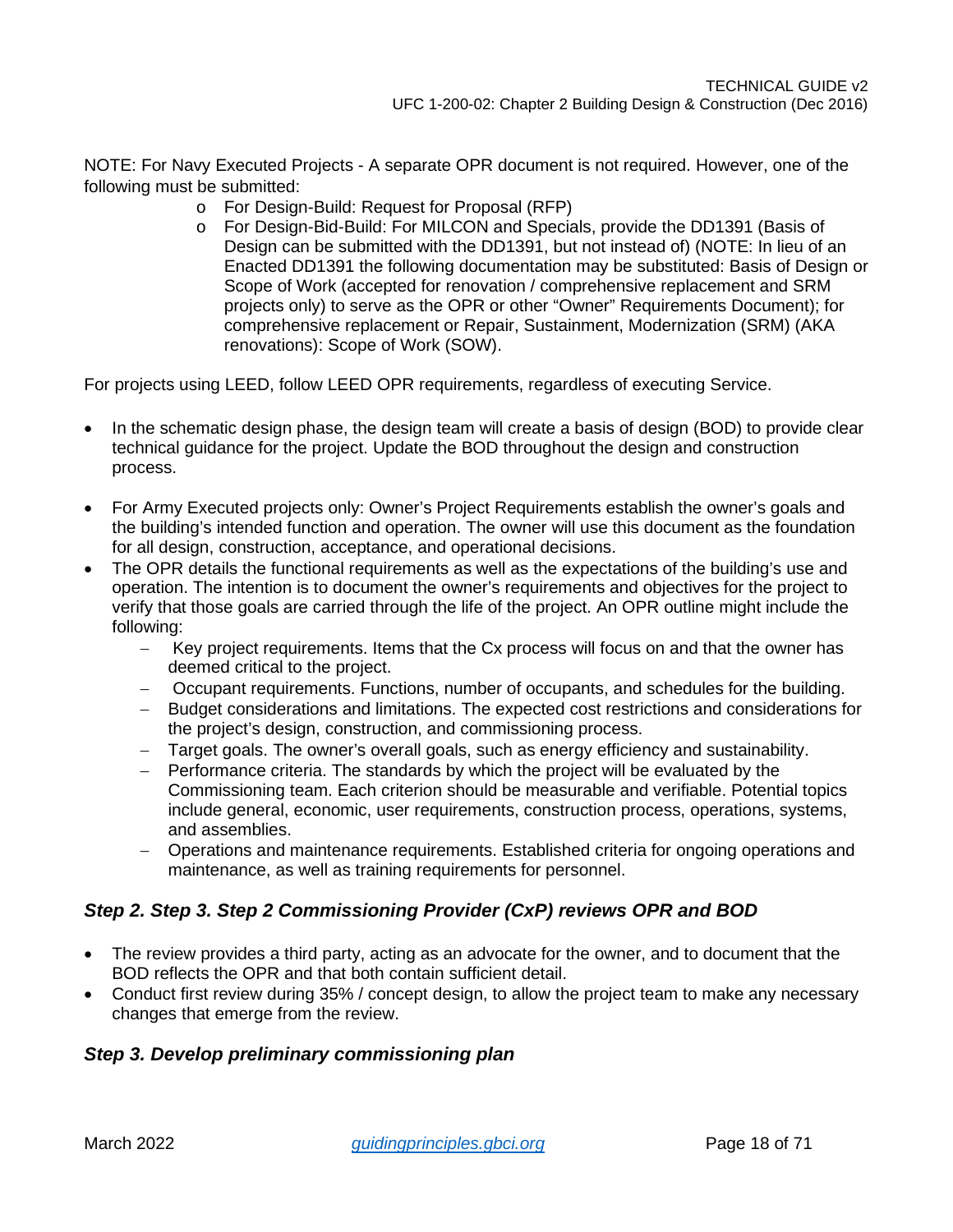• Outline the scope of commissioning, including systems to be commissioned. Include project roles and responsibilities, the commissioning team's project directory, and schedule of commissioning activities. Update the commissioning plan throughout the design and construction process.

### *Step 4. Incorporate commissioning requirements into construction documents*

• Incorporate commissioning requirements into construction documents per UFGS 01 91 00.15.10 (for USACE-executed), or UFGS 01 91 00.15 20 (for Navy-executed), Total Building Commissioning[7](#page-18-0)

### *Step 5. Confirm that the CxP reviews design documents*

- Documents and specifications must meet the requirements of the OPR and BOD. The CxP must review and supply feedback on these documents twice, at a minimum:
	- − At 50% design completion
	- − Prior to hand-off to contractor

### *Step 6. Develop construction checklists*

- Construction checklists must be generated and completed for all equipment, assemblies, and systems included in the CxP scope. They provide confirmation that systems have been installed, started up, programmed, tested, and balanced, and that the team is ready to proceed with functional testing.
- The CxP, design team, or contractor must prepare the construction checklists. Step 7. Confirm that the CxP reviews submittals
- Verify that the CxP reviewed project submittals for construction quality control and specification conformance.

### *Step 8. Conduct prefunctional inspections*

The CxP conducts site visits as determined and scheduled in plan as indicated in the commissioning plan to inspect the installation of individual systems and components. Site visits are an important opportunity to observe equipment installation and identify issues before a system becomes difficult to access or change.

### *Step 9. Execute functional testing*

- CxP provides contractors and design engineers with the functional test scripts prior to testing to allow them the opportunity to review the scripts, verify proper operating mode, and comment on any modifications to match actual operation.
- CxP performs functional performance testing once all system components are installed, energized, programmed, balanced, and otherwise ready for operation under part- and full-load conditions.

<span id="page-18-0"></span><sup>7</sup> Army and Air Force - [https://www.wbdg.org/ffc/dod/unified-facilities-guide-specifications-ufgs/ufgs-01-](https://www.wbdg.org/ffc/dod/unified-facilities-guide-specifications-ufgs/ufgs-01-91-00-15-10) [91-00-15-10](https://www.wbdg.org/ffc/dod/unified-facilities-guide-specifications-ufgs/ufgs-01-91-00-15-10)

Navy -https://www.wbdg.org/ffc/dod/unified-facilities-guide-specifications-ufgs/ufgs-01-91-00-15-20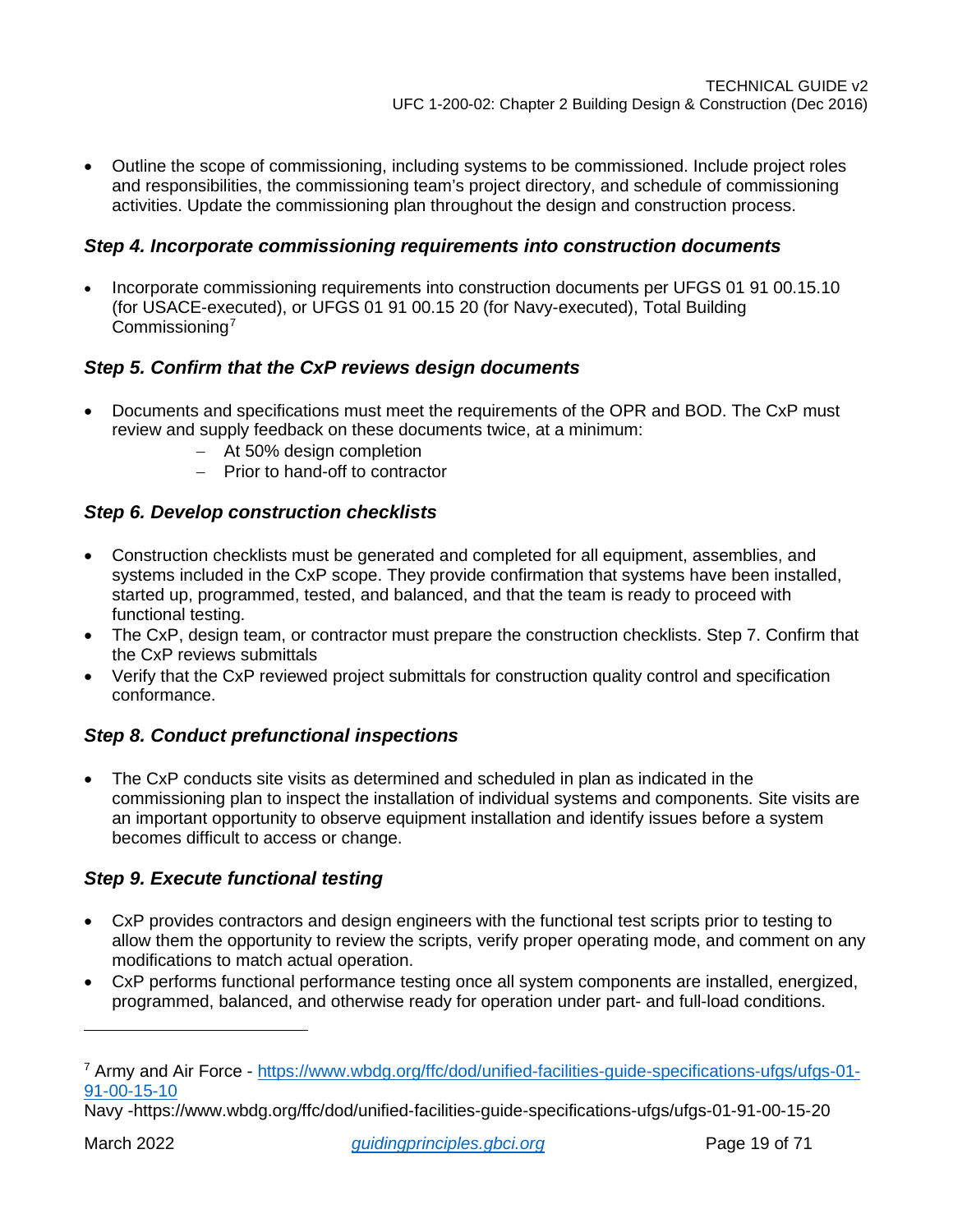### *Step 10. Verify operations training and documentation*

- Verify operations training in accordance with the OPR. Include the owner, building engineer, and/or relevant staff in the commissioning testing execution.
- Review O&M documentation
- Confirm that a system manual has been developed and contains O&M documentation, warranty information, and provides future operating staff the information to understand and optimally operate the commissioned systems.
	- − For Army Executed Projects: Submit Maintenance and Service Life Plans as described in UFGS 01 91 00.15 10 Total Building Commissioning para 3.2.9. Coordinate with UFGS 01 78 23 Operation and Maintenance Data and UFGS 01 45 00.00 10 QUALITY CONTROL.
	- − For Navy Executed Projects: Review UFGS 01 78 23 Operation and Maintenance Data and UFGS 01 41 00.05 20 DESIGN AND CONSTRUCTION QUALITY CONTROL (D8) or 01 45 00.00 20 QUALITY CONTROL (DBB), in accordance with UFGS 01 91 00.15 20 para 3.10.
	- − For projects pursuing LEED, follow the LEED Manual Requirements, regardless of executing Service.

### *Step 11. Conduct warranty period & after occupancy review*

• CxP reviews current building operation by end of warranty period to find any discrepancies between actual and design performance and identify any repairs.

### *Step 12. Complete final commissioning report*

- Ensure project design is in alignment with what was constructed and incorporate findings into final commissioning report.
- Once all systems testing is complete, the CxP will prepare a final commissioning report that covers all components of the commissioning process, including the following:
	- − Executive summary of commissioning process and results, system deficiencies identified and resolution, and outstanding issues
	- − Project directory
	- − Cx process overview
	- − Owner's project requirements
	- − Basis of design
	- − Submittals
	- − Design review log
	- − Cx specifications
	- − List of systems commissioned
	- − Installation verification checklists
	- − Functional performance tests

### *Documentation Requirements*

Construction Submittal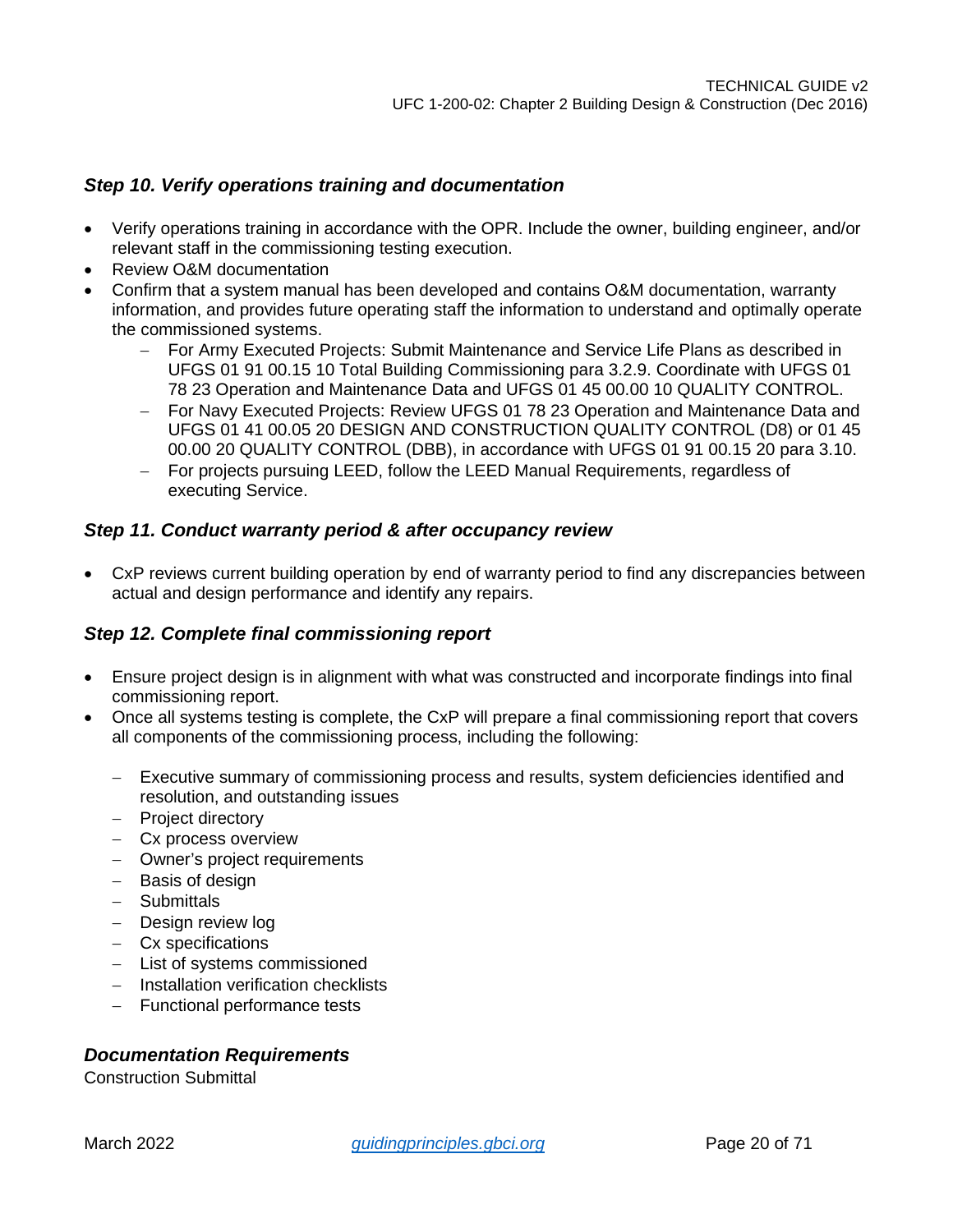### **Path One:**

- Verification of CxP activities and reviews
- Commissioning plan
- Documentation of testing and verification
- Confirmation of O&M plan review
- Commissioning report

Path Two:

- Demonstrate compliance with [LEED BD+C v4 EAp Fundamental Commissioning and Verification](https://www.usgbc.org/node/2612328?return=/credits/new-construction/v4/energy-%26amp%3B-atmosphere)
- Provide CxP previous experience narrative
- Clarification that the following systems were included during the commissioning process: irrigation systems, building envelope, process water and meters

- Not applicable for details and documentation requirements refer to section 2-1.3 Applicability and [Compliance](#page-4-4) of this document.
	- $\triangleright$  Shared Site Approach: Ineligible to be documented at a shared site level. Requirement must be documented for each building. For details and documentation requirements refer to section [2-](#page-7-0) [1.7 Shared Site Approach Requirements](#page-7-0) of this document.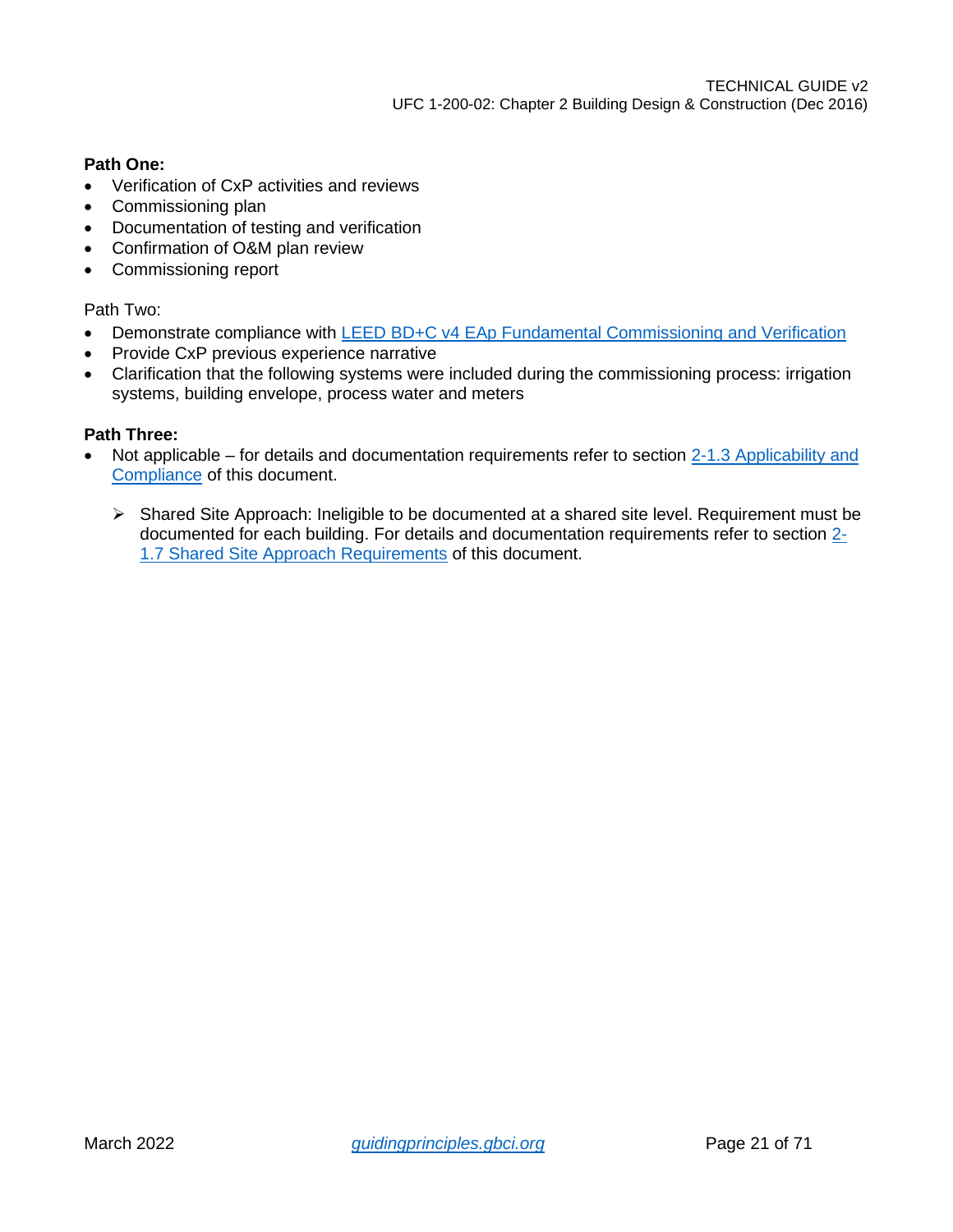# <span id="page-21-0"></span>**2-3. OPTIMIZE ENERGY PERFORMANCE**

Energy Modeling: The process by which conceptual designs, including size, material choices, factors such as site, solar, and wind orientations, daylighting percentages, and energy system choices (solar water heat, underfloor vs. overhead air distribution systems) are analyzed to show how to optimize these factors for efficient building operation and resource consumption.

### <span id="page-21-1"></span>**2-3.1.1 Energy Efficiency - Commercial and Multi-Family High-Rise Residential Buildings**

### *Requirements*

Meet the requirements of ASHRAE 90.1-2013.

Design the building to achieve at least 30% energy consumption reduction from ASHRAE 90.1 baseline.

If a 30% reduction is not life-cycle cost-effective (LCCE<sup>[8](#page-21-2)</sup>), modify the design of the proposed building to achieve an energy consumption level at the highest level of energy efficiency that is LCCE.

Determine energy consumption levels for both the ASHRAE Baseline Building and proposed building by using the Performance Rating Method found in appendix G of ASHRAE 90.1, except the formula for calculating the Performance Rating. Replace the formula in G1.2 with the following:

Percentage improvement = 100 x ((Baseline building consumption - Receptacle and process loads) - (Proposed building consumption - Receptacle and process loads)) / (Baseline building consumption - Receptacle and process loads)<sup>[9](#page-21-3)</sup>

Base energy efficiency design decisions on LCCA as indicated in Chapter 1 of UFC 1-200-02. The LCCA includes a minimum of three energy efficient alternatives to the baseline standard (ASRHAE 90.1, , etc.).

Commercial and Multi-Family High-Rise Residential Buildings: All buildings, other than low-rise residential buildings.

### *Compliance Step 1. Design the building to achieve at least 30% energy consumption reduction.*

• Utilize current version of ASHRAE Standard 90.1. "Design the building to achieve at least 30% energy consumption reduction from ASHRAE 90.1 baseline."

<span id="page-21-2"></span><sup>&</sup>lt;sup>8</sup> See Reference section at end of document for description and definition for LCCE and LCCA.

<span id="page-21-3"></span><sup>9</sup> Energy consumption for the purposes of calculating the 30 percent savings requirements in CFR Title 10 Part 433 §433.100 shall include the building envelope and energy consuming systems normally specified as part of the building design by ASHRAE 90.1 such as space heating, space cooling, ventilation, service water heating, and lighting, but shall not include receptacle and process loads not within the scope of ASHRAE 90.1 such as specialized medical or research equipment and equipment used in manufacturing processes.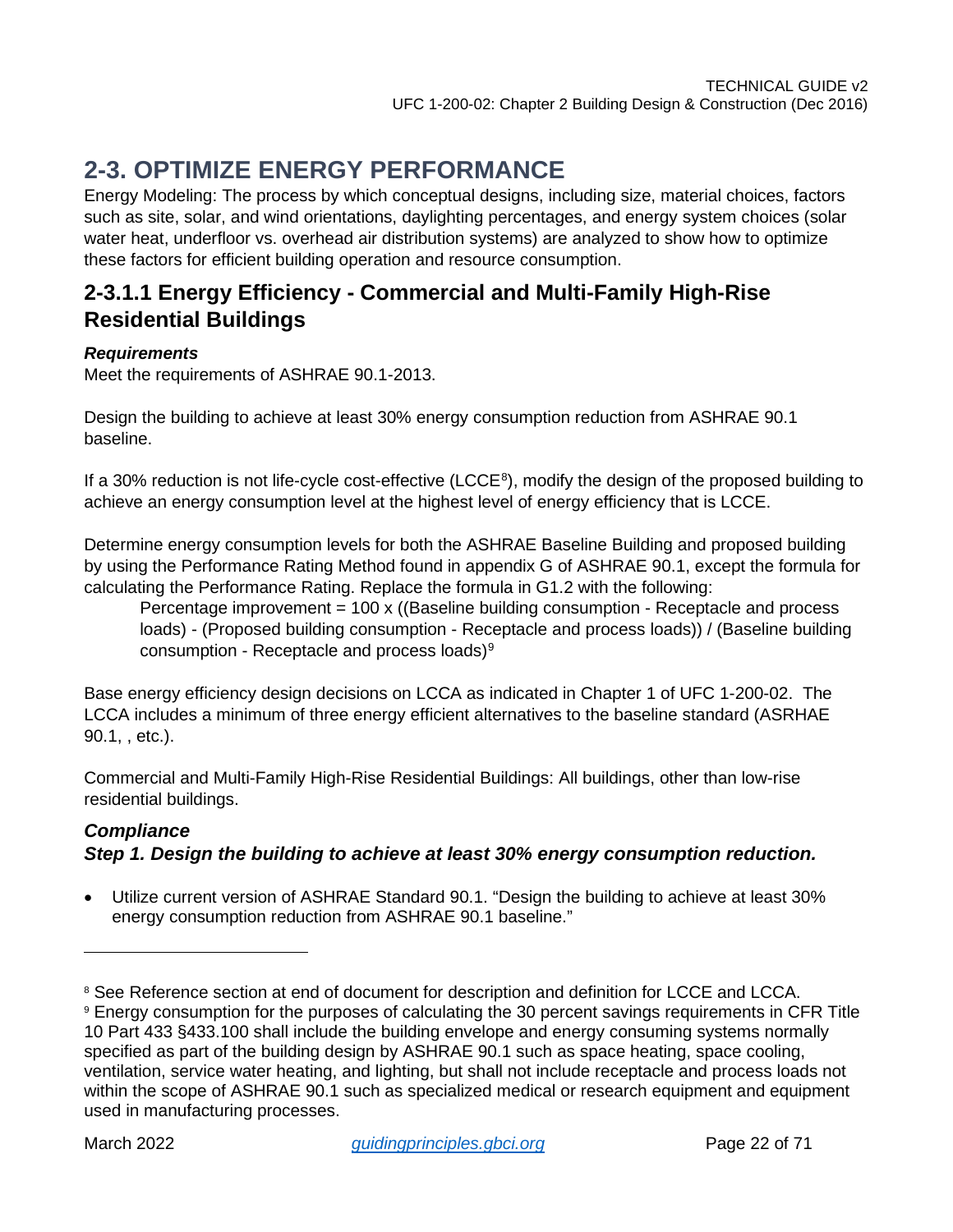- Follow all applicable guidance in the UFC 3-410-01 1 HEATING, VENTILATING, AND AIR CONDITIONING SYSTEMS, .
- Be sure to utilize the step by step instructions in the UFC
- Use the following formula to calculate the percentage improvement  $= 100 \times$  ((Baseline building consumption - Receptacle and process loads) - (Proposed building consumption - Receptacle and process loads)) / (Baseline building consumption - Receptacle and process loads)<sup>[10](#page-22-0)</sup>
- When evaluating energy usage in different scenarios, inspect strategies for lighting and daylighting, envelope, orientation, and passive conditioning and ventilating systems, in terms of projected energy savings and capital costs as they relate to all building systems
- If a 30% reduction is not life-cycle cost-effective (LCCE<sup>[11](#page-22-1)</sup>), modify the design of the proposed building to achieve an energy consumption level at the highest level of energy efficiency that is LCCE.
- When working to determine the LCCA, utilize the NIST handbook 135 "Life-cycle cost Manual for the Federal Energy Management Program" along with the "Annual Supplement to Handbook 135, Energy Price Indices and Discount Factors for Life-Cycle Cost Analysis".

### *Documentation Requirements*

Design Submittal **Path One:** 

### **If achieved target**

- Energy models including simulation input reports for rooms, systems, and plants and the simulation output reports
- LCCA
- Summary of how target was achieved, and the three energy-efficient solutions reviewed for each individual building energy system
- Narrative inclusive of; Energy reduction target; Energy standard utilized; Total design energy use intensity EUI in kBTU/sf/yr
- Calculated energy use by type
- List of energy end uses for the project building (for both the baseline case and the design case)
- If the project is using a computer energy simulation, adhere to Appendix G of ASHRAE 90.1 (or equivalent local code) and retain the final report indicating the annual energy cost of the baseline and design cases
- If the project is using the prescriptive compliance path, assemble documentation demonstrating that the project meets all applicable requirements
- Energy Compliance Analysis (ECA) that identifies the specific energy conservation criteria that applies to the project, the software used to prepare the necessary calculations, a summary of all

<span id="page-22-0"></span><sup>10</sup> Energy consumption for the purposes of calculating the 30 percent savings requirements in CFR Title 10 Part 433 §433.100 shall include the building envelope and energy consuming systems normally specified as part of the building design by ASHRAE 90.1 such as space heating, space cooling, ventilation, service water heating, and lighting, but shall not include receptacle and process loads not within the scope of ASHRAE 90.1 such as specialized medical or research equipment and equipment used in manufacturing processes.

<span id="page-22-1"></span><sup>11</sup> See Reference section at end of document for description and definition for LCCE and LCCA.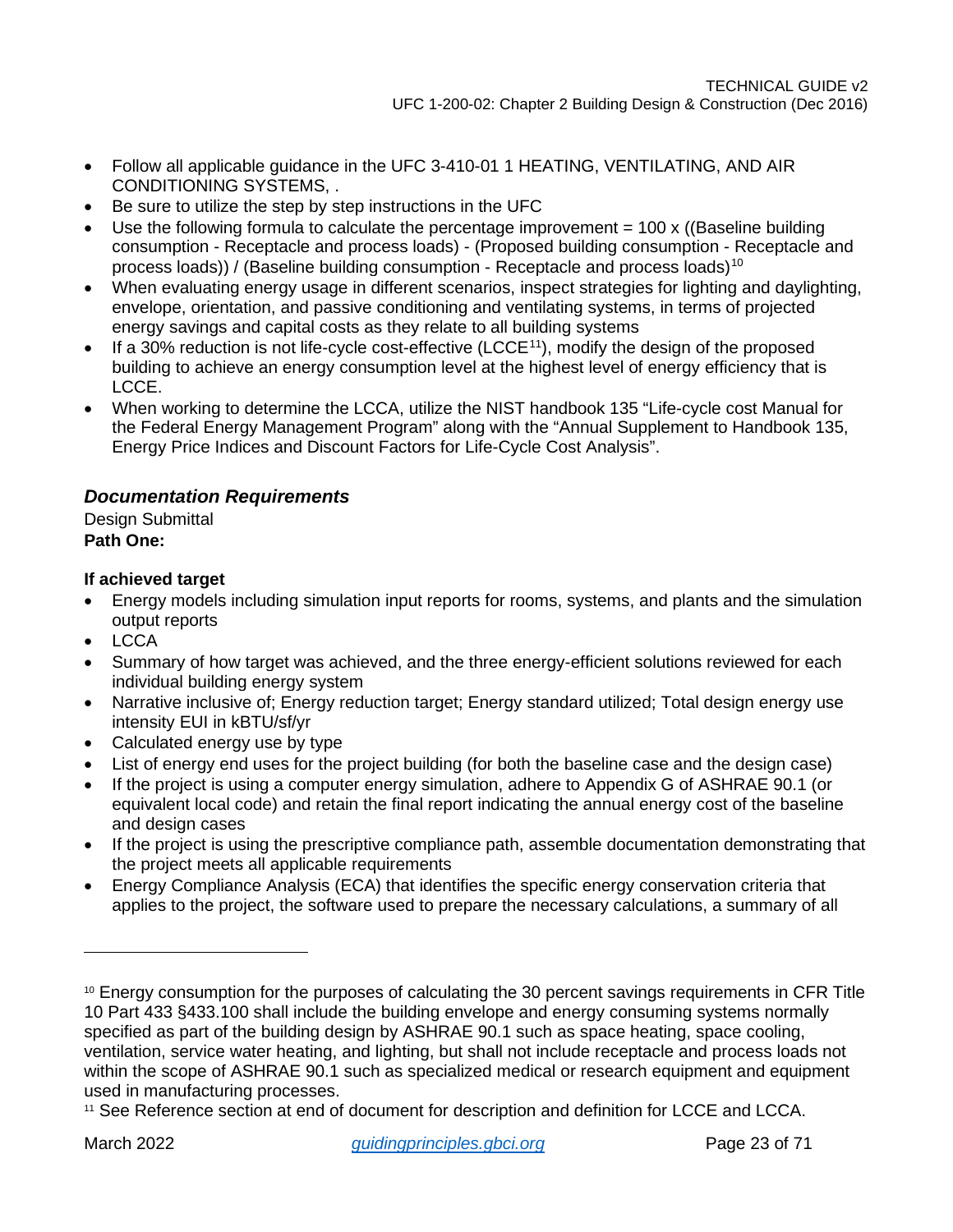input to and output from the calculations, and the calculated baseline and as-designed building energy consumption of the proposed design

### **If target not achieved**

- Energy models including simulation input reports for rooms, systems, and plants and the simulation output reports
- LCCA
- Summary of why target was not achieved, and the three energy-efficient solutions reviewed for each individual building energy system
- Narrative inclusive of; Energy reduction target; Energy standard utilized; Total design energy use intensity EUI in kBTU/sf/yr
- Calculated energy use by type
- List of energy end uses for the project building (for both the baseline case and the design case)
- If the project is using a computer energy simulation, adhere to Appendix G of ASHRAE 90.1 (or equivalent local code) and retain the final report indicating the annual energy cost of the baseline and design cases
- If the project is using the prescriptive compliance path, assemble documentation demonstrating that the project meets all applicable requirements
- Energy Compliance Analysis (ECA) that identifies the specific energy conservation criteria that applies to the project, the software used to prepare the necessary calculations, a summary of all input to and output from the calculations, and the calculated baseline and as-designed building energy consumption of the proposed design

- Not applicable for details and documentation requirements refer to section 2-1.3 Applicability and [Compliance](#page-4-4) of this document.
	- $\triangleright$  Shared Site Approach: Ineligible to be documented at a shared site level. Requirement must be documented for each building. For details and documentation requirements refer to section [2-](#page-7-0) [1.7 Shared Site Approach Requirements](#page-7-0) of this document.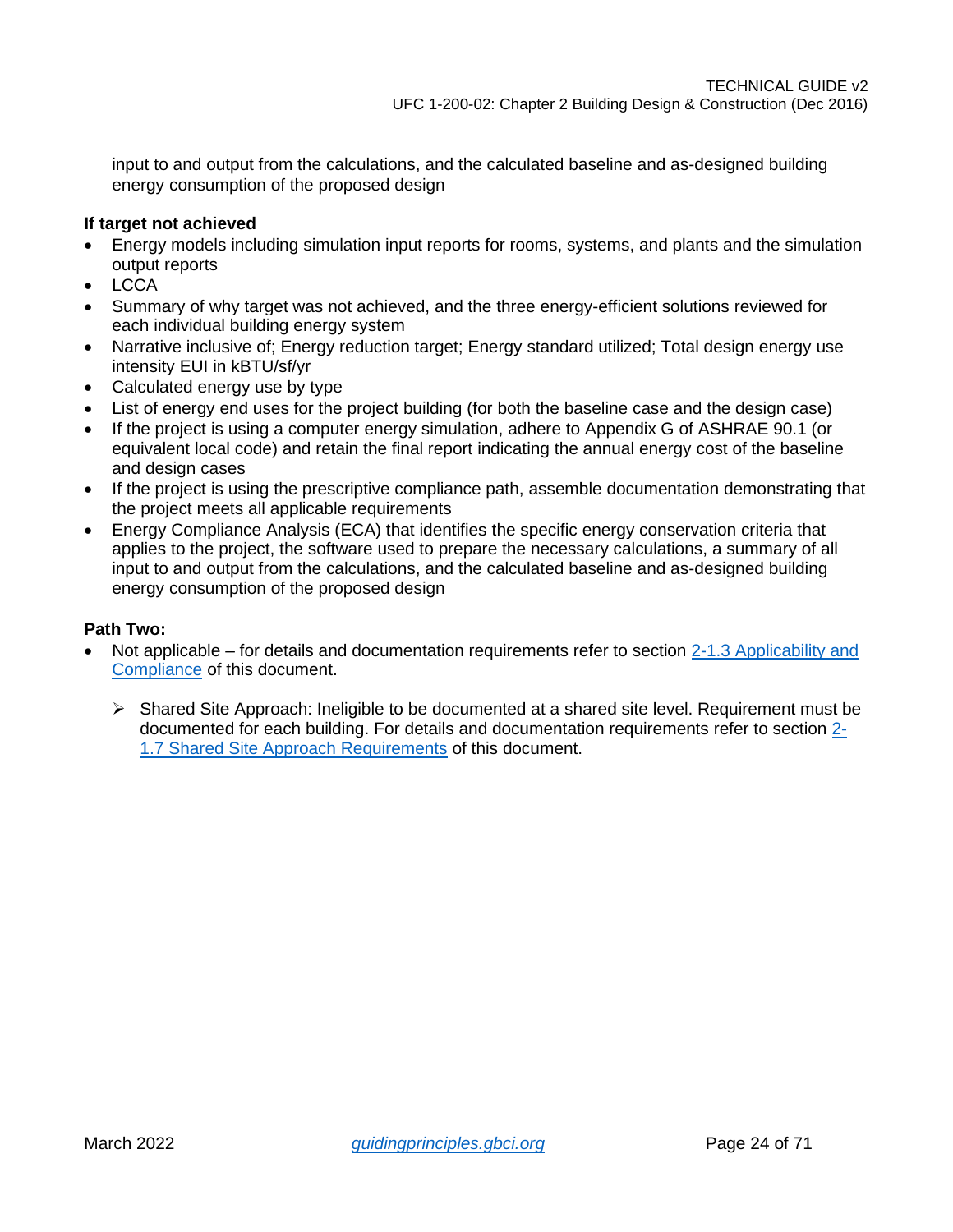## <span id="page-24-0"></span>**2-3.1.2 Energy Efficiency – Low-Rise Residential Buildings**

### *Requirements*

Meet the requirements of the International Energy Conservation Code (IECC).

Design the building to achieve at least 30% energy consumption reduction from the IECC baseline using the Simulated Performance Alternative found in Section 405 of the IECC.

If a 30% reduction is not LCCE, modify the design of the proposed building to achieve an energy consumption level at the highest level of energy efficiency that is LCCE.

**Low-Rise Residential Buildings:** All buildings three stories or less in height above grade that include sleeping accommodations where the occupants are primarily permanent in nature (30 days or more). Base energy efficiency design decisions on LCCA as indicated in Chapter 1 of UFC 1-200-02. The LCCA includes a minimum of three energy efficient alternatives to the baseline standard ( IECC, etc.).

### *Compliance*

### *Step 1. Design the building to achieve at least 30% energy consumption reduction*

- Utilize the 2015 version of International Energy Conservation Code (IECC). "Design the building to achieve at least 30% energy consumption reduction from the IECC baseline using the Simulated Performance Alternative found in Section 405 of the IECC."
- Follow all applicable guidance in the UFC 3-410-01 1 HEATING, VENTILATING, AND AIR CONDITIONING SYSTEMS. Be sure to utilize the step by step instructions in the UFC 3-410-01 Appendix E: HVAC System Selection Flow Chart<sup>[12](#page-24-1)</sup>,
- Ensure that step 3, "Develop three energy-efficient solutions for each individual building energy system."
- When evaluating energy usage in different scenarios, inspect strategies for lighting and daylighting, envelope, orientation, and passive conditioning and ventilating systems, in terms of projected energy savings and capital costs as they relate to all building systems
- If a 30% reduction is not life-cycle cost-effective (LCCE), modify the design of the proposed building to achieve an energy consumption level at the highest level of energy efficiency that is LCCE.
- When working to determine the LCCA, utilize the NIST handbook 135 "Life-cycle cost Manual for the Federal Energy Management Program" along with the "Annual Supplement to Handbook 135, Energy Price Indices and Discount Factors for Life-Cycle Cost Analysis".

### *Documentation Requirements*

Design Submittal **Path One:** 

### **If achieved target**

- Energy models including simulation input reports for rooms, systems, and plants and the simulation output reports
- LCCA output reports
- Summary of how target was achieved, and the three energy-efficient solutions reviewed for each individual building energy system

<span id="page-24-1"></span>12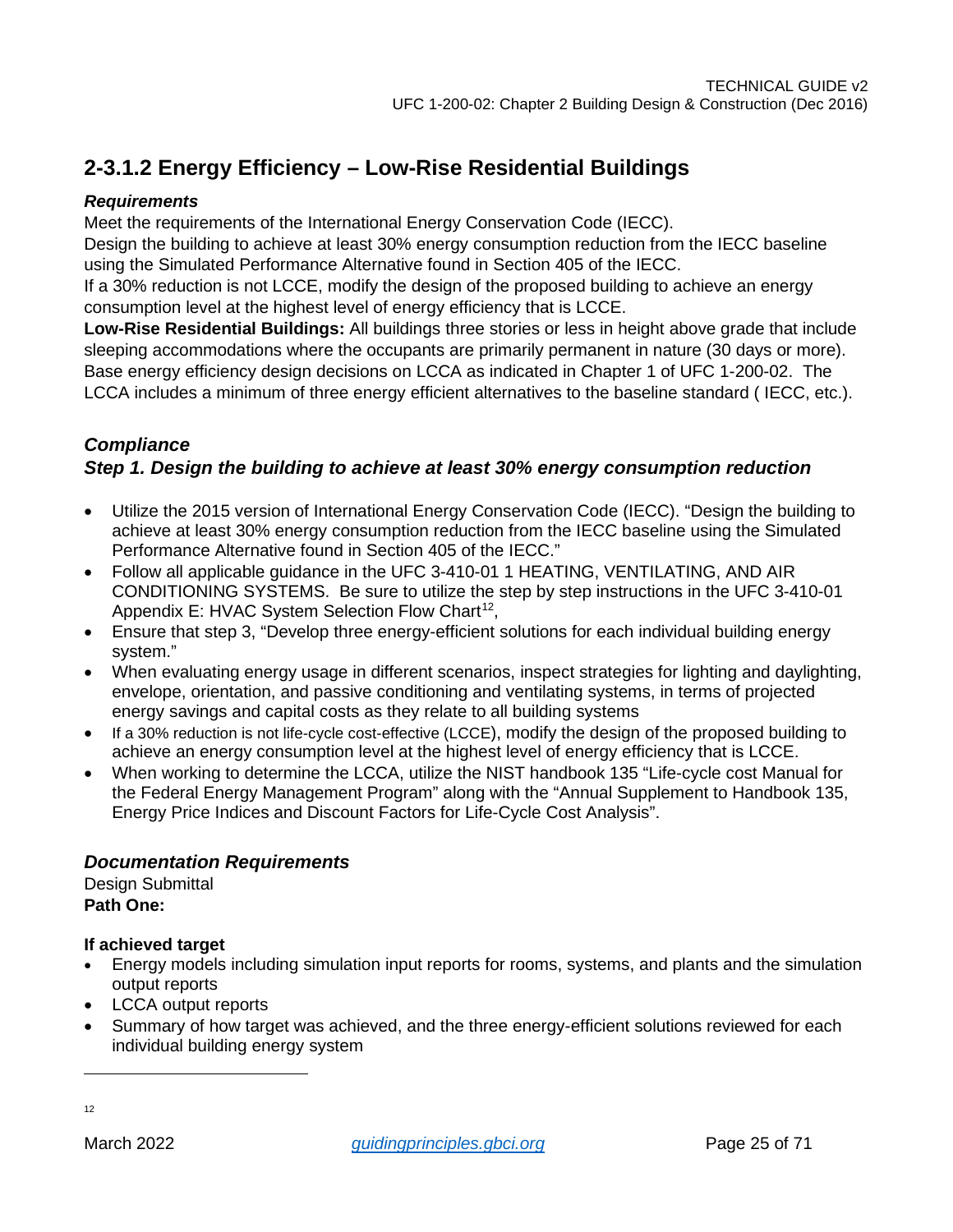- Narrative inclusive of; Energy reduction target; Energy standard utilized; Total design energy use intensity EUI in kBTU/sf/yr
- Calculated energy use by type
- List of energy end uses for the project building (for both the baseline case and the design case)
- If the project is using the prescriptive compliance path, assemble documentation demonstrating that the project meets all applicable requirements
- Energy Compliance Analysis (ECA) that identifies the specific energy conservation criteria that applies to the project, the software used to prepare the necessary calculations, a summary of all input to and output from the calculations, and the calculated baseline and as-designed building energy consumption of the proposed design

#### **If target not achieved**

- Energy models including simulation input reports for rooms, systems, and plants and the simulation output reports
- LCCA
- Summary of why target was not achieved, and the three energy-efficient solutions reviewed for each individual building energy system
- Narrative inclusive of; Energy reduction target; Energy standard utilized; Total design energy use intensity EUI in kBTU/sf/yr
- Calculated energy use by type
- List of energy end uses for the project building (for both the baseline case and the design case)
- If the project is using the prescriptive compliance path, assemble documentation demonstrating that the project meets all applicable requirements
- Energy Compliance Analysis (ECA) that identifies the specific energy conservation criteria that applies to the project, the software used to prepare the necessary calculations, a summary of all input to and output from the calculations, and the calculated baseline and as-designed building energy consumption of the proposed design

- Not applicable for details and documentation requirements refer to section [2-1.3 Applicability and](#page-4-4)  [Compliance](#page-4-4) of this document.
	- $\triangleright$  Shared Site Approach: Ineligible to be documented at a shared site level. Requirement must be documented for each building. For details and documentation requirements refer to section [2-](#page-7-0) [1.7 Shared Site Approach Requirements](#page-7-0) of this document.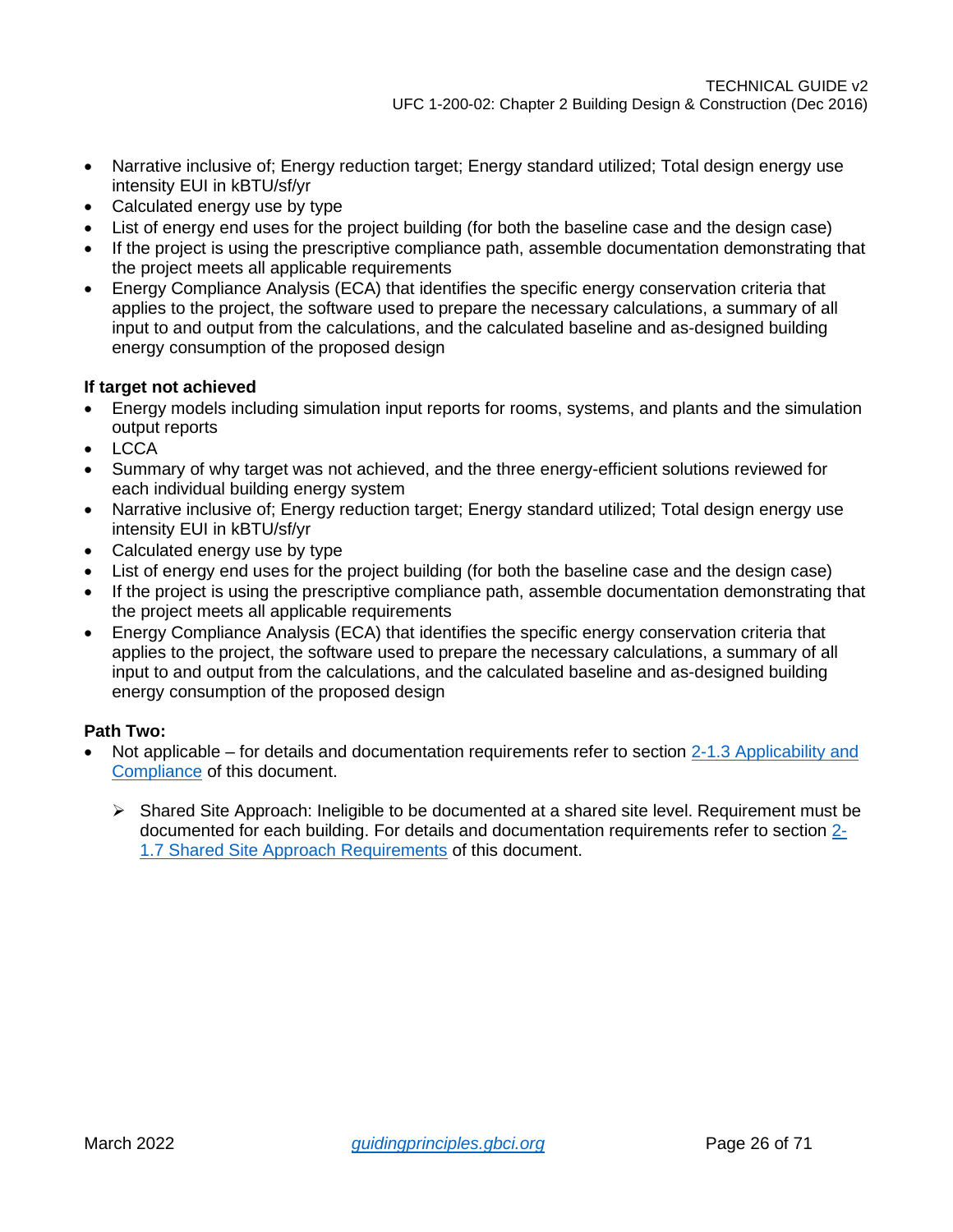### <span id="page-26-0"></span>**2-3.1.3 Energy Efficiency - Renovations**

### *Requirements*

Renovation projects that replace everything above the foundation must either apply 2-3.1.1 or 2-3.1.2 as applicable.

All other renovations choose one of the following options:

1. Reduce measured building energy use by at least 30%, below FY 2003, or earlier, energy use baseline.

2. Reduce measured building energy use by at least 20% below FY 2015 energy use baseline.

3. Reduce modeled energy use (from all sources including renewable energy) by 30% compared to the ASRHAE 90.1 baseline building design for Commercial or Multi-Family High-Rise Residential Buildings, or the IECC baseline using the Simulated Performance Alternative found in Section 405 of the IECC for Low-Rise Residential buildings.

If none of the reduction choices is life-cycle cost-effective, modify the design of the proposed building system(s) to achieve an energy consumption level at the highest level of energy efficiency that is lifecycle cost-effective.

Base energy efficiency design decisions on LCCA as indicated in Chapter 1 of this UFC 1-200-02. The LCCA includes a minimum of three energy efficient alternatives to the baseline standard (ASRHAE 90.1, IECC, etc.).

### *Compliance Step 1. Determine if project is eligible for 2-3.1.3 Renovation requirement*

- If the renovation project is replacing everything above the foundation, do not follow the 2-3.1.3 Energy Efficiency - Renovation requirements.
- Depending on project type follow the 2-3.1.2 Energy Efficiency Low-Rise Residential Buildings or the 2-3.1.1 Energy Efficiency - Commercial and Multi-Family High-Rise Residential Buildings requirements.

### *Step 2. Choose one of the following methods to reduce measured building energy use:*

• Reduce measured building energy use by at least 30%, below FY 2003, or earlier, energy use baseline

or

- Reduce measured building energy use by at least 20% below FY 2015 energy use baseline. or
- Reduce modeled energy use (from all sources including renewable energy) by 30% compared to the ASRHAE 90.1 baseline building design for Commercial or Multi-Family High-Rise Residential Buildings, or the IECC baseline using the Simulated Performance Alternative found in Section 405 of the IECC for Low-Rise Residential buildings.

### *Step 3. Utilize the UFC 3-410-01 1*

• Follow all applicable guidance in the UFC 3-410-01 1 HEATING, VENTILATING, AND AIR CONDITIONING SYSTEMS.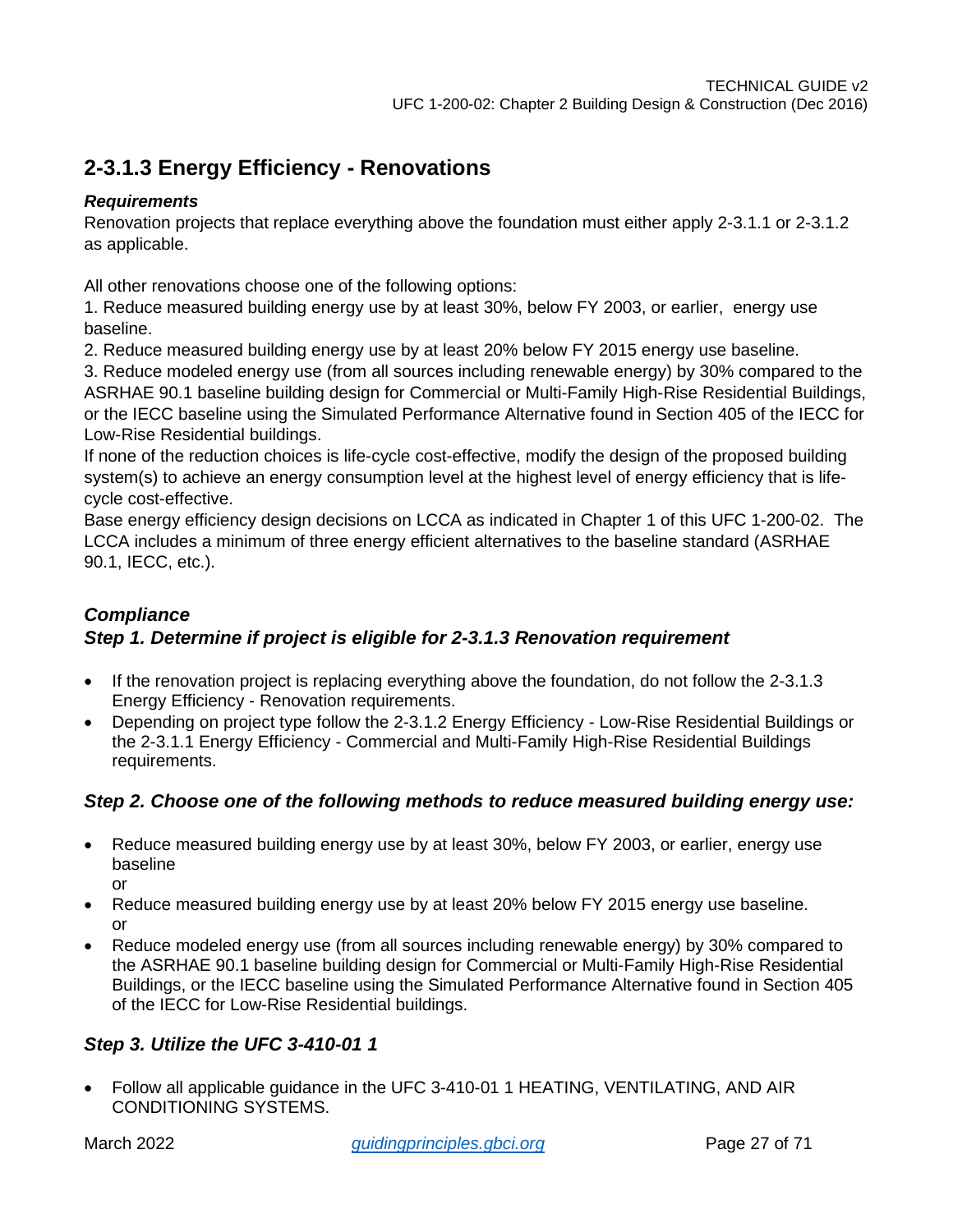- Ensure that step 3, "Develop three energy-efficient solutions for each individual building energy system."
- Use the following formula to calculate the percentage improvement  $= 100 \times$  ((Baseline building consumption - Receptacle and process loads) - (Proposed building consumption - Receptacle and process loads)) / (Baseline building consumption - Receptacle and process loads)<sup>[13](#page-27-0)</sup>
- When evaluating energy usage in different scenarios, inspect strategies for lighting and daylighting, envelope, orientation, and passive conditioning and ventilating systems, in terms of projected energy savings and capital costs as they relate to all building systems
- If a 30% reduction is not life-cycle cost-effective (LCCE), modify the design of the proposed building to achieve an energy consumption level at the highest level of energy efficiency that is LCCE.
- When working to determine the LCCA, utilize the NIST handbook 135 "Life-cycle cost Manual for the Federal Energy Management Program" along with the "Annual Supplement to Handbook 135, Energy Price Indices and Discount Factors for Life-Cycle Cost Analysis".

### *Documentation Requirements*

Design Submittal **Path One:** 

### **If achieved target**

- Energy models including simulation input reports for rooms, systems, and plants and the simulation output reports
- LCCA
- Summary of how target was achieved, and the three energy-efficient solutions reviewed for each individual building energy system.
- Narrative inclusive of; Energy reduction target; Energy standard utilized; Total design energy use intensity EUI in kBTU/sf/yr
- Calculated energy use by type
- List of energy end uses for the project building (for both the baseline case and the design case)
- If the project is using the prescriptive compliance path, assemble documentation demonstrating that the project meets all applicable requirements
- Energy Compliance Analysis (ECA) that identifies the specific energy conservation criteria that applies to the project, the software used to prepare the necessary calculations, a summary of all input to and output from the calculations, and the calculated baseline and as-designed building energy consumption of the proposed design

### **If target not achieved**

- Energy models including simulation input reports for rooms, systems, and plants and the simulation output reports
- LCCA

<span id="page-27-0"></span><sup>&</sup>lt;sup>13</sup> Energy consumption for the purposes of calculating the 30 percent savings requirements in CFR Title 10 Part 433 §433.100 shall include the building envelope and energy consuming systems normally specified as part of the building design by ASHRAE 90.1 such as space heating, space cooling, ventilation, service water heating, and lighting, but shall not include receptacle and process loads not within the scope of ASHRAE 90.1 such as specialized medical or research equipment and equipment used in manufacturing processes.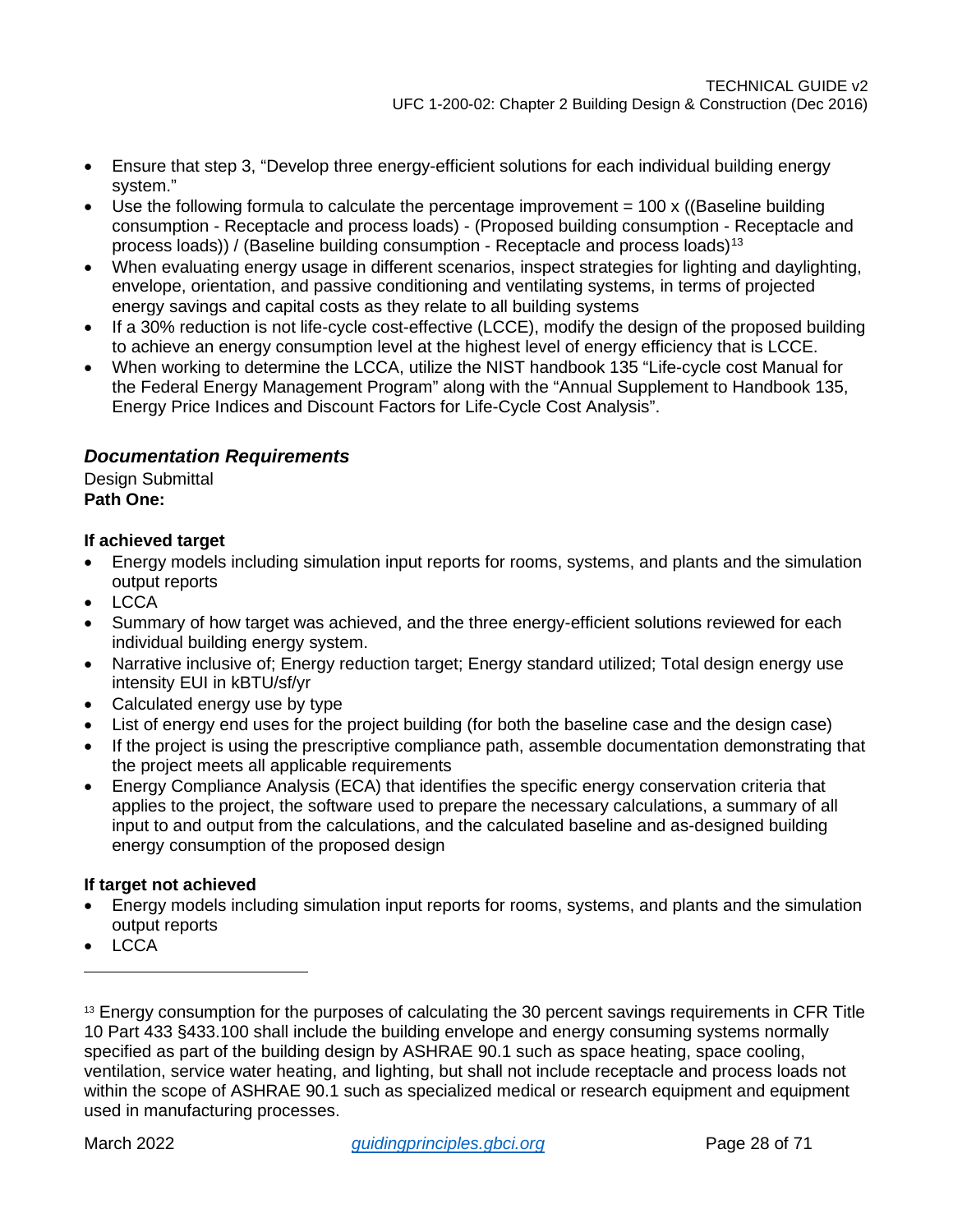- Summary of why target was not achieved, and the three energy-efficient solutions reviewed for each individual building energy system
- Narrative inclusive of; Energy reduction target; Energy standard utilized; Total design energy use intensity EUI in kBTU/sf/yr
- Calculated energy use by type
- List of energy end uses for the project building (for both the baseline case and the design case)
- If the project is using the prescriptive compliance path, assemble documentation demonstrating that the project meets all applicable requirements
- Energy Compliance Analysis (ECA) that identifies the specific energy conservation criteria that applies to the project, the software used to prepare the necessary calculations, a summary of all input to and output from the calculations, and the calculated baseline and as-designed building energy consumption of the proposed design

### **Path Two:**

- Not applicable for details and documentation requirements refer to section 2-1.3 Applicability and [Compliance](#page-4-4) of this document.
	- $\triangleright$  Shared Site Approach: Ineligible to be documented at a shared site level. Requirement must be documented for each building. For details and documentation requirements refer to section [2-](#page-7-0) [1.7 Shared Site Approach Requirements](#page-7-0) of this document.

### <span id="page-28-0"></span>**2-3.1.4 Energy Efficient Products**

### *Requirements*

Per EISA 2007 Section 525, acquire products that are ENERGY STAR®-qualified or meet FEMPdesignated efficiency requirements in all covered product categories considering cost-effectiveness and availability. Link to EPA sites:<http://www.energystar.gov/> or [https://energy.gov/eere/femp/federal](https://energy.gov/eere/femp/federal-energy-management-program)[energy-management-program](https://energy.gov/eere/femp/federal-energy-management-program)

### *Compliance*

### *Step 1. Specify products that are ENERGY STAR®-qualified or meet FEMP-designated efficiency requirements*

- Review project documents to verify that all applicable ENERGY STAR, FEMP-designated energy efficient products, and products meeting other energy efficiency requirements have been called out in the specifications.
- Document any required product substitutions or product exclusions based on LCCA

### *Step 2. Perform construction submittal reviews to verify implementation*

• During construction, coordinate a review of the construction submittals to verify that energy efficient products as specified were purchased and installed

### *Documentation Requirements*

Construction Submittal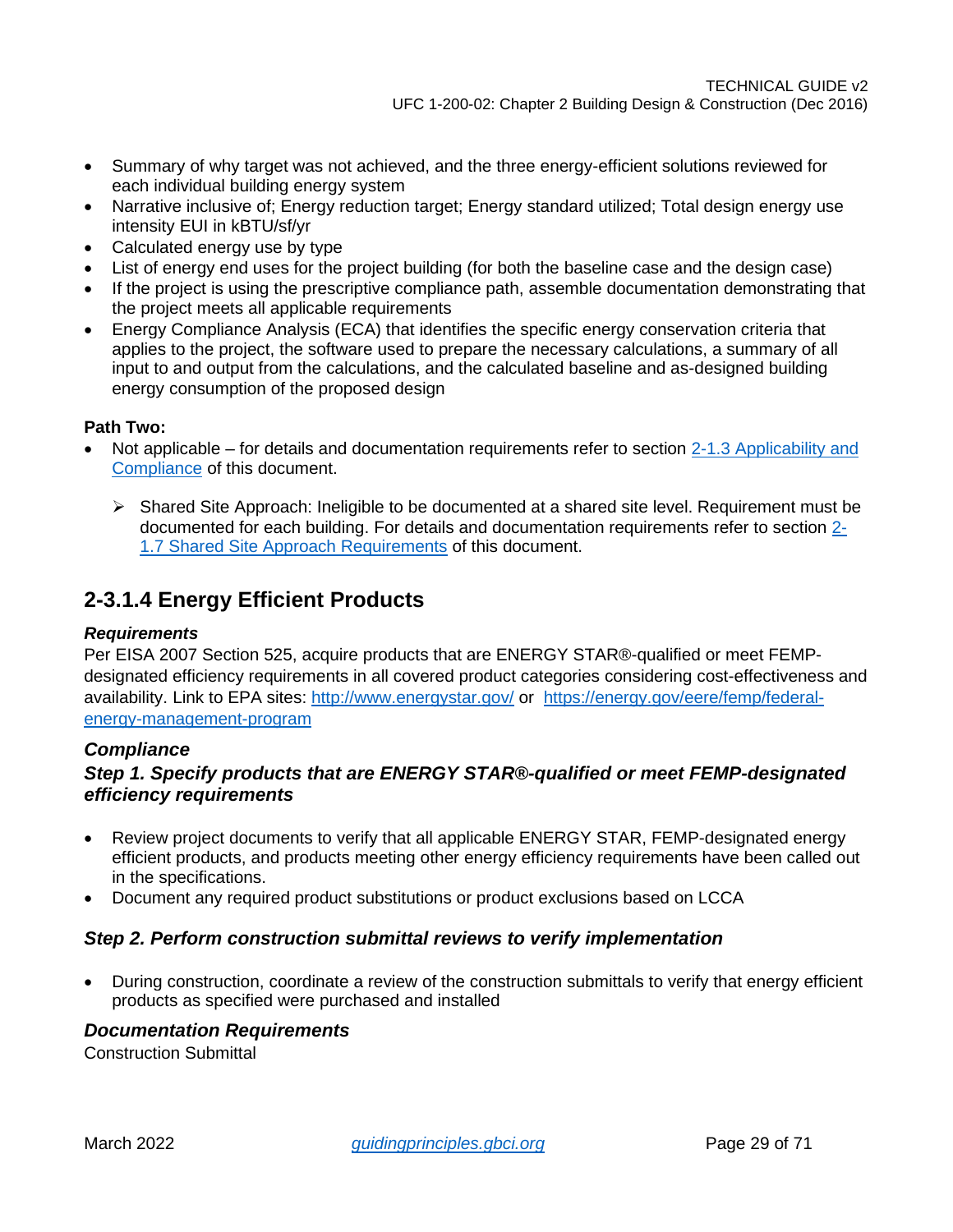### **Path One:**

- List of ENERGY STAR and FEMP designated Energy Efficient Products installed
- Narrative regarding substitutions or exclusions based on LCCA

- Not applicable for details and documentation requirements refer to section 2-1.3 Applicability and [Compliance](#page-4-4) of this document.
	- Shared Site Approach: Ineligible to be documented at a shared site level. Requirement must be documented for each building. For details and documentation requirements refer to section [2-](#page-7-0) [1.7 Shared Site Approach Requirements](#page-7-0) of this document.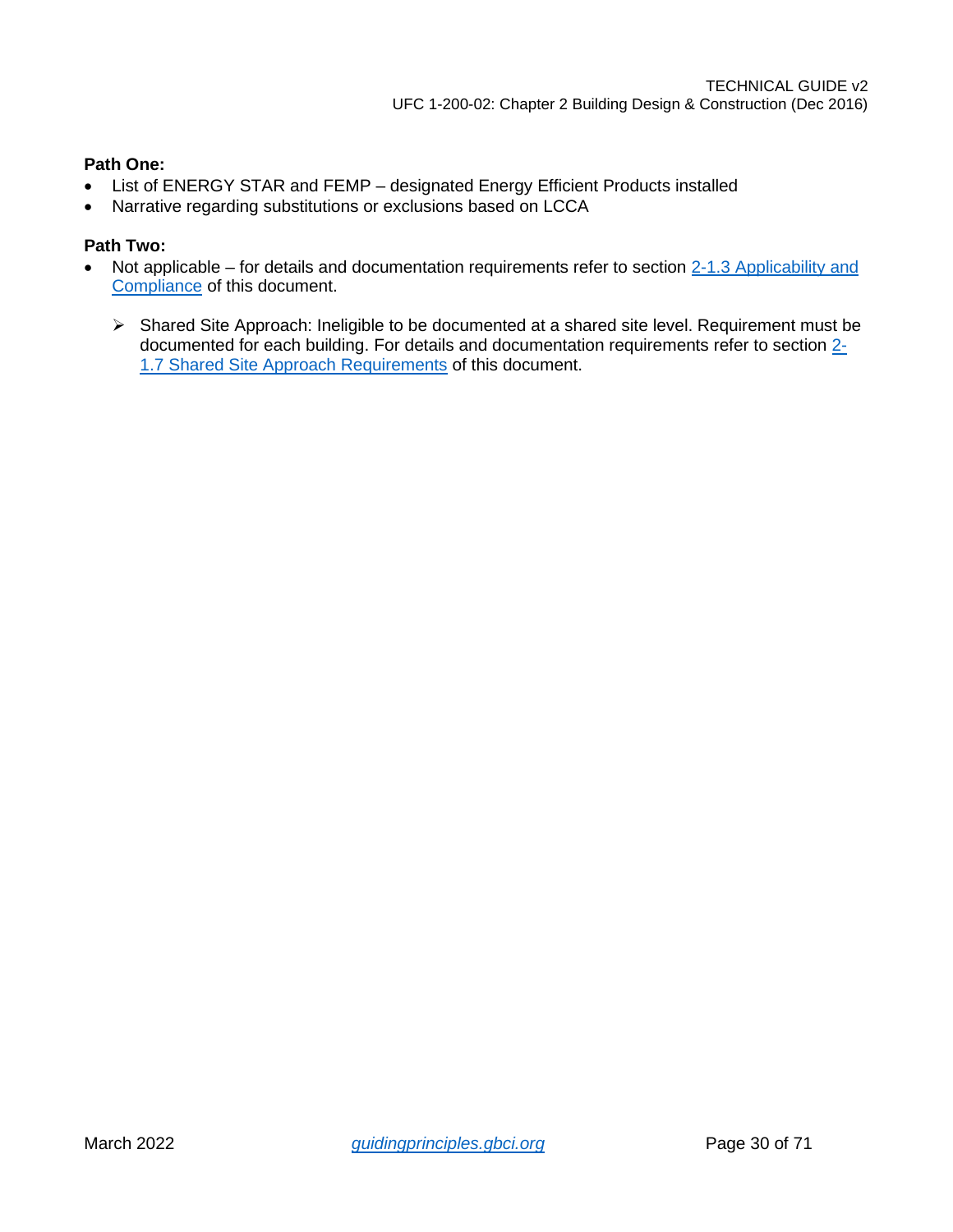### <span id="page-30-0"></span>**2-3.1.5 Standby Powered Devices**

### *Requirements*

Per EISA 2007 Section 524, provide commercially available, off-the-shelf products that use no more than 1 watt in their standby mode.

### *Compliance Step 1. Specify devices in accordance with EISA 2007 Section 524*

- In the construction documents specify commercially available, off-the-shelf products that use no more than 1 watt in their standby mode according to EISA 2007 Section 524 when applicable. The Federal Energy Management Program (FEMP) has complied with priority product categories to assist federal buyers in compliance with the low standby power product requirement (https://www.energy.gov/eere/femp/low-standby-power-product-purchasing-requirements-andcompliance-resources).
- Document any required product exclusions based on LCCA

### *Step 2. Perform construction submittal reviews to verify implementation*

• During construction, coordinate a review of the construction submittals to verify products as specified were purchased and installed

### *Documentation Requirements*

Construction Submittal

### **Path One:**

- List of installed products that use no more than 1 watt in their standby mode
- LCCA for any excluded product

- Not applicable for details and documentation requirements refer to section 2-1.3 Applicability and [Compliance](#page-4-4) of this document.
	- $\triangleright$  Shared Site Approach: Ineligible to be documented at a shared site level. Requirement must be documented for each building.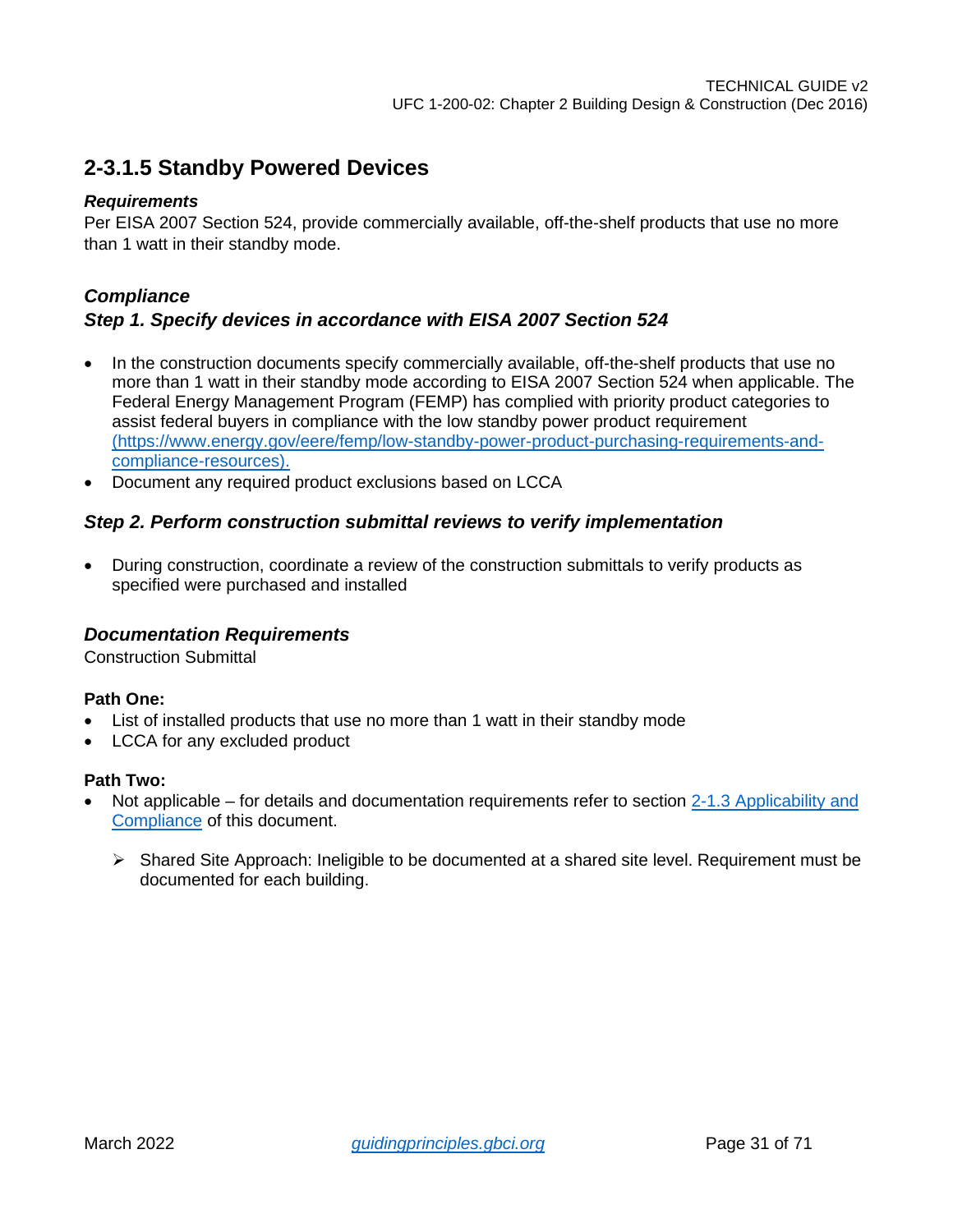### <span id="page-31-0"></span>**2-3.2 On-Site Renewable Energy**

### *Requirements*

Provide on-site renewable energy systems in accordance with ASHRAE 189.1 Section 7.4.1.1 (On-Site Renewable Energy Systems) and UFC 3-440-01 where LCCE, considering climate, infrastructure condition, mission compatibility, and effects on base wide electrical system (grid) power quality. When available, utilize Installation-specific studies to determine LCCE renewable energy systems. Studies must be dated within five years of project design start. Exception: Do not use purchase of renewable energy certificates (RECs) as a substitute for the Section 7.4.1.1 new building requirement.

For Army projects, if not life-cycle cost effective, utilize ASHRAE 189.1 Section 7.3.2 (On-Site Renewable Energy Systems) for future installation of on-site renewable energy systems.

Navy and Air Force will utilize an installation-level solution to renewable energy systems and will not require ASHRAE 189.1 Section 7.3.2.

Components may choose centralized renewable energy development in lieu of building by building application. Meet the requirements of UFC 3-540-08.

### *Compliance*

### *Step 1. Research opportunities for renewables*

- Determine the feasibility of renewable systems, where LCCE, given the project site's climate, context, mission, and infrastructure. Analyze the features of the site, such as solar availability (greater than 1.2 kBtu/ft2/day or 4.0 kWh/m2/day), wind patterns, and other renewable energy sources, and any seasonal or daily variations in supply. If regional feasibility analysis, conducted within the last 5 years, is available and applicable teams can utilize to inform LCCE decisions.
- According to EPAct 2005, Section 203, qualifying renewable technologies include solar, wind, biomass, landfill gas, ocean (including tidal, wave, current, and thermal), geothermal, municipal solid waste, or hydroelectric energy generation if it is from new generation capacity achieved from increased efficiency or addition of new capacity at an existing hydroelectric site.
- Follow guidance for designing and installing facility-scale renewable energy systems in the UFC 3- 440-01 FACILITY-SCALE RENEWABLE ENERGY SYSTEMS[14.](#page-31-1)
- FEMP supported resources to support research:
- FEMP Screening maps <https://maps.nrel.gov/femp/#/?aL=0&bL=groad&cE=0&lR=0&mC=40.21244%2C-91.625976&zL=4>
- NREL develops an array of maps to support renewable energy development and generation projects:<https://www.nrel.gov/gis/maps.html>
- PV Solar Resources of the United States: [https://www.nrel.gov/gis/images/eere\\_pv/national\\_photovoltaic\\_2012-01.jpg](https://www.nrel.gov/gis/images/eere_pv/national_photovoltaic_2012-01.jpg)

### *Step 2. Conduct LCCA cost analysis*

<span id="page-31-1"></span><sup>&</sup>lt;sup>14</sup> UFC 3-440-01 FACILITY-SCALE RENEWABLE ENERGY SYSTEMS [https://www.wbdg.org/ffc/dod/unified](https://www.wbdg.org/ffc/dod/unified-facilities-criteria-ufc/ufc-3-440-01)[facilities-criteria-ufc/ufc-3-440-01](https://www.wbdg.org/ffc/dod/unified-facilities-criteria-ufc/ufc-3-440-01)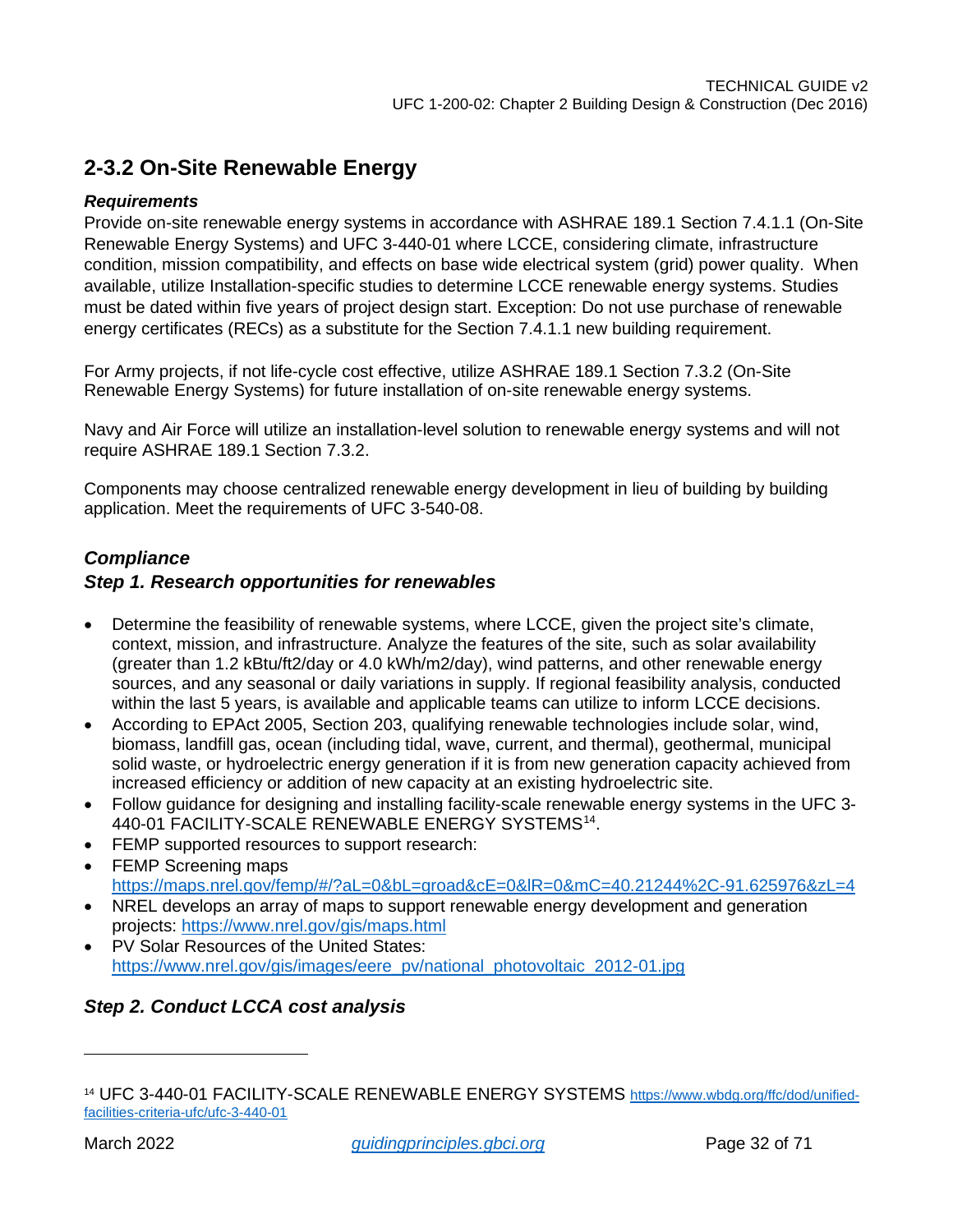• Determine the projected energy demand and cost for the project.

### *Conduct LCCA cost analysis for renewable systems. Step 3. Set a renewable energy target*

• Use the environmental goals of the project, and results of the LCCE analysis work, as defined in the integrated design process to inform the establishment of a renewable energy target for the project beyond the minimum requirements of ASRHAE 189.1, 7.4.1.1.

• Calculate the renewable energy requirement as per ASHRAE 189.1 Section 7.4.1.1: For single-story buildings: Renewable energy required = 6.0 kBtu/ft2 (20 kWh/m<sup>2</sup>) \* Total roof area

For all other buildings: Renewable energy required = 10.0 kBtu/ft2 (32 kWh/m2) \* Total roof area

### *Step 4. Compare renewable energy technology requirements*

• Given the target renewable energy generation, carefully evaluate the space requirements, upfront and maintenance costs, and efficiencies for each renewable technology under review.

### *Step 4. Design and specify system criteria*

- For technologies that are determined life-cycle cost effective, design and specify requirements for their implementation.
- Many resources are available, some for no or little cost, for planning and designing a renewable energy system. Given basic information for the project, many manufacturers can complete the necessary calculations for the project team. Teams will also find software tools that help in sizing.
- Review and implement the IEEE 1547 requirements for the renewable systems-grid interface.

### *Documentation Requirements*

Design Submittal

### **Path One:**

- Relevant excerpt of the design or construction documents showing onsite renewable energy generation project or demonstrating installation of the renewable energy generation project
- Renewable system rated capacity
- Calculations to determine energy generated
- LCCA output reports

*Army only:* Documentation showing future installation of on-site renewable energy systems to meet ASHRAE 189.1 section 7.3.2 if not LCCE.

Path Two:

• Demonstrate compliance with [LEED BD+C v4 EAc Renewable Energy Production,](https://www.usgbc.org/node/2612988?return=/credits/new-construction/v4/energy-%26amp%3B-atmosphere) minimum of 1 point and must include renewable energy generated on-site

### **Path Three:**

Not applicable – for details and documentation requirements refer to section 2-1.3 Applicability and [Compliance](#page-4-4) of this document.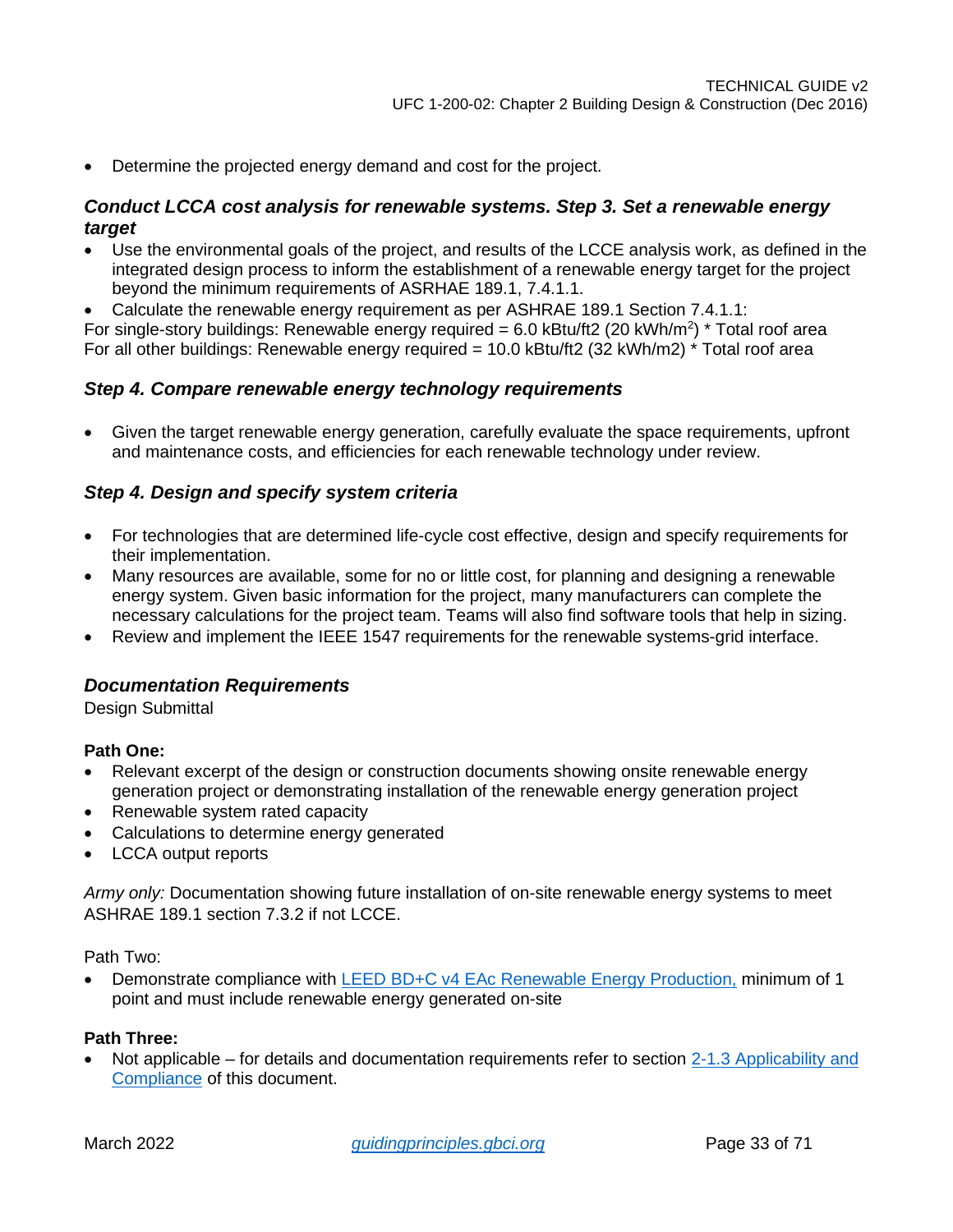Shared Site Approach: Eligible to be documented installation-wide.. For details and documentation requirements refer to section [2-1.7 Shared Site Approach Requirements](#page-7-0) of this document.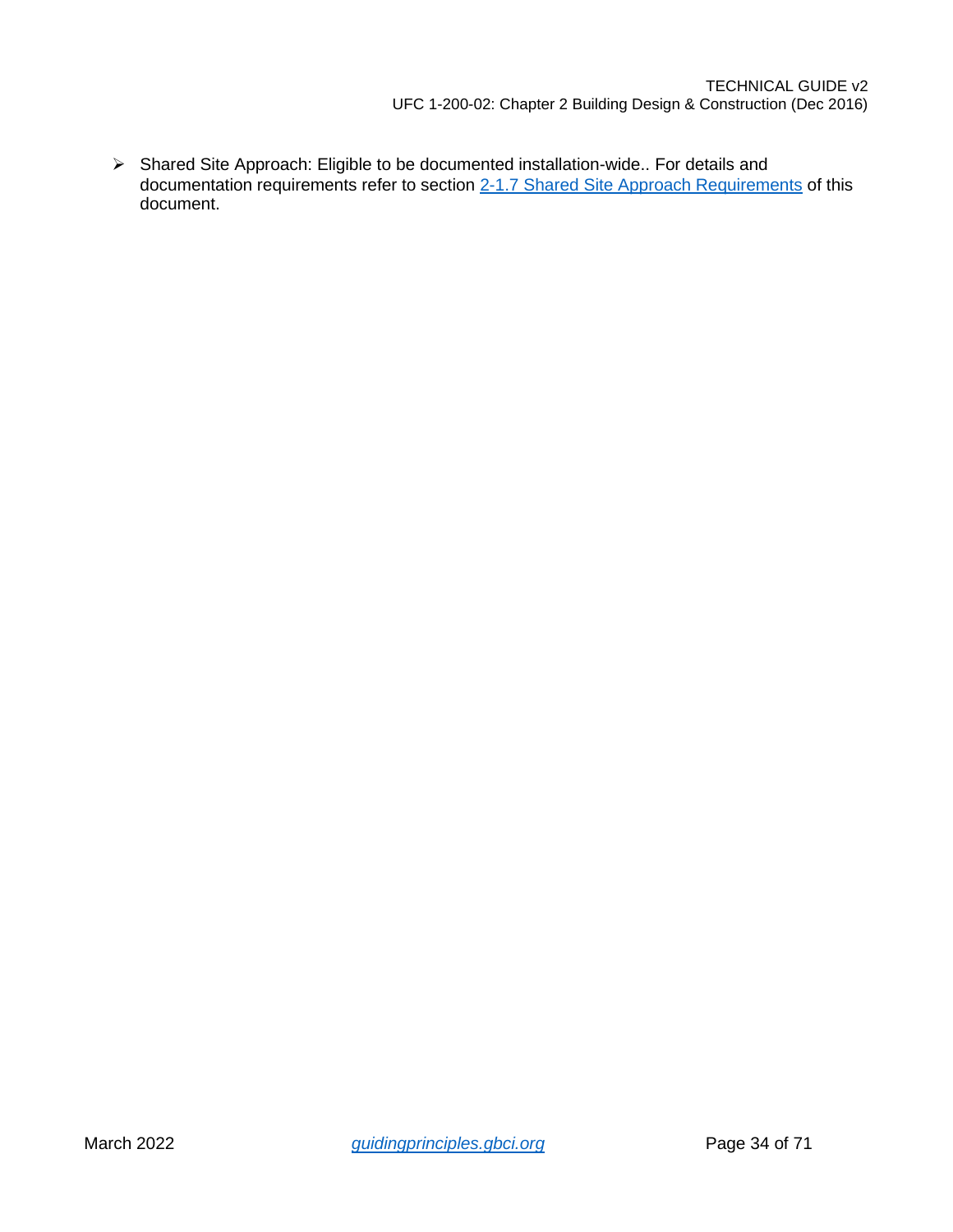### <span id="page-34-0"></span>**2-3.2.1 Solar Domestic Hot Water (SDHW)**

### *Requirements*

Per EISA 2007 Section 523, meet at least 30% of the annual domestic hot water requirement through the installation of solar water heating unless SDHW is not Life-Cycle Cost Effective (LCCE).

### *Compliance*

### *Step 1. Conduct LCCE analysis*

- Determine the projected hot water demand for the project.
- Research energy cost for heating water.
- The following link will take you to the FEMP solar hot water calculator a tool that may be utilized to estimate what size solar system will work best and how much it will cost: [http://apps1.eere.energy.gov/femp/solar\\_hotwater\\_system/.](http://apps1.eere.energy.gov/femp/solar_hotwater_system/) Additional information: <https://energy.gov/energysaver/estimating-cost-and-energy-efficiency-solar-water-heater>

### *Step 2. Determine if including SDHW system*

- Determine LCCE calculations for providing 30% of hot water demand through the installation of solar hot water heaters
- Generate report with results of the SDHW LCCE analysis

### *Step 3. If LCCE determines SDHW is cost effective*

• If LCCE is cost effective, include the solar domestic hot water heater in design documents.

### *Documentation Requirements*

Design Submittal

### **Path One:**

- Excerpts of the design or construction documents showing solar water heating system, and calculations that demonstrate minimum of 30% hot water demand will be met
- LCCA output report

- Not applicable for details and documentation requirements refer to section 2-1.3 Applicability and [Compliance](#page-4-4) of this document.
	- $\triangleright$  Shared Site Approach: Ineligible to be documented at a shared site level. Requirement must be documented for each building. For details and documentation requirements refer to section [2-](#page-7-0) [1.7 Shared Site Approach Requirements](#page-7-0) of this document.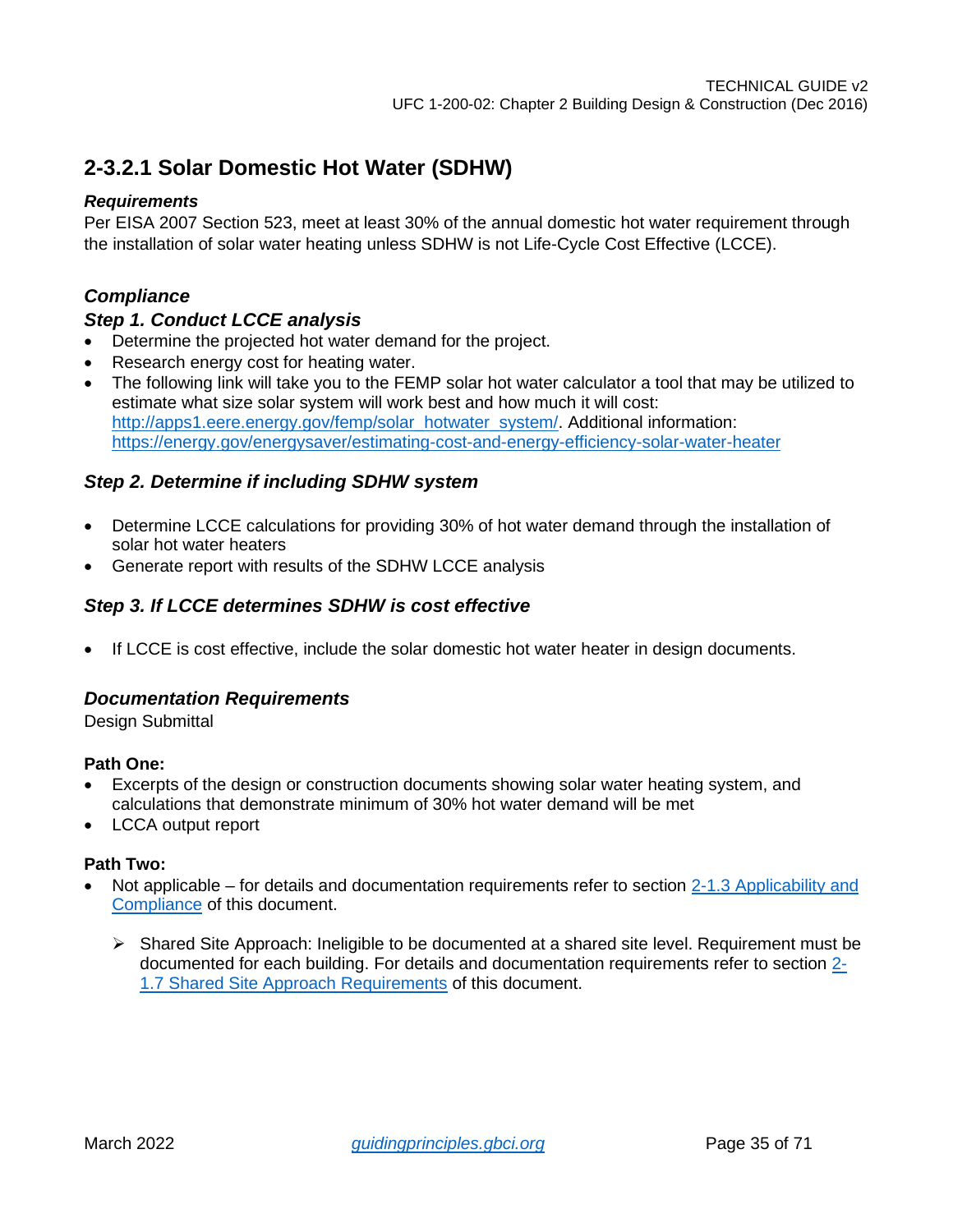### <span id="page-35-0"></span>**2-3.4 Metering**

### *Requirements*

A utility meter must be installed at each building, for each utility serving the building (steam, electricity, and natural gas) in the standard units of the measure. Where base wide energy and utility monitoring and control systems exist, meters must be connected using the installation's advanced metering protocols. The installation of meters is required per DODI 4170.11, and as amended by DOD *Utilities Meter Policy*, 16 April 2013. Meter configuration must comply with requirements of UFC 4-010-06.

### *Compliance*

### *Step 1. Review relevant DOD metering policies*

• Review and follow guidance included in the DOD Utilities Meter Policy, 16 April 2013 and UFGS 26 27 13.10 30 Electricity Meters<sup>15</sup>, UFGS 26 27 14.00 20 Electricity Meters and Accessories<sup>[16](#page-35-2)</sup> and UFGS 33 51 13.00 30 Natural-Gas Metering[17](#page-35-3).

### *Step 2. Identify all energy sources that serve the building*

• Identify all sources of energy delivered to the building. Sources of energy that must be metered include: steam, electricity, and natural gas

### *Step 3. Determine number, type, and location of all meters*

- Utilize the Overarching metering policy: Office of the Under Secretary of Defense (OSD) Utilities Meter Policy<sup>[18](#page-35-4)</sup> to implement the following as applicable:
- If a base wide energy and utility monitoring and control system is in place connect meters using the installation's advanced metering protocols

### *Documentation Requirements*

Design Submittal

### **Path One:**

- Provide excerpt of design drawing highlighting the location of the buildings utility meters
- Provide a narrative describing how the installed utility meter(s) complies with the DOD Utilities Meter Policy, January 2021 and UFC 4-010-06
- Systems metered
- Confirmation that meters are connected to a base wide energy and utility monitoring and control system using the installation's advanced metering protocols, if applicable.

<span id="page-35-1"></span><sup>15</sup> <https://www.wbdg.org/ffc/dod/unified-facilities-guide-specifications-ufgs/ufgs-26-27-13-10-30>

<span id="page-35-2"></span><sup>16</sup> <https://www.wbdg.org/ffc/dod/unified-facilities-guide-specifications-ufgs/ufgs-26-27-14-00-20>

<span id="page-35-3"></span><sup>17</sup> <https://www.wbdg.org/ffc/dod/unified-facilities-guide-specifications-ufgs/ufgs-33-51-13-00-30>

<span id="page-35-4"></span><sup>18</sup> <http://www.denix.osd.mil/references/dod/policy-guidance/16-apr-13-odusd-policy-memo-on-utilities-metering-policy/>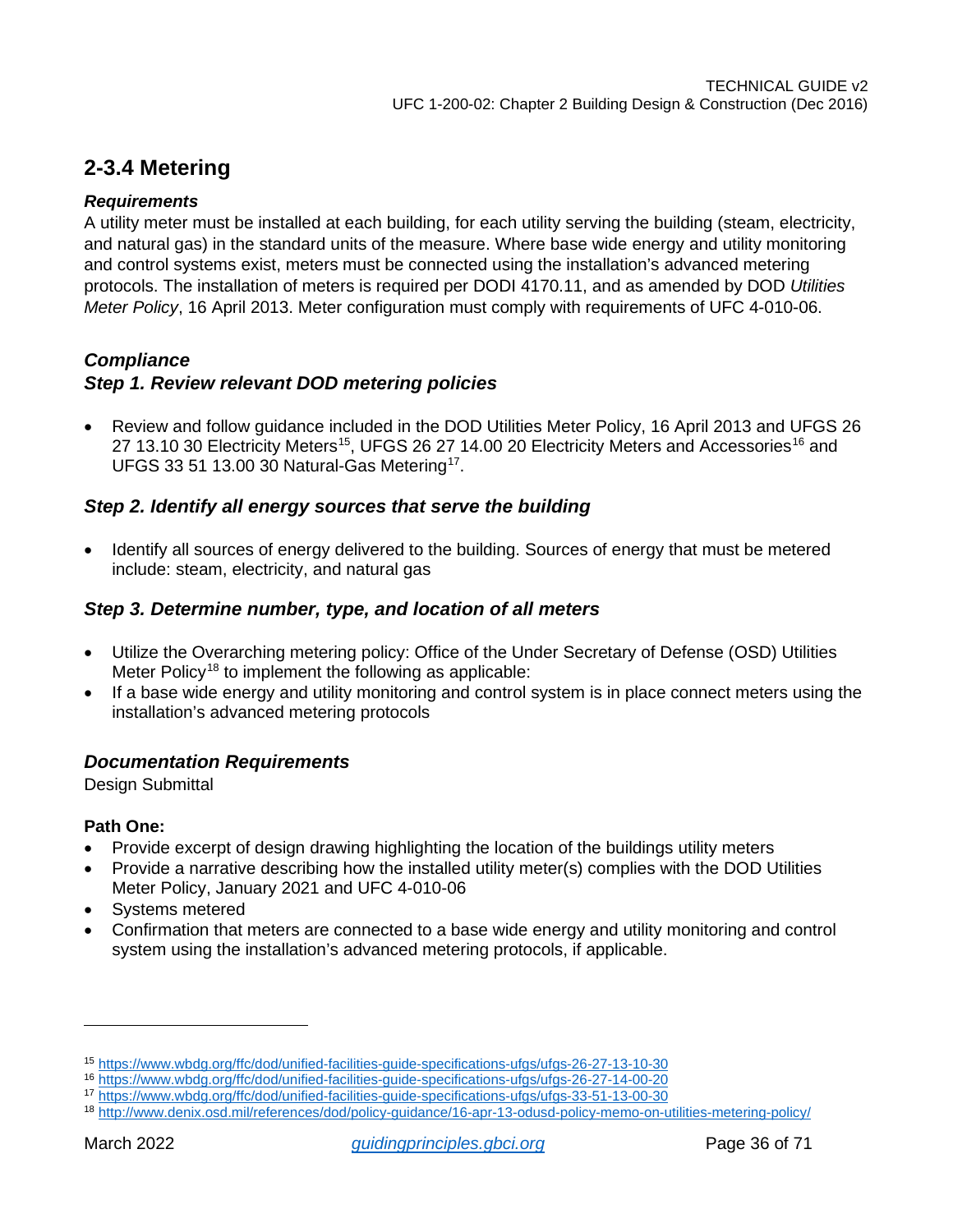### **Path Two:**

- Demonstrate compliance with [LEED BD+C v4 EAp Building-level Energy Metering](https://www.usgbc.org/node/2613018?return=/credits/new-construction/v4/energy-%26amp%3B-atmosphere) DOD
- Confirmation that meters are connected to a base wide energy and utility monitoring and control system using the installation's advanced metering protocols, if applicable.Confirmation that all applicable policies have been met.

- Not applicable for details and documentation requirements refer to section 2-1.3 Applicability and [Compliance](#page-4-4) of this document.
	- $\triangleright$  Shared Site Approach: Ineligible to be documented at a shared site level. Requirement must be documented for each building. For details and documentation requirements refer to section [2-](#page-7-0) [1.7 Shared Site Approach Requirements](#page-7-0) of this document.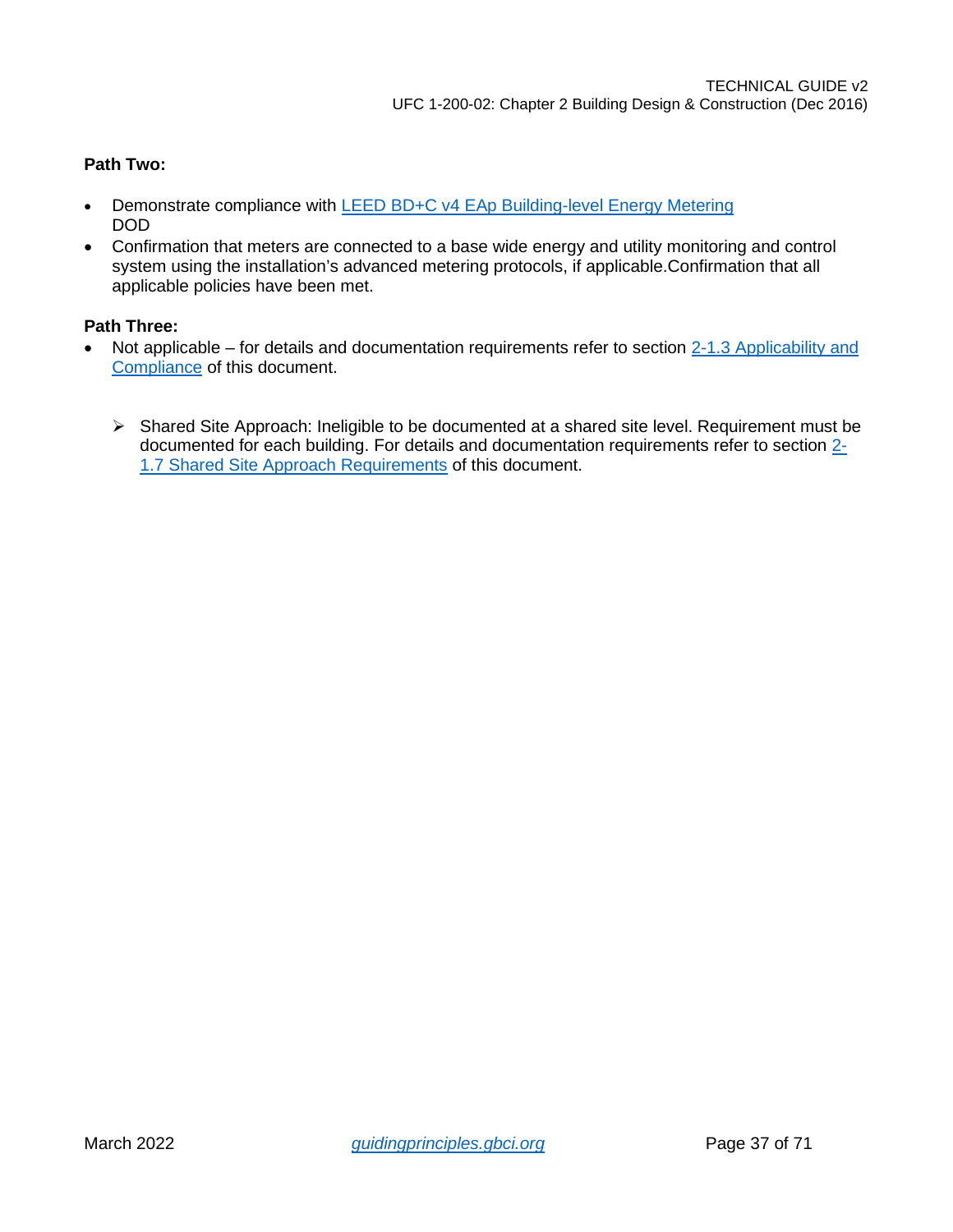# <span id="page-37-0"></span>**2-4. PROTECT AND CONSERVE WATER**

Base water efficiency design decisions on life-cycle cost as indicated in Chapter 1 of UFC 1-200-02.

### <span id="page-37-1"></span>**2-4.1 Indoor Water**

### *Requirements*

Meet the requirements of ASHRAE 189.1 Section 6.3.2 (Building Water User Reduction), which incorporates EPA WaterSense-labeled products. Water closet replacements in major renovations may have a flush value of up to 1.6 GPF (6.1 LPF) to accommodate existing plumbing infrastructure. Fixtures used for sanitizing potential biohazards are exempt from low-flow and WaterSense labeling requirements.

Meet the requirements of ASHRAE 189.1 Section 6.4.2 (Building Water Use Reduction). Meet the requirements of ASHRAE 189.1 Section 6.4.3 (Special Water Features).

### *Compliance*

### *Step 1. Specify high-efficiency fixtures*

- For all product categories included in Table 1 below, specify and install fixtures that comply with the maximum water uses listed in the second column of the table.
- WaterSense-labeled products contribute toward meeting efficiency requirements. Use WaterSenselabeled products where required by ASHRAE 189.1 Section 6.3.2.
- When included in the project scope, clothes washers and dishwashers must meet the current program requirements of ENERGY STAR or water factor requirements, as applicable per ASHRAE 189.1 Section 6.3.2.2. Refer to Table 2 below.

| rapie i                           |                                        |                       |
|-----------------------------------|----------------------------------------|-----------------------|
| <b>Fixture</b>                    | Maximum Water Use (as                  | <b>EPA WaterSense</b> |
|                                   | per ASHRAE 189.1                       | <b>Standards</b>      |
|                                   | Section 6.3.2.1)                       |                       |
| Water closet (toilet) $-$         | 1.28 gpf $(4.8 \text{ L/flux})^*$      |                       |
| flushometer valve type            |                                        |                       |
| Water closet (toilet) – tank-type | 1.28 gpf $(4.8 \text{ L/flux})^*$      | $1.28$ gpf            |
| Urinal                            | 0.5 gpf (1.9 L/flush)                  | $0.5$ gpf             |
| Public lavatory faucet            | 0.5 gpm $(1.9 \text{ L/min})$ at 60    |                       |
|                                   | psi                                    |                       |
| Public metering self-closing      | 0.25 gal per metering                  |                       |
| faucet                            | cycle (1.0 L per metering              |                       |
|                                   | cycle)                                 |                       |
| Residential bathroom lavatory     | 1.5 gpm (5.7 L/min) at 60              | 1.5 gpm at 60 psi     |
| sink faucet                       | psi                                    |                       |
| Residential kitchen faucet        | 1.8 gpm (6.8 L/min) at 60              |                       |
|                                   | psi**                                  |                       |
| Residential showerhead or         | 2.0 gpm (7.6 L/min) at 80              | 2.0 gpm at 80 psi     |
| shower compartment                | psi***                                 |                       |
|                                   | $\epsilon$ is $\epsilon$ in $\epsilon$ |                       |

Table 1

\* Maximum Water Use for renovations is 1.6 gpf (6.1 L/flush).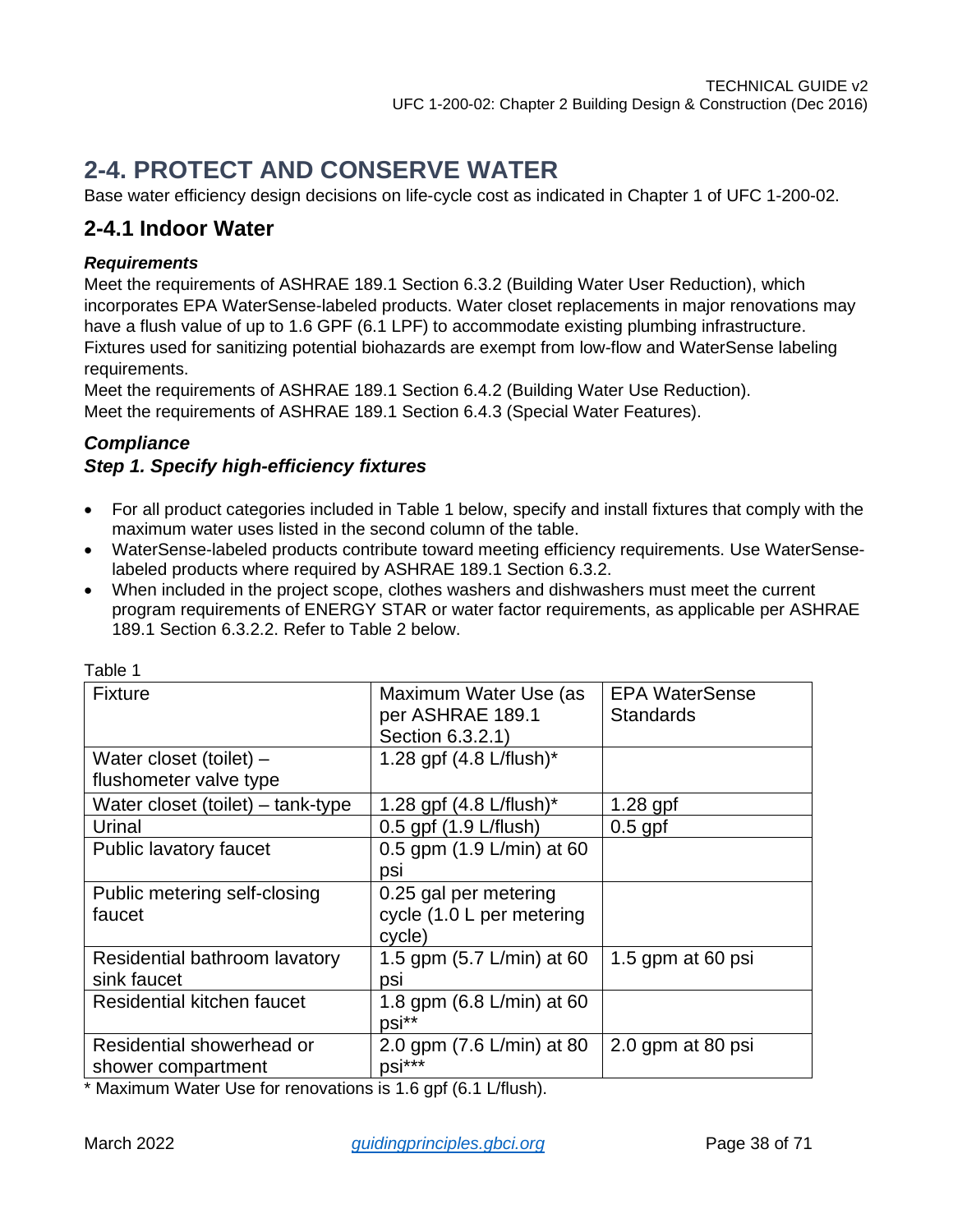\*\* Kitchen faucets shall be permitted to temporarily increase the flow greater than 1.8 gpm (6.8 L/min) but shall not exceed 2.2 gpm (8.3 L/min) and must automatically revert to the established maximum flow rate of 1.8 gpm (6.8 L/min) upon physical release of the activation mechanism or closure of the faucet valve.

\*\*\* Where the area of a shower compartment exceeds 2600 in<sup>2</sup> (1.7 m<sup>2</sup>), an additional flow of 2.0 gpm (7.6 L/min) shall be permitted for each multiple of 2600 in<sup>2</sup> (1.7 m<sup>2</sup>) of floor area or fraction thereof.

| Appliance                        | Location                                        | Requirement                                         |
|----------------------------------|-------------------------------------------------|-----------------------------------------------------|
| <b>Clothes washers</b>           | Dwelling units                                  | <b>ENERGY STAR</b>                                  |
|                                  |                                                 | <b>Program Requirements</b><br>for Clothes Washers. |
|                                  |                                                 | Maximum water factor                                |
|                                  |                                                 | of 5.4 gal/ft <sup>3</sup> of drum                  |
|                                  |                                                 | capacity (0.72 L/L of                               |
|                                  |                                                 | drum capacity).                                     |
| <b>Clothes washers</b>           | Publicly accessible                             | Maximum water factor                                |
|                                  | spaces (e.g. multifamily                        | of 4.0 gal/ft <sup>3</sup> of drum                  |
|                                  | and hotel common areas)                         | capacity-normal cycle                               |
|                                  | and coin- and card-                             | $(0.53 L/L)$ of drum                                |
|                                  | operated clothes washers<br>of any size used in | capacity-normal cycle).                             |
|                                  | laundromats                                     |                                                     |
| <b>Standard-size Dishwashers</b> | Dwelling units                                  | <b>ENERGY STAR</b>                                  |
|                                  |                                                 | <b>Program Requirements</b>                         |
|                                  |                                                 | for Dishwashers.                                    |
|                                  |                                                 | Maximum water factor                                |
|                                  |                                                 | of 3.8 gal/full operating                           |
|                                  |                                                 | cycle (14.3 L/full                                  |
|                                  |                                                 | operating cycle).<br><b>ENERGY STAR</b>             |
| <b>Compact-size Dishwashers</b>  | Dwelling units                                  | <b>Program Requirements</b>                         |
|                                  |                                                 | for Dishwashers.                                    |
|                                  |                                                 | Maximum water factor                                |
|                                  |                                                 | of 3.5 gal/full operating                           |
|                                  |                                                 | cycle (13.2 L/full                                  |
|                                  |                                                 | operating cycle).                                   |
| <b>Commercial Dishwashers</b>    | <b>Commercial food-service</b>                  | Version 2.0 ENERGY                                  |
|                                  | facilities                                      | <b>STAR Program</b>                                 |
|                                  |                                                 | Requirements for                                    |
|                                  |                                                 | Commercial                                          |
|                                  |                                                 | <b>Dishwashers</b>                                  |

Table 2

|  |  |  | <b>Step 2. Compile documentation</b> |
|--|--|--|--------------------------------------|
|--|--|--|--------------------------------------|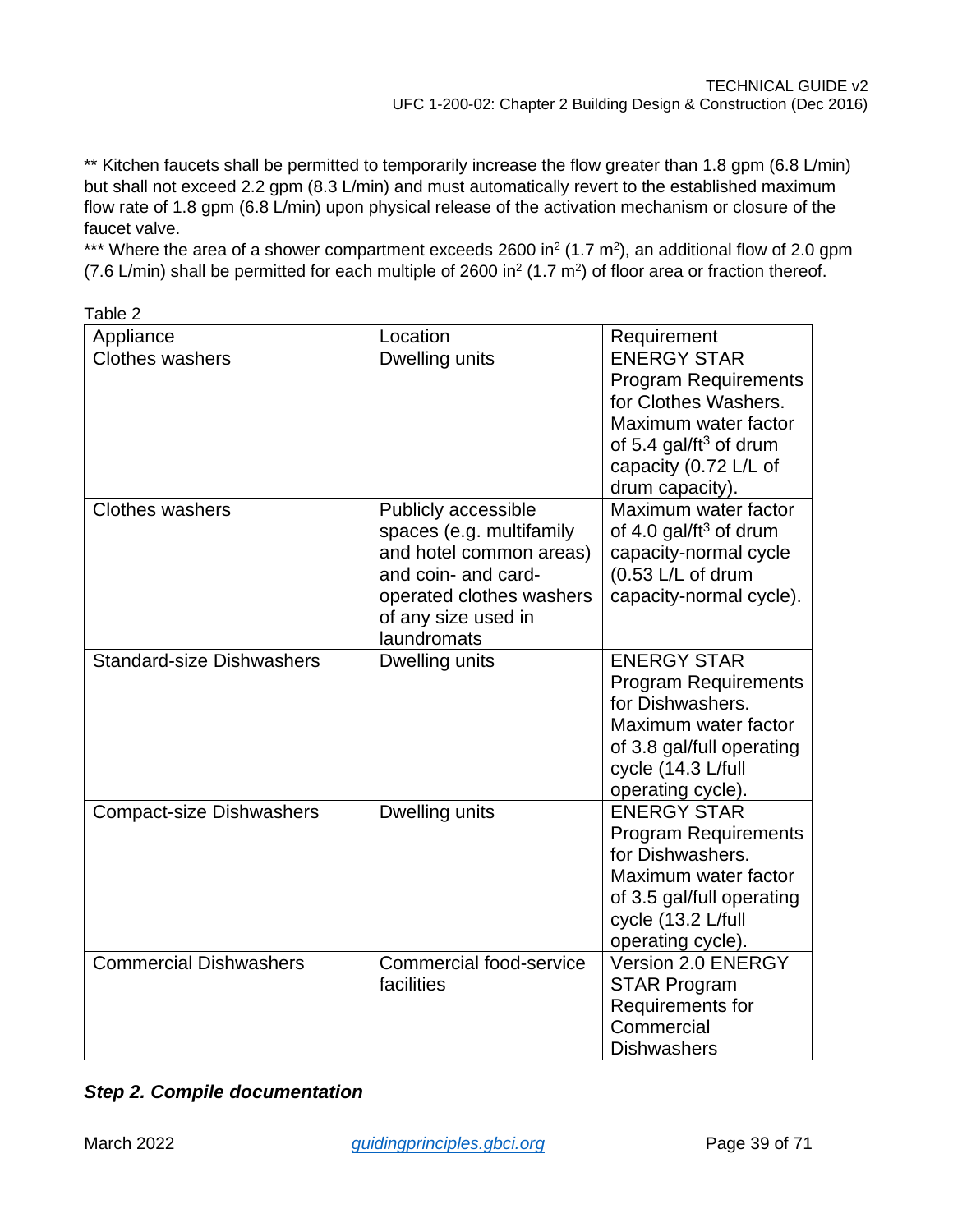• Compile fixture cut sheets or manufacturers' information for all fixtures and appliances. The fixture data must highlight the flush or flow rates and the water factor or evidence of ENERGY STAR label for appliances. A plumbing fixture schedule is acceptable, provided it includes information on the manufacturer and model for each fixture, flush or flow rate, and water factor for appliances.

### *Documentation Requirements*

Design Submittal

### **Path One:**

- Manufacturers' data, cut sheets, or fixture schedules showing the water consumption rates, manufacturer, and model of each fixture and fitting,. If fixtures and appliances are not selected in the design phase, submit this Requirement in the construction phase
- The fixture documentation must highlight the flush or flow rates. The appliance documentation must highlight the water factor or evidence of ENERGY STAR label for appliances. A plumbing fixture schedule is acceptable, provided it includes information on the manufacturer and model for each fixture, flush or flow rate, and water factor for appliances
- LCCA for any excluded fixture or appliance

Path Two:

• Demonstrate compliance with [LEED BD+C v4 WEp Indoor Water Use Reduction,](https://www.usgbc.org/node/1734960?return=/credits/new-construction/v4/water-efficiency) Compliance Path 1: Prescriptive Achievement

- Not applicable for details and documentation requirements refer to section [2-1.3 Applicability and](#page-4-4)  [Compliance](#page-4-4) of this document.
	- $\triangleright$  Shared Site Approach: Ineligible to be documented at a shared site level. Requirement must be documented for each building. For details and documentation requirements refer to section [2-](#page-7-0) [1.7 Shared Site Approach Requirements](#page-7-0) of this document.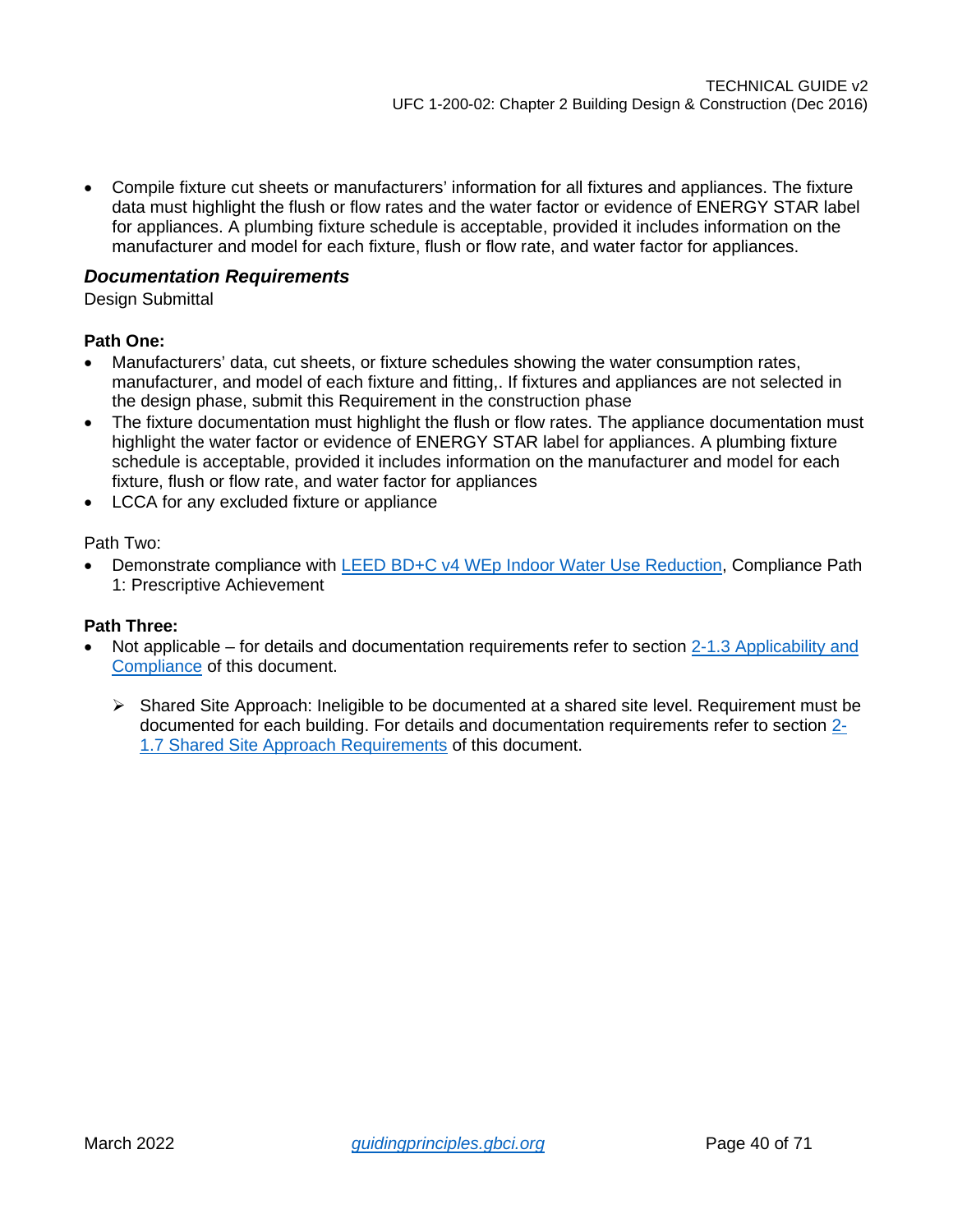### <span id="page-40-0"></span>**2-4.1.1 Indoor Water Metering**

### *Requirements*

Install advanced water meters to monitor building indoor potable water consumption as required by DOD Utilities Meter Policy, 16 April 2013. Meter configuration must comply with requirements of UFC 4- 010-06.

### *Compliance*

### *Step 1. Review relevant DOD metering policy*

- Review and follow guidance included in the DOD Utilities Meter Policy, Step 2. Identify all potable water end uses.
- Determine all end uses of potable water in the project building and on the grounds. These could include water consumption for plumbing fixtures, cooling towers and evaporative condensers, laundering, dishwashing, indoor and outdoor features, irrigation, exterior cleaning, and manufacturing processes. Examples of potable water sources to meter include the following:
- − Public water supply
- − On-site well
- − On-site potable water treatment system

### *Step 3. Determine number, type, and location of all meters*

- Water meter(s) shall be installed between the main water supply(ies) and water using fixtures.
- Select locations with easy access for reading and maintenance.

### *Documentation Requirements*

Design Submittal

### **Path One:**

- Provide excerpt of design drawing highlighting the location of the building's indoor potable water meter
- Provide manufacturer's data indicating how the installed indoor potable water meter complies with the advanced meter requirements of the DOD Utilities Meter Policy.

- Not applicable for details and documentation requirements refer to section 2-1.3 Applicability and [Compliance](#page-4-4) of this document.
	- $\triangleright$  Shared Site Approach: Ineligible to be documented at a shared site level. Requirement must be documented for each building. For details and documentation requirements refer to section [2-](#page-7-0) [1.7 Shared Site Approach Requirements](#page-7-0) of this document.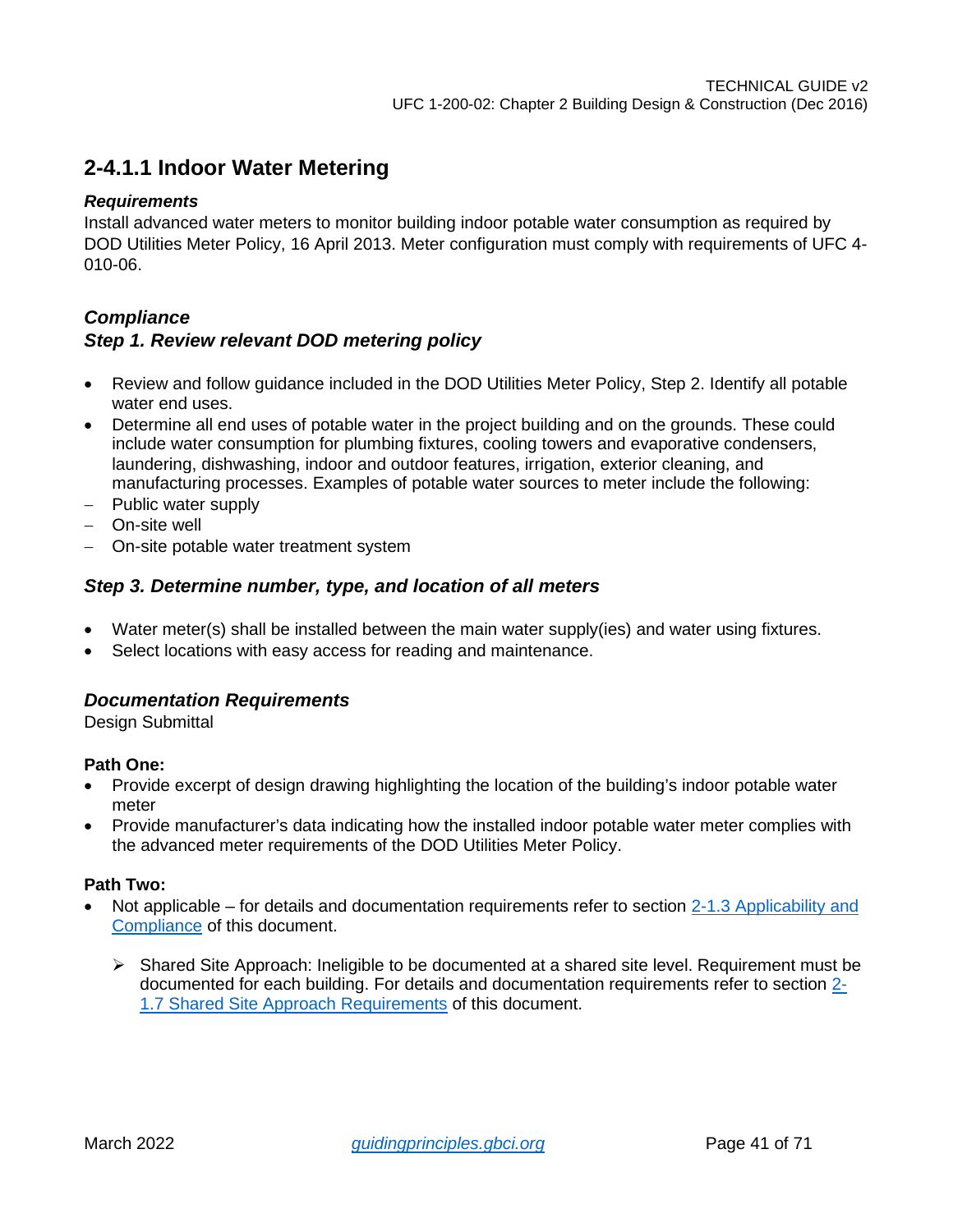### <span id="page-41-0"></span>**2-4.2.1 Outdoor Water - Landscaping**

### *Requirements*

In accordance with DOD Memo "Water Use for Landscape Architecture on Department of Defense Installations/Sites," potable water use is prohibited for irrigating new landscaping, other than for plant establishment.

For existing landscaping irrigated by new or existing irrigation systems, if a building has a single water meter, reduce combined indoor and outdoor potable water use by at least 20% compared to building water use in 2007. Compare results to a baseline building, using the EPA WaterSense landscape water budget tool version 1.01 or later, or a Component approved tool.

Show preference for irrigation contractors who are certified through a WaterSense labeled program, or other industry-recognized credentialing programs.

Refer to UFC 3-201-02 for additional requirements.

### *Compliance*

Projects without a permanent irrigation systems should select Path Two, not in scope of work. For projects with permanent irrigation system:

#### *New Landscaping Step 1. Follow guidance as outlined in the Memo dated March 10, 2017 "Water Use for Landscape Architecture on Department of Defense Installations/Sites"*

- Prohibit potable water use to irrigate new landscaping other than for plant establishment.
- Apply drought resistant, water smart, and/or Xeriscaping landscape architectural design to all new and updated landscape architecture.
- Prohibit ornamental or potable water features in new landscape design.
- Phase out ornamental or potable water features in older landscape designs. Water features listed in the National Register of Historic Places are exempt.
- Assess irrigated turf grass areas and install non-water intensive native vegetation where reasonable
- Assess existing landscape irrigation systems for leaks and system in efficiencies, and consider replacing, upgrading, or converting to an alternative water source when reasonable.
- Make water conservation for golf courses a priority and use alternative water in Lou of partible water if sources are available.

### *Step 2. Engage a qualified landscape designer*

- Use the UFC 3-201-02 to determine if required to engage a qualified landscape designer.
- The landscape designer will be responsible for safety, sustainability, accessibility, and cost effectiveness of the project site, along with compliance with the Outdoor Water guiding principle requirements.
- Existing Landscaping
- Step 1. Use EPA WaterSense landscape water budget tool to determine water use reduction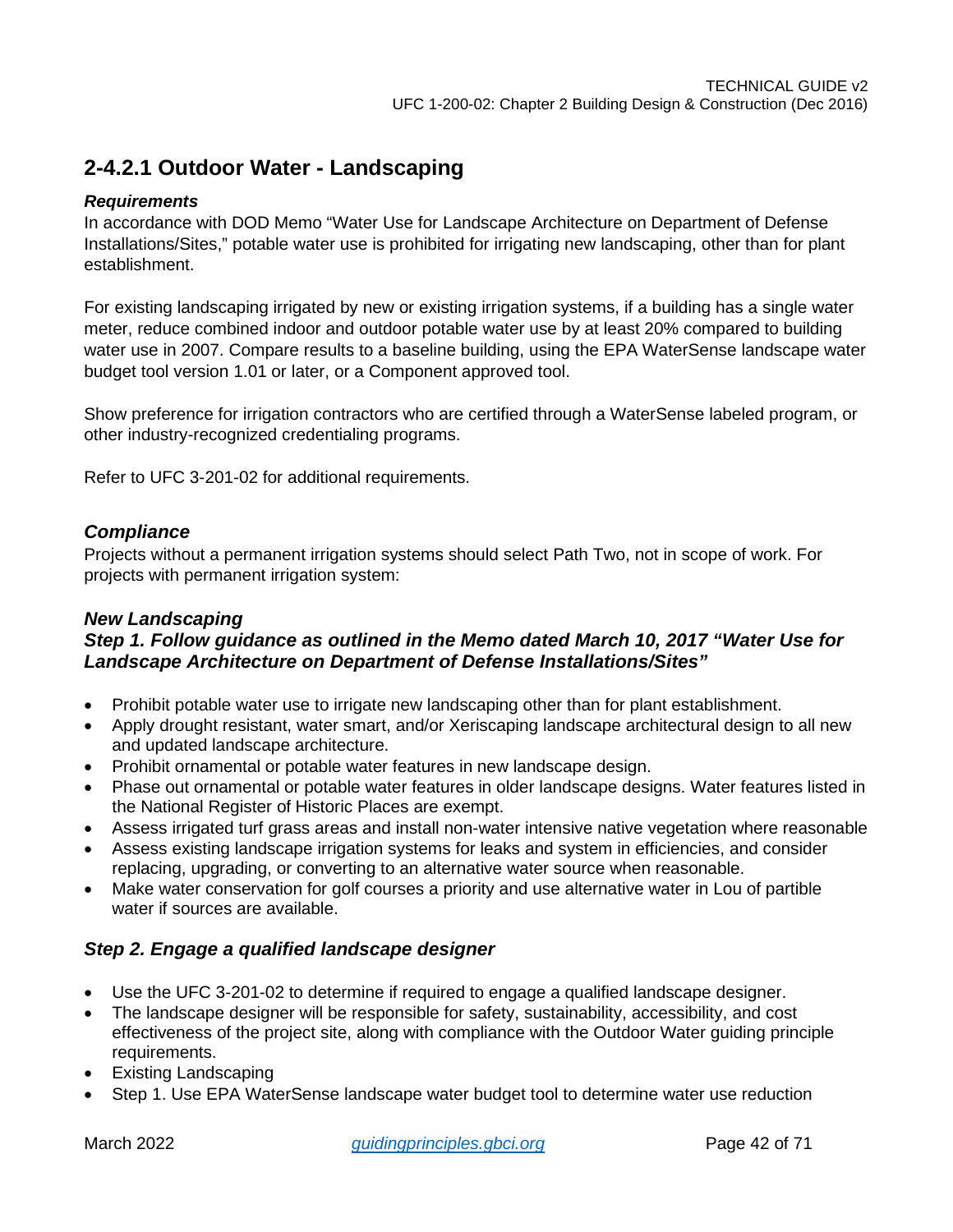- If a building has a single water meter, reduce combined indoor and outdoor potable water use by at least 20% compared to building water use in 2007
- Refer to UFC 3-201-02 for additional requirements and relevant tools.

### *Documentation Requirements*

Design Submittal

### **Path One:**

- Narrative addressing plant species, water source, and irrigation requirements
- Landscape plan showing location and size of the vegetated areas and landscape zones
- For existing landscaping, Water Budget Tool calculations or tool approved by Component that demonstrate a reduction of combined indoor and outdoor potable water use by at least 20% compared to building water use in 2007

- Not applicable for details and documentation requirements refer to section 2-1.3 Applicability and [Compliance](#page-4-4) of this document.
	- Shared Site Approach: Ineligible to be documented at a shared site level. Requirement must be documented for each building. For details and documentation requirements refer to section [2-](#page-7-0) [1.7 Shared Site Approach Requirements](#page-7-0) of this document.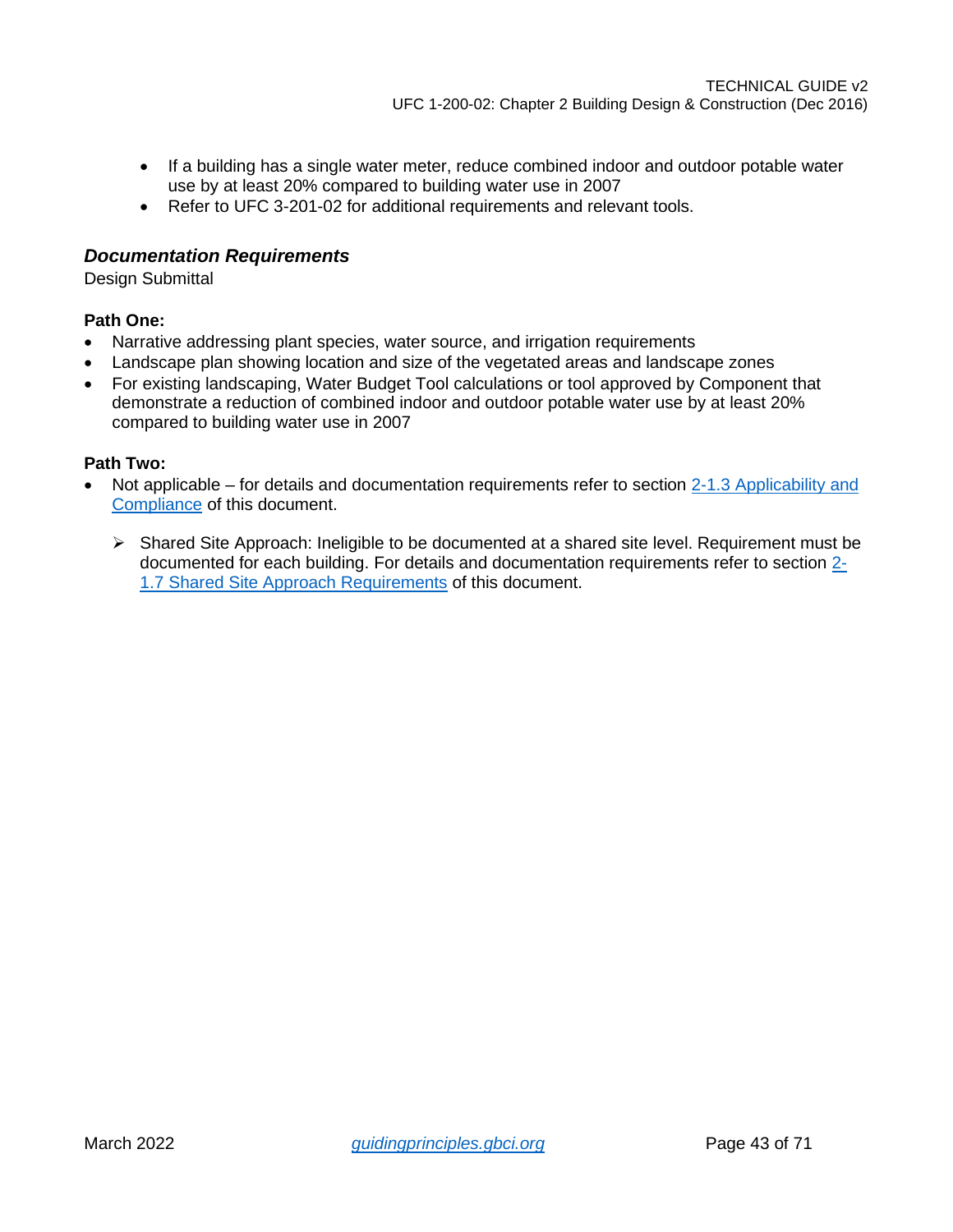### <span id="page-43-0"></span>**2-4.2.2 Outdoor Water Metering**

### *Requirements*

For existing irrigation systems using potable water and serving more than 25,000 square feet of landscape, provide water meters, when life-cycle cost-effective. Install advanced water meters to monitor outdoor potable water consumption, as required by DOD *Utilities Meter Policy,* 16 April 2013. Meter configuration must comply with requirements of UFC 4-010-06.

For all other existing irrigation systems using potable water, meters are encouraged.

### *Compliance*

Projects without existing irrigation systems are compliant and should select Path Two, not in scope of work

### *Step 1. Determine if project has 25,000 SF of landscaping or more.*

- If the project has more than 25,000 SF of landscaping, install water meter if life-cycle cost effective.
- Install advanced water meters to monitor outdoor potable water consumption, as required by DOD Utilities Meter Policy, 16 April 2013. Meter configuration must comply with requirements of UFC 4- 010-06.
- For all other existing irrigation systems using potable water, meters are encouraged.

### *Documentation Requirements*

Design Submittal

### **Path One:**

• Excerpt of design drawing highlighting the location of the building's outdoor potable water meter

- Not applicable for details and documentation requirements refer to section 2-1.3 Applicability and [Compliance](#page-4-4) of this document.
	- $\triangleright$  Shared Site Approach: Ineligible to be documented at a shared site level. Requirement must be documented for each building. For details and documentation requirements refer to section [2-](#page-7-0) [1.7 Shared Site Approach Requirements](#page-7-0) of this document.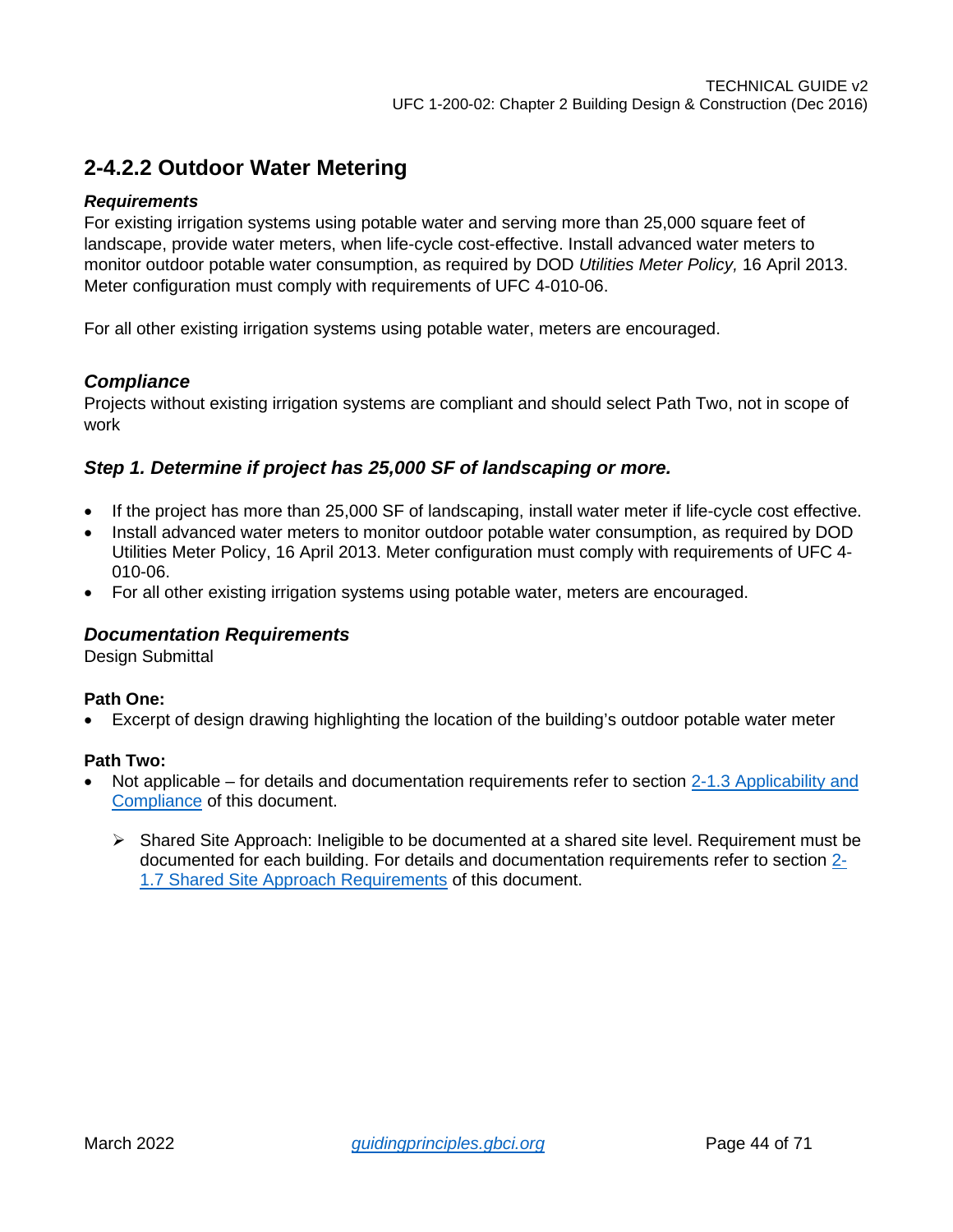### <span id="page-44-0"></span>**2-4.3 Alternative Water**

#### *Requirements*

Where life-cycle cost-effective and permitted by local laws and regulations, use alternative water sources.

### *Compliance*

### *Step 1. Use alternative water sources*

- Evaluate opportunities for alternate water sources and implement the use of alternative water sources where life-cycle cost effective.
- Alternative Water Sources: Non-potable water from sources such as harvested rainwater (refer to UFC 3-210-10), treated wastewater, air handler condensate capture, grey water, or reclaimed water. The use of alternative water sources must comply with applicable codes and standards

### *Documentation Requirements*

Design Submittal

### **Path One:**

- Narrative describing the alternative water source(s)and their uses
- Drawings and specifications that demonstrate the use of alternate water sources

- Not applicable for details and documentation requirements refer to section 2-1.3 Applicability and [Compliance](#page-4-4) of this document.
	- $\triangleright$  Shared Site Approach: Eligible to be documented at a shared site level. . For details and documentation requirements refer to section [2-1.7 Shared Site Approach Requirements](#page-7-0) of this document.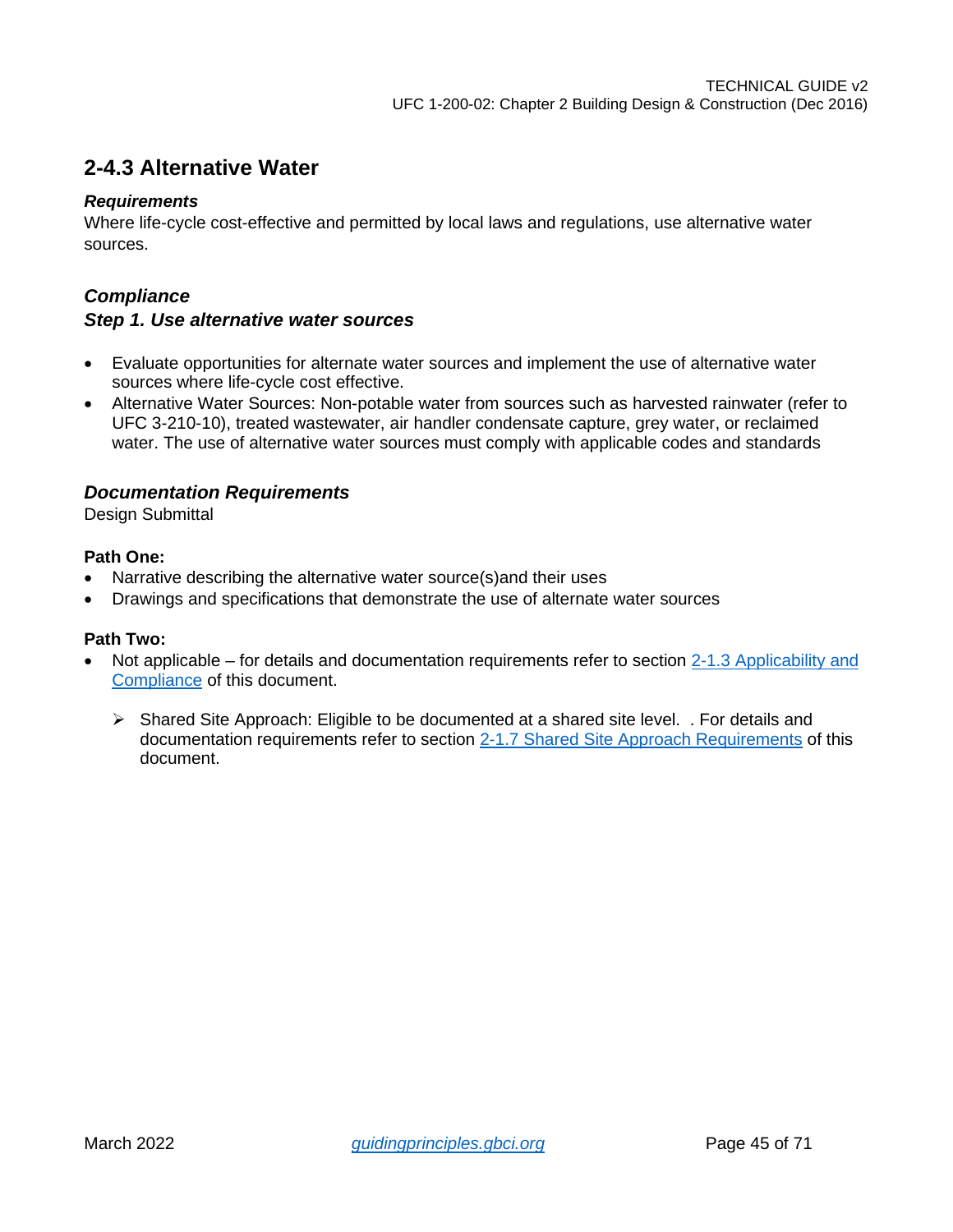### <span id="page-45-0"></span>**2-4.3.1 Stormwater Management**

### *Requirements*

Meet the requirements of UFC 3-210-10 (Low impact development)

### *Compliance*

### *Step 1. Evaluate applicability as specified in UFC 3-210-10 section 1-4*

Applicable only for projects in the United States, United States Territories, and Possessions of the United States as specified in the UFC 3-210-10 in paragraph 1-4. for For projects that do not meet section 1-4 conditions, LID techniques apply to the extent practical and document under Path One.

### *Step 2. Establish pre-development conditions and design objective*

### *Step 3. Evaluate design options and technical constraints. Select appropriate low impact development (LID) requirements per UFC 3-210-10[19,](#page-45-1) document LID strategies implemented*

- Preferred examples include a combination of the following engineered treatment options: bioretention, vegetated swales, rain gardens, vegetated filter strips, downspout disconnection, reduced impervious area, tree preservation, re-vegetation using native plants, soil amendments, open space, cisterns and rain barrels.
- Perform calculations indicating the difference between the post-development hydrology and predevelopment hydrology for the design storm event. Calculations must demonstrate "No net increase" in stormwater runoff where technically feasible.
- When low impact development (LID) features are technically feasible, the use of a detention/retention basin alone is not considered a LID feature as defined by UFC 3-210-10. Detention/retention basins do not mimic natural site hydrology as they do not provide a decentralized approach to infiltration as defined by UFC3-210-10. Refer to UFC 3-210-10 for definition of appropriate LID measures.

### *Documentation Requirements*

Design Submittal

• As stated above, for projects that do not meet section 1-4 conditions, LID techniques apply to the extent practical and should be documented under Path One.

### **Path One:**

- Narrative and site plan indicating the pre-development conditions
- Site plan highlighting the calculated project footprint area per UFC 3-210-10

<span id="page-45-1"></span><sup>19</sup> <https://www.wbdg.org/ffc/dod/unified-facilities-criteria-ufc/ufc-3-210-10>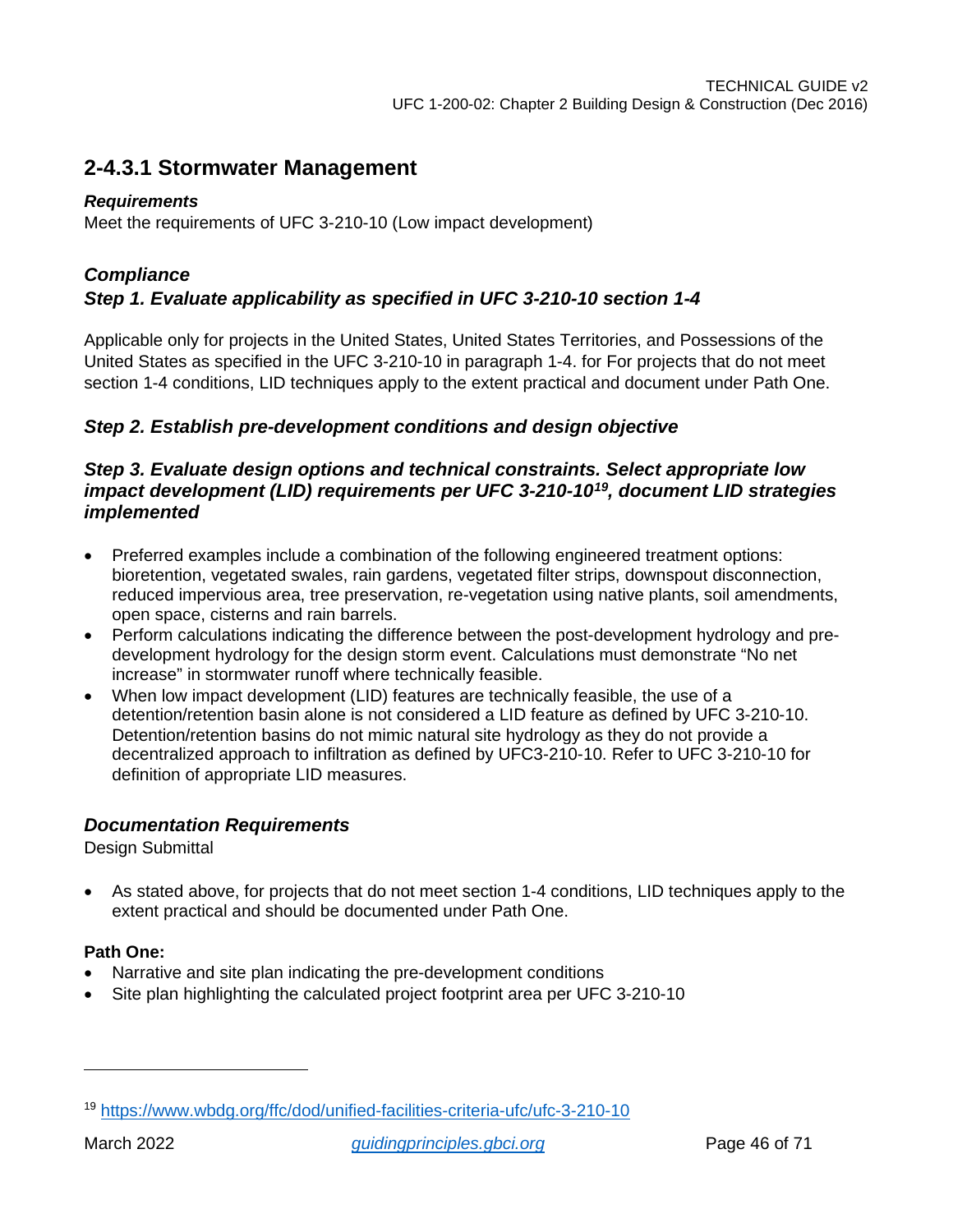- Calculations for pre-development and post-development runoff volumes and rates using the 95th percentile rainfall event to identify the volume of stormwater requiring management and the extent to which the design objective has been met. Drawings highlighting all implemented LID features
- Documentation of technical constraints, if applicable. Refer to sections 2-1.3 Maximum Extent Technically Feasible (METF) and 2-1.4 Technical Infeasibility within UFC 3-210-10. Note that cost alone should not be used as a constraint to justify technical infeasibility.

### **Path Two:**

• Demonstrate compliance with [LEED BD+C v4 WEc Rainwater Management](https://www.usgbc.org/node/2764291?return=/credits/new-construction/v4/sustainable-sites)

- Not applicable for details and documentation requirements refer to section [2-1.3 Applicability and](#page-4-4)  [Compliance](#page-4-4) of this document.
	- $\triangleright$  Shared Site Approach: Eligible to be documented at a shared site level. For details and documentation requirements refer to section [2-1.7 Shared Site Approach Requirements](#page-7-0) of this document.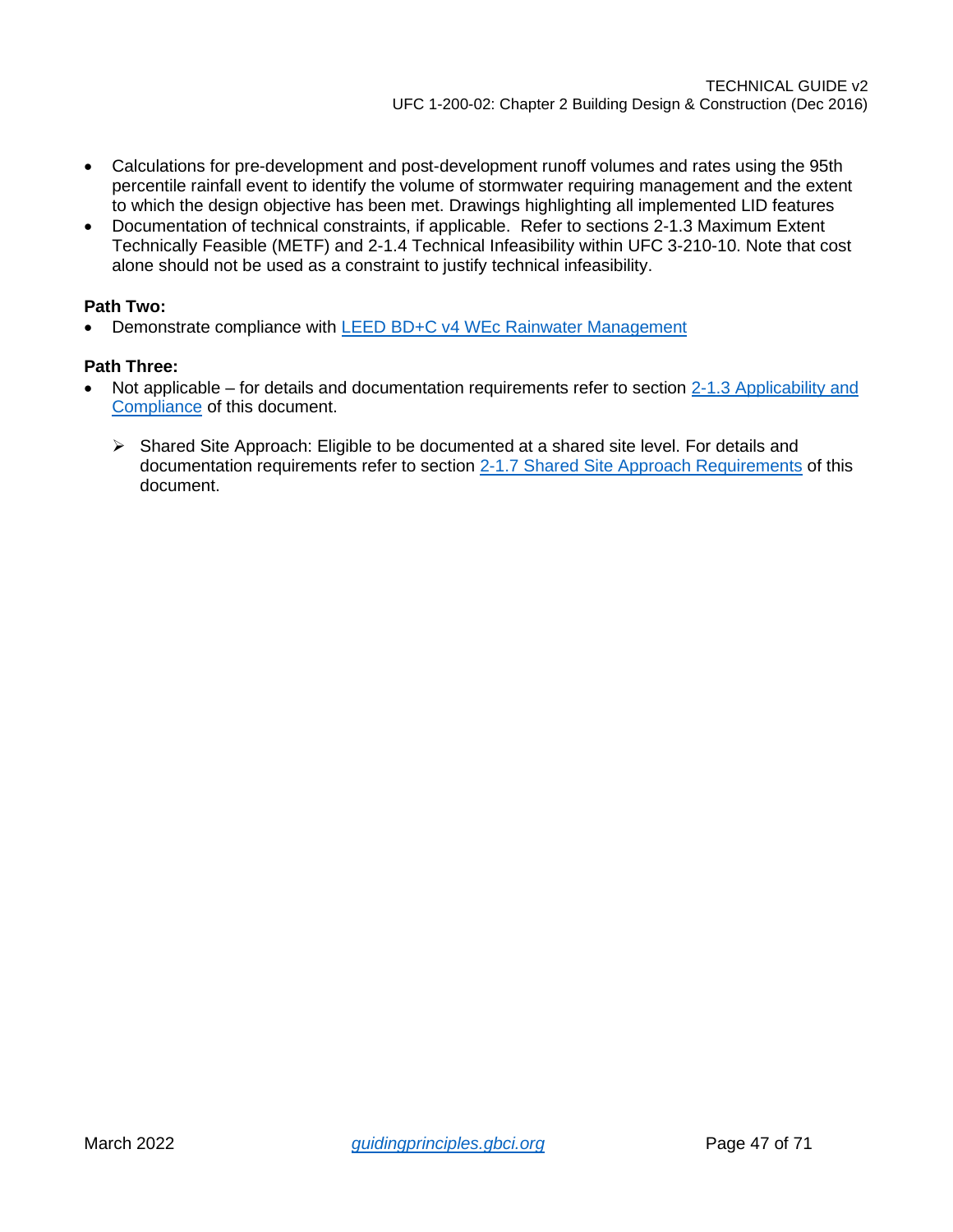# <span id="page-47-0"></span>**2-5. ENHANCE INDOOR ENVIRONMENTAL QUALITY**

### <span id="page-47-1"></span>**2-5.1 Part 1 Ventilation**

### *Requirements*

Comply with UFC 3-410-01 for ventilation criteria. Consider the use of passive (non-mechanical) thermal comfort methods as described in paragraph entitled, "Integrated Design" in this UFC. Exception: For Medical Treatment Facilities, refer to UFC 4-510-01 Medical Military Facilities for ventilation and thermal comfort criteria

### *Compliance*

### *Step 1. Evaluate project site characteristics*

- Investigate local outdoor air quality at the project location. Use the results of this analysis to inform ventilation strategy selection and system design. For example, natural ventilation will not be appropriate in high-pollution areas, where outdoor air requires significant filtration. Outdoor air quality can affect mechanical equipment filtration specifications.
- Determine whether the project is a candidate for natural conditioning. Understand the climate by season, including temperature, humidity, and air quality, to determine optimal times of the year for natural conditioning.
- Determine if project is a medical treatment facility, if so, see the UFC 4-510-01 Design: Medical Military Facilities<sup>[20](#page-47-2)</sup> for ventilation criteria. Work directly with GBCI to determine compliance path and Documentation Requirements.

### *Step 2. Select ventilation strategy*

- Utilized the current version of the HEATING, VENTILATING, AND AIR CONDITIONING SYSTEMS UFC 3-410-01 $21$  to select ventilation strategy
- Determine whether mechanical ventilation, natural ventilation, or a mixed-mode approach is appropriate for the project.
- Review how the building's form, location, orientation, programming and depth of the floor plate can create opportunities for low-energy, high-quality natural ventilation or mixed-mode systems.
- Utilized the UFC 3-410-01 to determine if mechanical ventilation systems are required in addition to natural ventilation, unless specific exceptions are met.

### *Step 3. Select conditioning system*

• Identify program areas that could be designed to accommodate cross or stack ventilation and review ways they could be organized to create microclimates and to expand annual hours of natural conditioning.

<span id="page-47-2"></span><sup>&</sup>lt;sup>20</sup> UFC 4-510-01 Design: Medical Military Facilities [http://www.wbdg.org/ffc/dod/unified-facilities-criteria-ufc/ufc-4-](http://www.wbdg.org/ffc/dod/unified-facilities-criteria-ufc/ufc-4-510-01)<br>510-01

<span id="page-47-3"></span><sup>&</sup>lt;sup>21</sup> UFC 3-410-01. HEATING, VENTILATING, AND AIR CONDITIONING SYSTEMS <http://www.wbdg.org/ffc/dod/unified-facilities-criteria-ufc/ufc-3-410-01>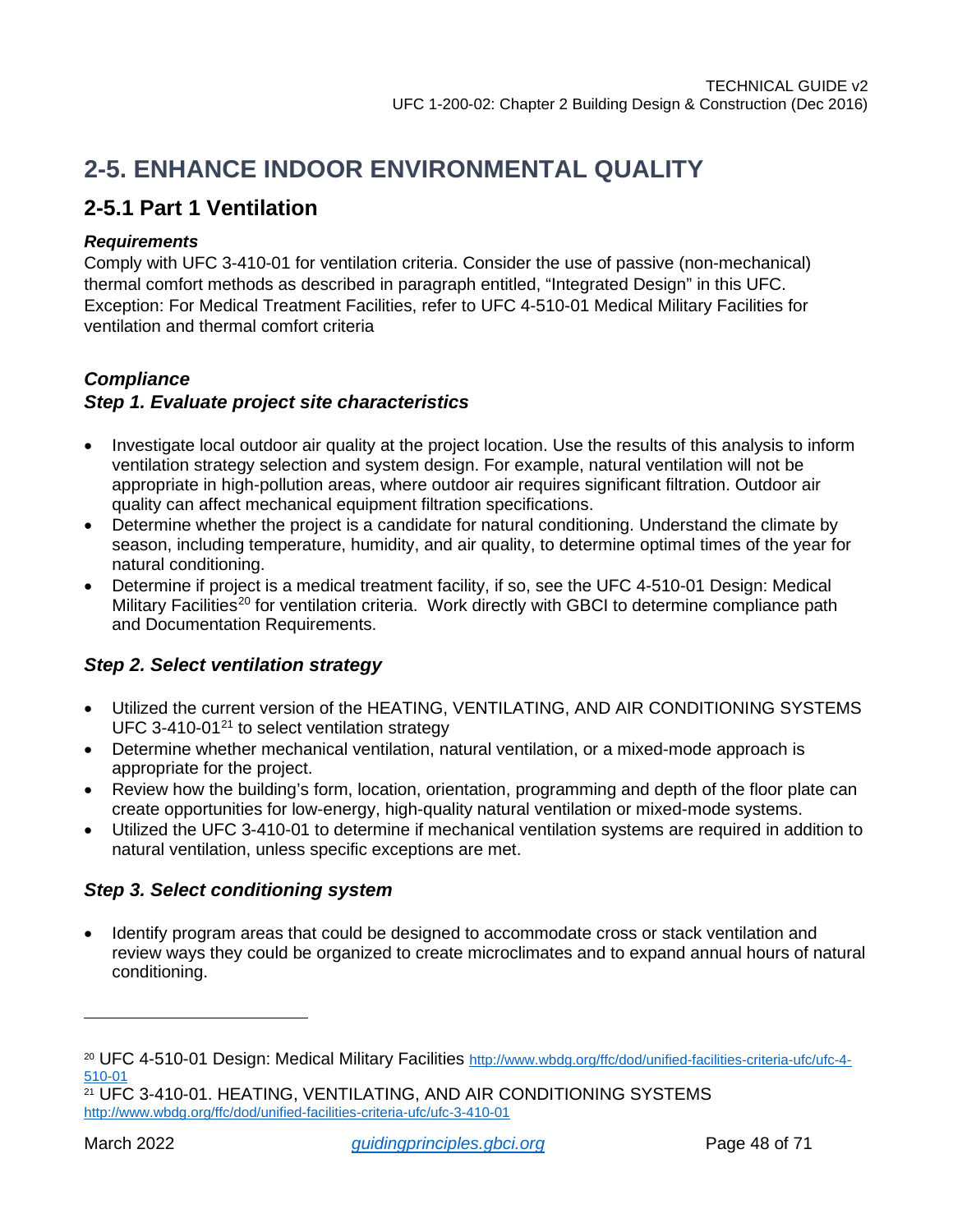### *Step 4. Categorize spaces*

- In accordance with UFC 3-410-01 create a table of all rooms and spaces in the project and identify the following for each:
	- − Ventilation strategy
	- − Net occupiable space
	- − Occupancy category
	- − Design occupancy
- It must be appropriate to group rooms or spaces into ventilation zones.

### *Step 5. For mechanically ventilated spaces, calculate required airflow in accordance with UFC 3-410-01*

- Identify the following basic mechanical system features, which will affect the calculation of outdoor air required. Examples are:
	- − Single-zone, 100% outdoor air, or multiple-zone systems
	- − Underfloor, overhead, or side air distribution and location of return grilles
	- − Supply air temperature: cooling only or heating and cooling
	- − Variable air volume (VAV) or constant volume (CV) supply
- Determine the minimum amount of outdoor air that must be supplied by each ventilation system.
- Complete a separate ventilation rate procedure calculation for each ventilation system. Verify that the appropriate calculation method is selected.
	- − Account for all occupied spaces and perform ventilation rate procedure calculations for worst-case conditions.
	- − As applicable, evaluate and document assumptions for all variables.

### *Step 6. For naturally ventilated spaces, determine required design*

- Collect the following information for each naturally ventilated space and add to the table of rooms and spaces:
	- − Minimum ceiling height
	- − Location of natural ventilation openings (on one side, two opposite sides, or two adjacent sides)
	- − Size of the natural ventilation openings (openable area)
- Follow guidance in UFC 3-410-01 to determine the size of openings required in each space and the maximum distance from the openings that can be reviewed as naturally ventilated.

### *Step 7. Evaluate ventilation design against UFC 3-410-01 requirements*

- If the UFC 3-410-01 mechanical or natural ventilation procedures indicate that the preliminary design does not provide enough outdoor air to meet the standard, revise the design and recalculate the minimum amount of outdoor air to confirm compliance.
- Verify that the project will have appropriate filters installed to remove particulate matter and ozone.

### *Step 8. Airflow monitoring*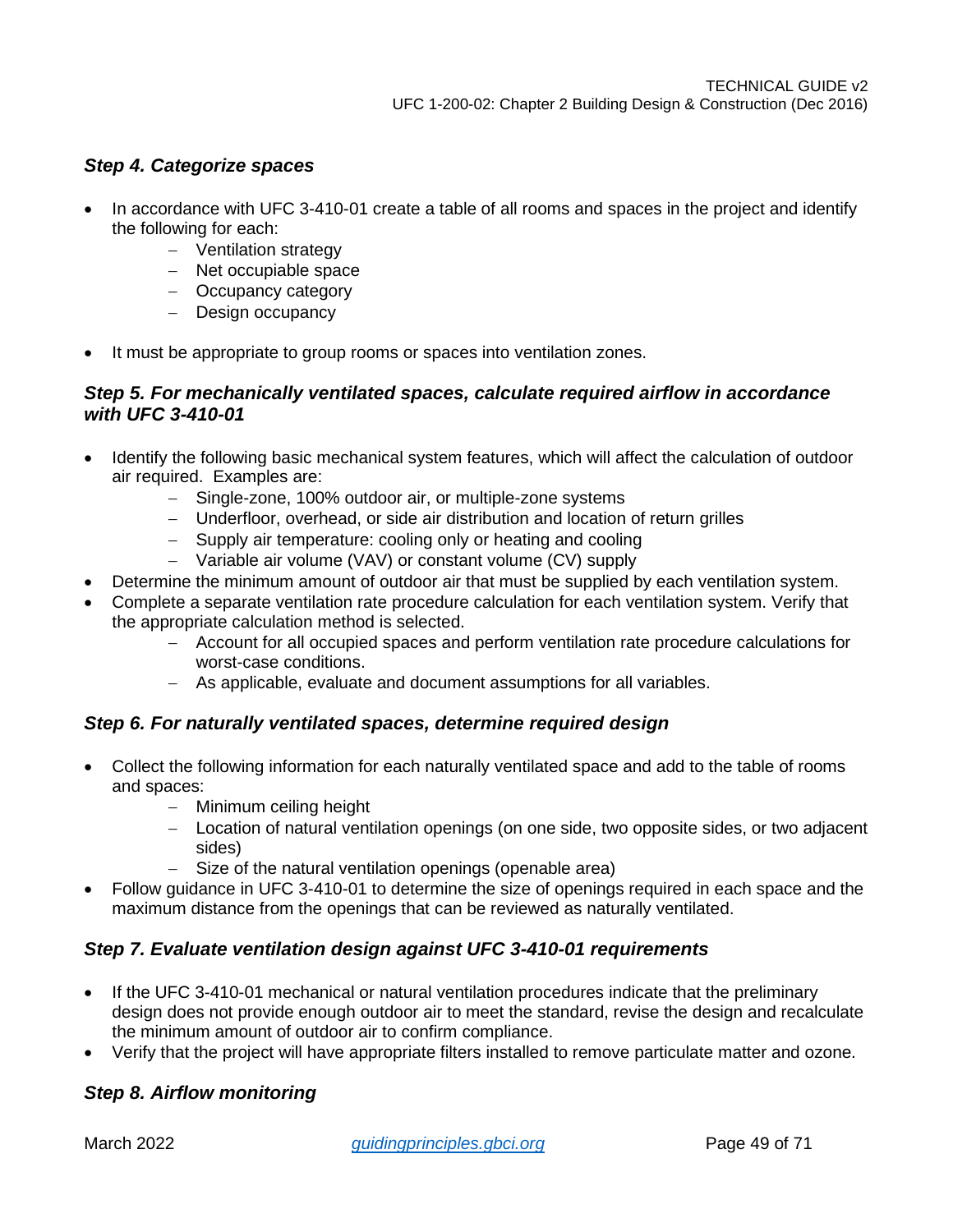• Implement airflow monitoring for project as specified by the UFC 3-410-01 Heating, Ventilating, and Air Conditioning Systems.

### *Documentation Requirements*

Design Submittal

### **Path One:**

- Provide a narrative of summary analysis showing compliance with the ventilation requirements as specified by UFC 3-410-01 Heating, Ventilating, and Air Conditioning Systems
- Summarize operational procedures for building system. The analysis narrative must document a summary of all factors considered when making design choices regarding IAQ, including alternative ventilation solutions considered and reasons for the selection of the solution chosen. The analysis must also include a room-by-room breakdown of the anticipated or actual number of occupants, the amount of ventilation air required, and any applicable adjustments such as multiple spaces factor, intermittent or variable occupancy factor, the ventilation effectiveness factor, and any other factors such as high relative humidity
- Document the mechanical designer's basis of design; include design assumptions, including diversity considerations, and HVAC load calculations
- Documentation (e.g. design plans, lists) of all registers and terminal units that includes the type and flow, or radiant value. Additionally, include any elements that significantly affect thermal comfort, indication of spaces outside comfort-controlled areas, and locations of all occupant-adjustable controls

### **Path Two:**

• Demonstrate compliance with [LEED v4 BD+C EQp Minimum Indoor Air Quality Performance](https://www.usgbc.org/node/2612594?return=/credits/new-construction/v4/indoor-environmental-quality) when in accordance with the UFC 3-410-01

- Not applicable for details and documentation requirements refer to section 2-1.3 Applicability and [Compliance](#page-4-4) of this document.
	- $\triangleright$  Shared Site Approach: Ineligible to be documented at a shared site level. Requirement must be documented for each building. For details and documentation requirements refer to section [2-](#page-7-0) [1.7 Shared Site Approach Requirements](#page-7-0) of this document.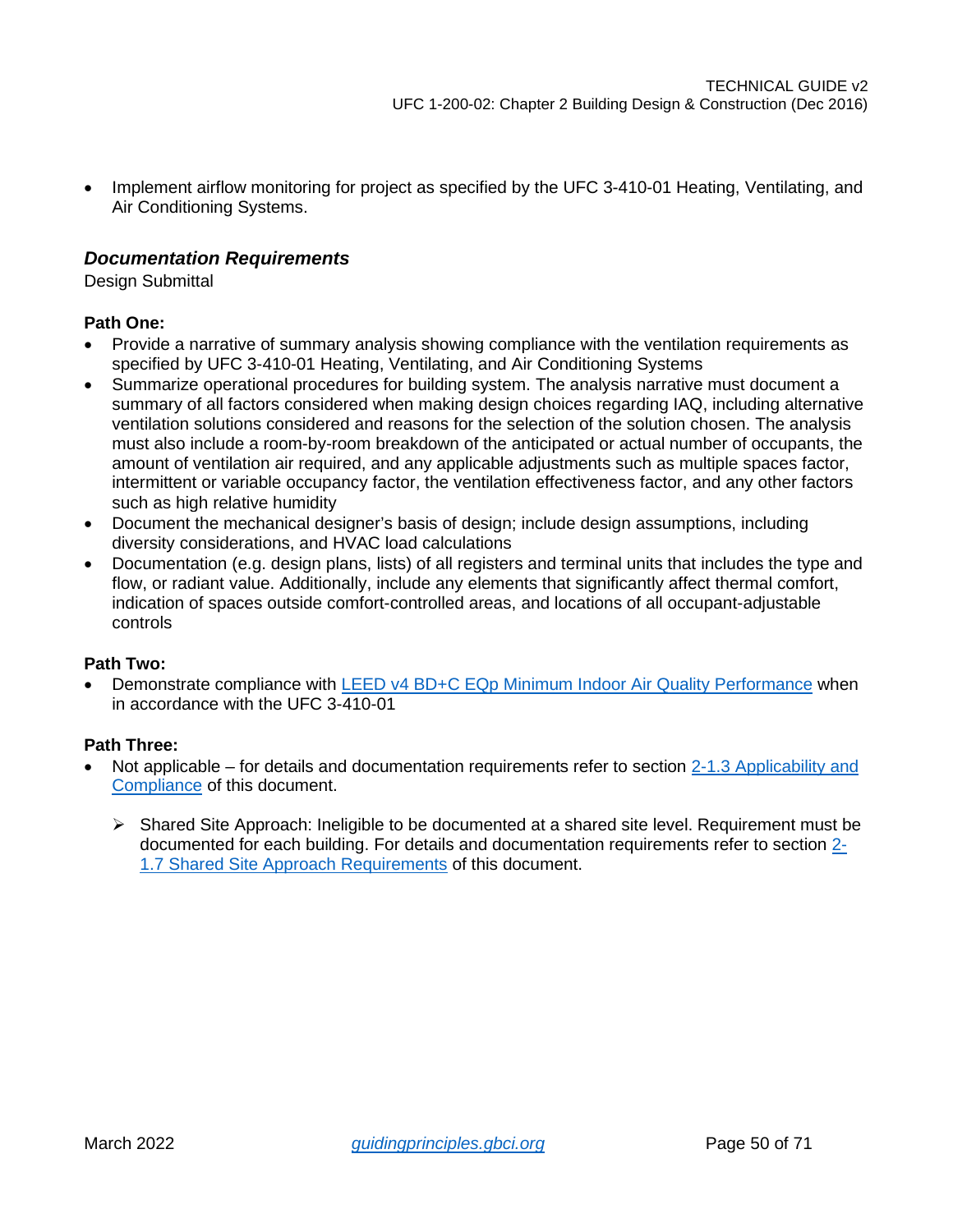### <span id="page-50-0"></span>**2-5.1 Part 2 Thermal Comfort**

### *Requirements*

Comply with UFC 3-410-01 for thermal comfort criteria. Consider the use of passive (non-mechanical) thermal comfort methods as described in paragraph entitled, "Integrated Design" in this UFC. Exception: For Medical Treatment Facilities, refer to UFC 4-510-01 Medical Military Facilities for ventilation and thermal comfort criteria.

### *Compliance*

### *Step 1. Evaluate project site characteristics*

- Investigate local outdoor air quality at the project location. Use the results of this analysis to inform decisions made in designing for thermal comfort.
- Determine whether the project is a candidate for natural conditioning. Understand the climate by season, including temperature, humidity, and air quality, to determine optimal times of the year for natural conditioning.
- Determine project is a medical treatment facility, if so see the UFC 4-510-01 Design: Medical Military Facilities<sup>22</sup>

### *Step 2. Design to meet UFC 3-410-01 Heating, Ventilating, and Air Conditioning Systems*

- Utilize current version of UFC 3-410-01 Heating, Ventilating, and Air Conditioning Systems to design systems.
- Based on the thermal comfort goals of the project and opportunities/challenges presented by the project site, determine the best system conditioning approach.
- Determine the best thermal comfort controls for the conditioning system(s) selected, based on the type of the project and occupants' activities.
- Design the project's conditioning systems to provide the acceptable comfort conditions.
- UFC 3-410-01 requires the design to be within the acceptable comfort range at all combinations of conditions that are expected to occur, including variations in internal loads and the exterior environment, and at both full- and partial-load condition.

### *Documentation Requirements*

Design Submittal

### **Path One:**

- Provide a narrative confirming compliance with the thermal comfort requirements as specified by UFC 3-410-01 Heating, Ventilating, and Air Conditioning Systems. As applicable include the following:
	- − Description of weather data used to determine operative temperatures, relative humidity, outdoor temperatures

<span id="page-50-1"></span><sup>22</sup> UFC 4-510-01 Design: Medical Military Facilities http://www.wbdg.org/ffc/dod/unified-facilities-criteriaufc/ufc-4-510-01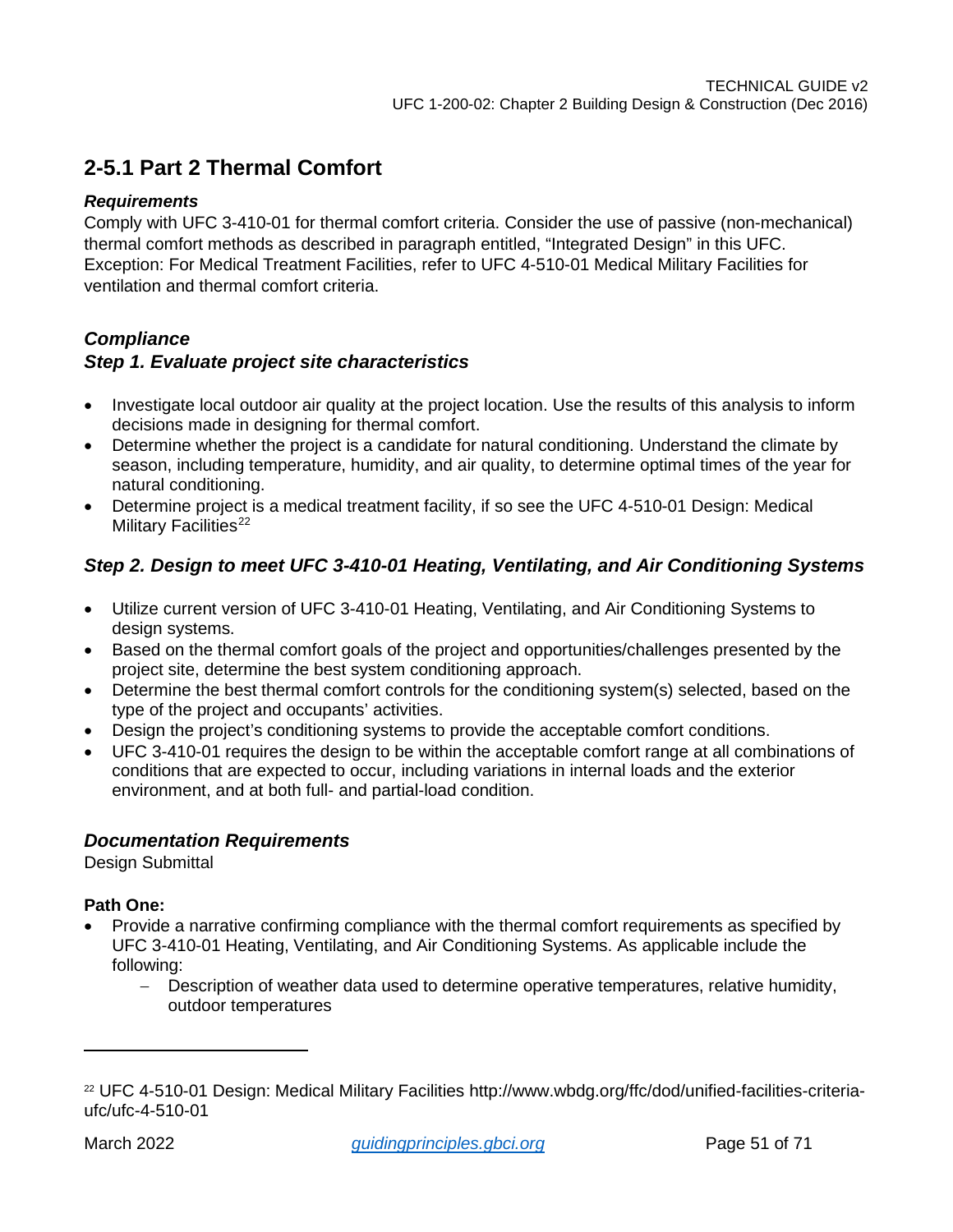- − Summarize operational procedures for building systems, including building controls and other environmental control systems and general information, regarding seasonal set point recommendations.
- − Document the mechanical designer's basis of design; include design assumptions (e.g. temperature setpoints, design relative humidity), including diversity considerations, and HVAC load calculations for each unique space type.

- Not applicable for details and documentation requirements refer to section 2-1.3 Applicability and [Compliance](#page-4-4) of this document.
	- Shared Site Approach: Ineligible to be documented at a shared site level. Requirement must be documented for each building. For details and documentation requirements refer to section [2-](#page-7-0) [1.7 Shared Site Approach Requirements](#page-7-0) of this document.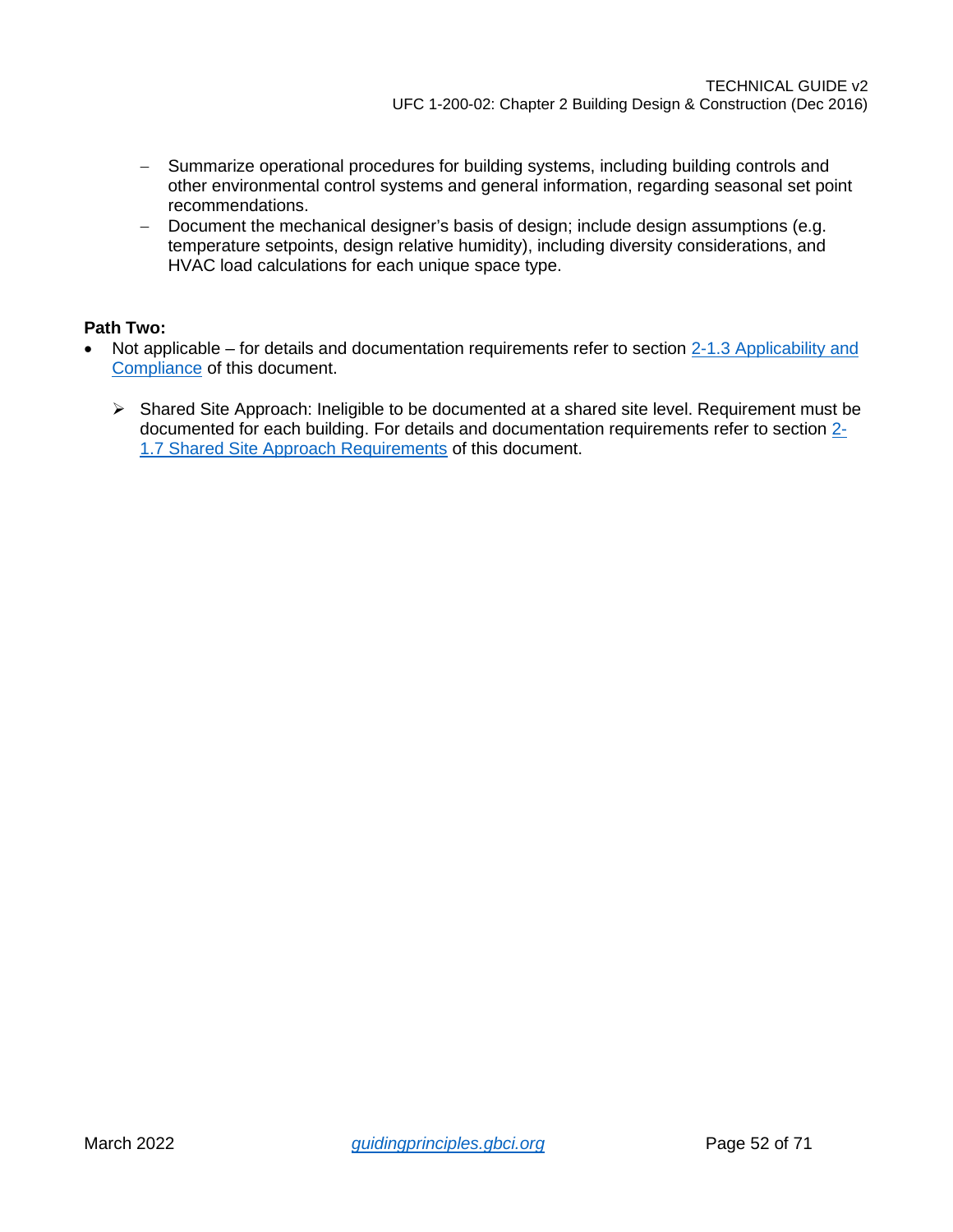### <span id="page-52-0"></span>**2-5.2 Daylighting and Lighting Controls**

### *Requirements*

Locate all employee work areas, such as classrooms and offices, on exterior walls or other locations where it is feasible to maximize daylighting. Maximize daylighting in break rooms and other gathering areas where feasible. For those spaces on the exterior of the building where it is feasible to maximize daylighting, meet the requirements of ASHRAE 189.1 Section 8.4.1.2 (Minimum Sidelighting effective Aperture for Office Spaces and Classrooms) or Section 8.5.1.2 (Usable Daylight Illuminance in Office Spaces and Classrooms). Provide automated lighting controls in accordance with UFC 3-530-01.

Exception: For Medical Treatment Facilities, refer to UFC 4-510-01 Medical Military Facilities for additional daylighting criteria.

### *Compliance Step 1. Establish design criteria*

• During pre-design, work with the project owner to understand lighting and daylighting goals. Specify daylighting criteria in the owner's project requirements (OPR).

### *Step 2. Examine site and massing*

- During schematic design, determine how to best orient the building to allow for passive solar strategies and provide ways to improve daylight penetration and distribution.
- Where feasible, use building orientation to minimize direct beam sunlight. For example, locating the long axis of the building facing directly north and south as north- and south-facing windows provide the most consistent levels of light throughout the day.
- Be sure to weigh the effects of envelope design on energy efficiency. Review incorporating exterior shading to minimize solar heat gains while admitting daylight, especially on the south side of the building.

### *Step 3. Design to meet ASHRAE 189.1 Section 8.4.1.2 or Section 8.5.1.2*

- For those spaces on the exterior of the building where it is feasible to maximize daylighting, meet requirements for ASHRAE 189.1 Section 8.4.1.2 Minimum Sidelighting Effective Aperture for Office Spaces and Classrooms .
- Ensure that the requirements for ASHRAE 189.1 Section 8.4.1.2 a. b, and c are met.

### *Or*

- Meet requirements for ASHRAE 189.1 Section 8.5.1.2 Usable Daylight Illuminance in Office Spaces and Classrooms .
- Design such that the physical or computer model for the building project demonstrates that the required area has a calculated daylight illuminance as specified.

### *Step 4. Provide automated Lighting Controls in accordance with UFC 03-530-01*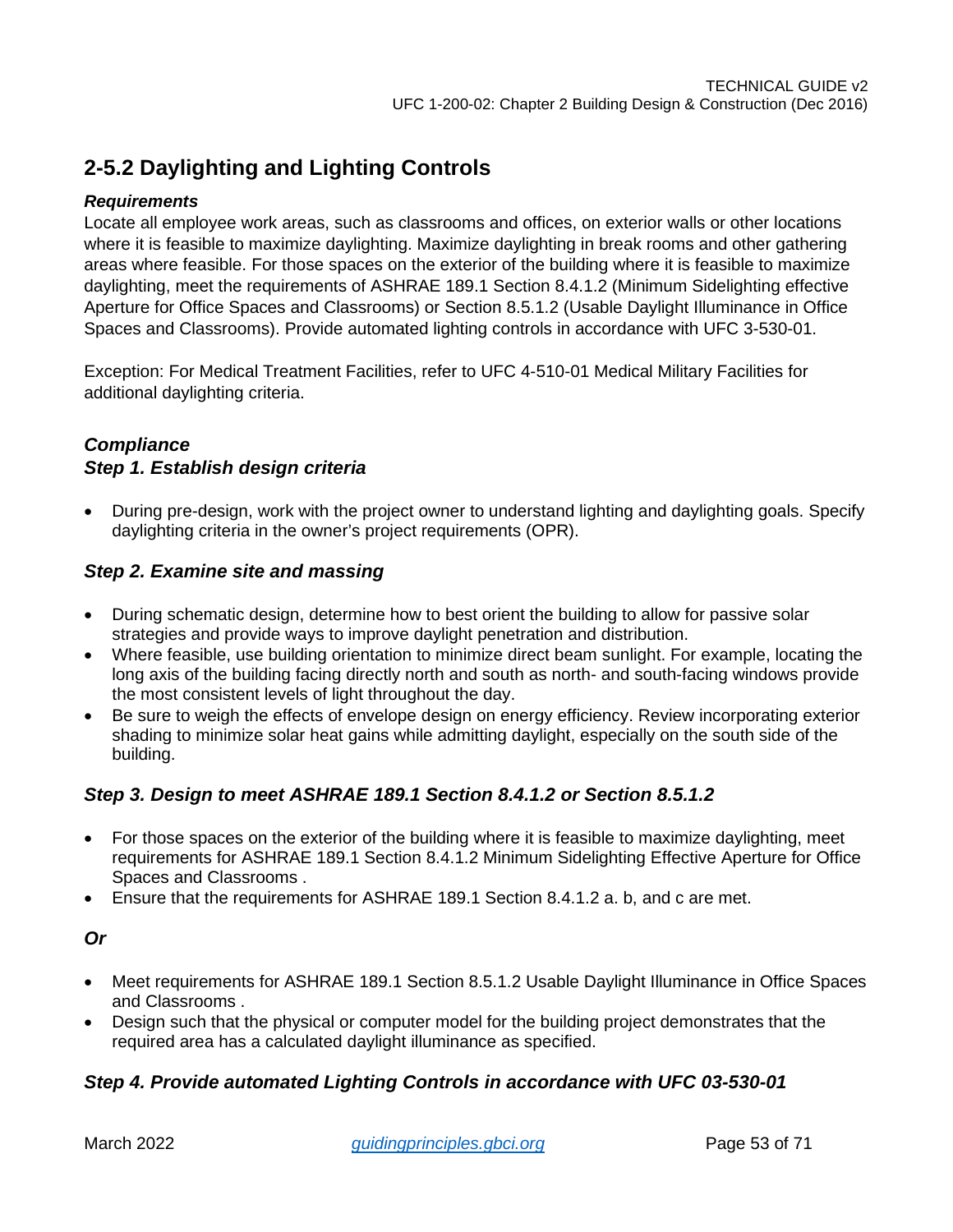### *Documentation Requirements*

Design Submittal

### **Path One:**

- Provide lighting plans showing the required lighting controls
- Provide floor plans identifying all employee work areas
- Provide a narrative justifying why any employee work areas have not been provided with daylighting such as related to scope, mission, or LCC
- If meeting ASHRAE Section 8.4.1.2, provide the following:

Calculations indicating that all north-, south, and east-facing facades have the minimum sidelighting effective aperture as prescribed by climate zone.

For all facades, calculations indicating that the combined width of the primary sidelighted areas are at least 75% of the length of the façade wall.

− Documentation indicating that the opaque interior ceilings, partitions higher than 60 inches, and walls within daylight areas meet the required average visible light reflectance.

-OR-

• If meeting ASHRAE Section 8.5.1.2, provide the following:

Daylight simulation results for employee work areas using the Section 8.5.1.2 guidance.

− Calculations illustrating that at least 75% of employee work areas within one ceiling height of the perimeter walls has a calculated daylight illuminance of at least 25 fc at 9:00am and 3:00pm on the equinox.

### **Path Two:**

• Demonstrate compliance with [LEED v4 BD+C EQ Daylight and Views –](https://www.usgbc.org/node/1732569?return=/credits/new-construction/v2009/indoor-environmental-quality) Daylight If and/or when in alignment requirements for ASHRAE 189.1 Section 8.4.1.2 Minimum Sidelighting Effective Aperture for Office Spaces and Classrooms and Section 8.5.1.2 Usable Daylight Illuminance

- Not applicable for details and documentation requirements refer to section 2-1.3 Applicability and [Compliance](#page-4-4) of this document.
	- $\triangleright$  Shared Site Approach: Ineligible to be documented at a shared site level. Requirement must be documented for each building. For details and documentation requirements refer to section [2-](#page-7-0) [1.7 Shared Site Approach Requirements](#page-7-0) of this document.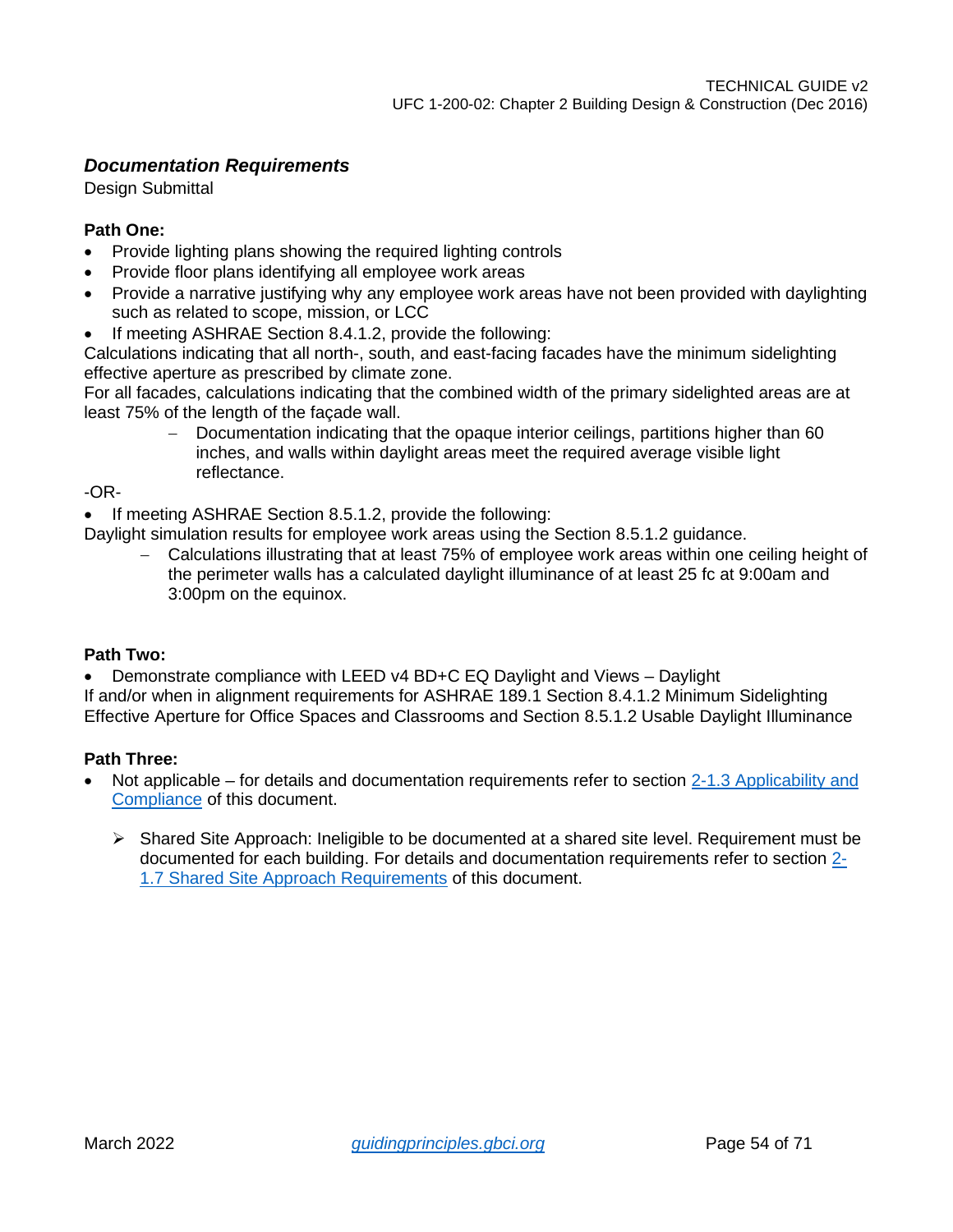### <span id="page-54-0"></span>**2-5.3.1 Indoor Air Quality - Moisture Control**

### *Requirements*

Establish and implement a moisture control strategy for controlling moisture flows and condensation to prevent building damage, minimize mold contamination, and reduce health risks related to moisture. Meet the requirements of ASHRAE 189.1 Section 10.3.1.5 (Moisture Control) by including and implementing these requirement in the IAQ construction management plan; UFC 3-410-01, Chapter 3, Sections 3-2 and 3-3 (Ventilation Air); and UFC 3-101-01 Chapter 3 (Building Envelope Requirements). Refer to Appendix B "Protect Indoor Air Quality" for best practices.

### *Compliance*

### *Step 1. Implement ventilation air design strategies that minimize moisture*

- Utilize the UFC 3-410-01<sup>[23](#page-54-1)</sup>, Chapter 3, Sections 3-2 and 3-3 (Ventilation Air) section to determine requirements for:
- addressing moisture control with dedicated outdoor air system (DOAS)
- energy recovery devices
- DOAS unit system controls & monitoring requirements

### *Step 2. Design building envelope to meet requirements*

- Review the building envelope requirements contained in the UFC 3-101-01<sup>[24](#page-54-2)</sup> Chapter 3, Building Envelope Requirements and incorporate these into the building design for the following:
- CONTINUITY OF BARRIERS
- **FENESTRATION**
- INSULATION
- MOISTURE BARRIER
- AIR BARRIER REQUIREMENTS

### *Step 3. Protect materials during construction*

- Meet the requirements of ASHRAE 189.1 Section 10.3.1.5 (Moisture Control)
- The following items to control moisture shall be implemented during construction:
- a. Materials stored on-site or materials installed that are absorptive shall be protected from moisture damage.
- b. Building construction materials that show visual evidence of biological growth due to the presence of moisture shall not be installed on the building project.

### *Documentation Requirements*

Construction Submittal

<span id="page-54-1"></span><sup>23</sup> <https://www.wbdg.org/ffc/dod/unified-facilities-criteria-ufc/ufc-3-101-01>

<span id="page-54-2"></span><sup>24</sup> <https://www.wbdg.org/ffc/dod/unified-facilities-criteria-ufc/ufc-3-101-01>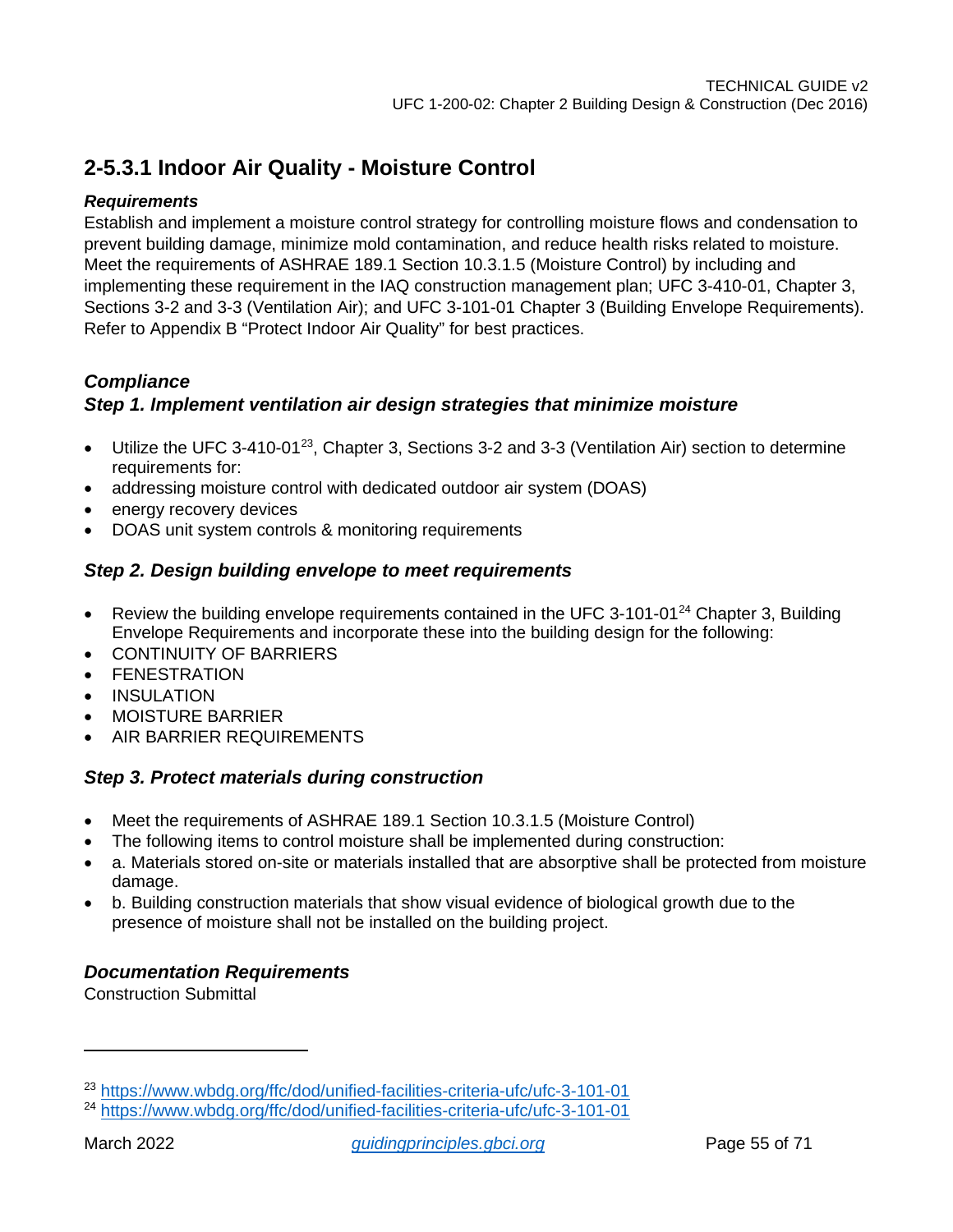### **Path One:**

- Narrative detailing how steps 1 through 3 within the compliance section above have been completed
- Moisture control plan documentation
- Design details demonstrating UFC 3-101-01 Chapter 3 (Building Envelope Requirements)

- Not applicable for details and documentation requirements refer to section 2-1.3 Applicability and [Compliance](#page-4-4) of this document.
	- $\triangleright$  Shared Site Approach: Ineligible to be documented at a shared site level. Requirement must be documented for each building. For details and documentation requirements refer to section [2-](#page-7-0) [1.7 Shared Site Approach Requirements](#page-7-0) of this document.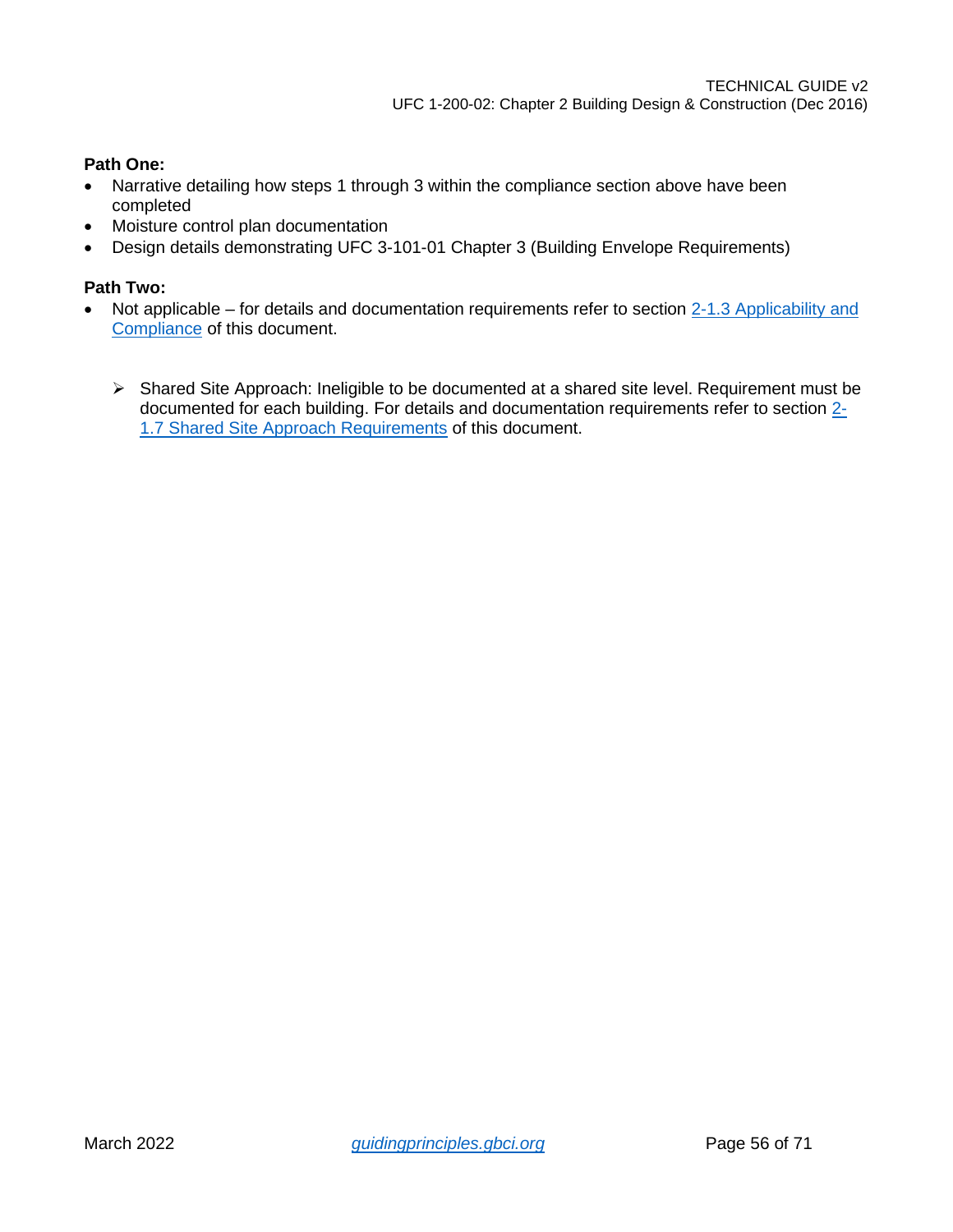### <span id="page-56-0"></span>**2-5.3.2 Reduce Volatile Organic Compounds (VOC) Low-Emitting Materials**

### *Requirements*

Specify materials and products with low or no pollutant emissions, including composite wood products, adhesives, sealants, interior paints and finishes, carpet systems, and furnishings. Meeting the requirements of ASHRAE 189.1 Sections 8.4.2 (Prescriptive Option: Materials).

Exception: Exclude compliance with 8.4.2, first sentence.

### *Compliance Step 1. Conduct background*

• Review ASHRAE 189.1 Section 8.4.2 Prescriptive Option: Materials to understand the requirements for low-emitting materials applicable to all composite wood, adhesives, sealants, interior paints and finishes, carpet systems, ceilings, wall systems, hard surface flooring, and furnishings used on the project. Applicable materials will meet the category-specific emissions and content thresholds enumerated in this section.

### *Step 2. Specify low- or non-emitting materials and products*

- Use TABLE 3-1 Volatile Organic Compounds (VOC) (Low Emitting Materials) Requirements in UFGS 01 33 29[25](#page-56-1) for minimum material specification requirements (For Navy-only design-build projects: UFGS 01 33 29.05 20[26:](#page-56-2)
- Review project documents to identify all applicable products and specify them as low- or nonemitting.
- Specify any documentation needed by the design team to verify compliance, such as material safety data sheets (MSDS), third-party certificates, or test reports from subcontractors.

### *Step 3. Perform construction submittal reviews to verify implementation*

- During construction, coordinate a review of the construction submittals to demonstrate that selected products meet the thresholds listed in the specifications.
- Any product substitutions must be carefully reviewed by the design team and contractor for compliance.
- Because meeting these requirements is not typical for all construction teams and suppliers, conducting a preconstruction meeting to review material and product needs in detail and stress their importance will aid in successful procurement.

### *Documentation Requirements*

Construction Submittal

<span id="page-56-1"></span><sup>25</sup> [http://www.wbdg.org/FFC/DOD/UFGS/UFGS 01 33 29.pdf](http://www.wbdg.org/FFC/DOD/UFGS/UFGS%2001%2033%2029.pdf)

<span id="page-56-2"></span><sup>26</sup> [http://www.wbdg.org/FFC/NAVFAC/NDBM/UFGS/01\\_33\\_29.05\\_20.pdf](http://www.wbdg.org/FFC/NAVFAC/NDBM/UFGS/01_33_29.05_20.pdf)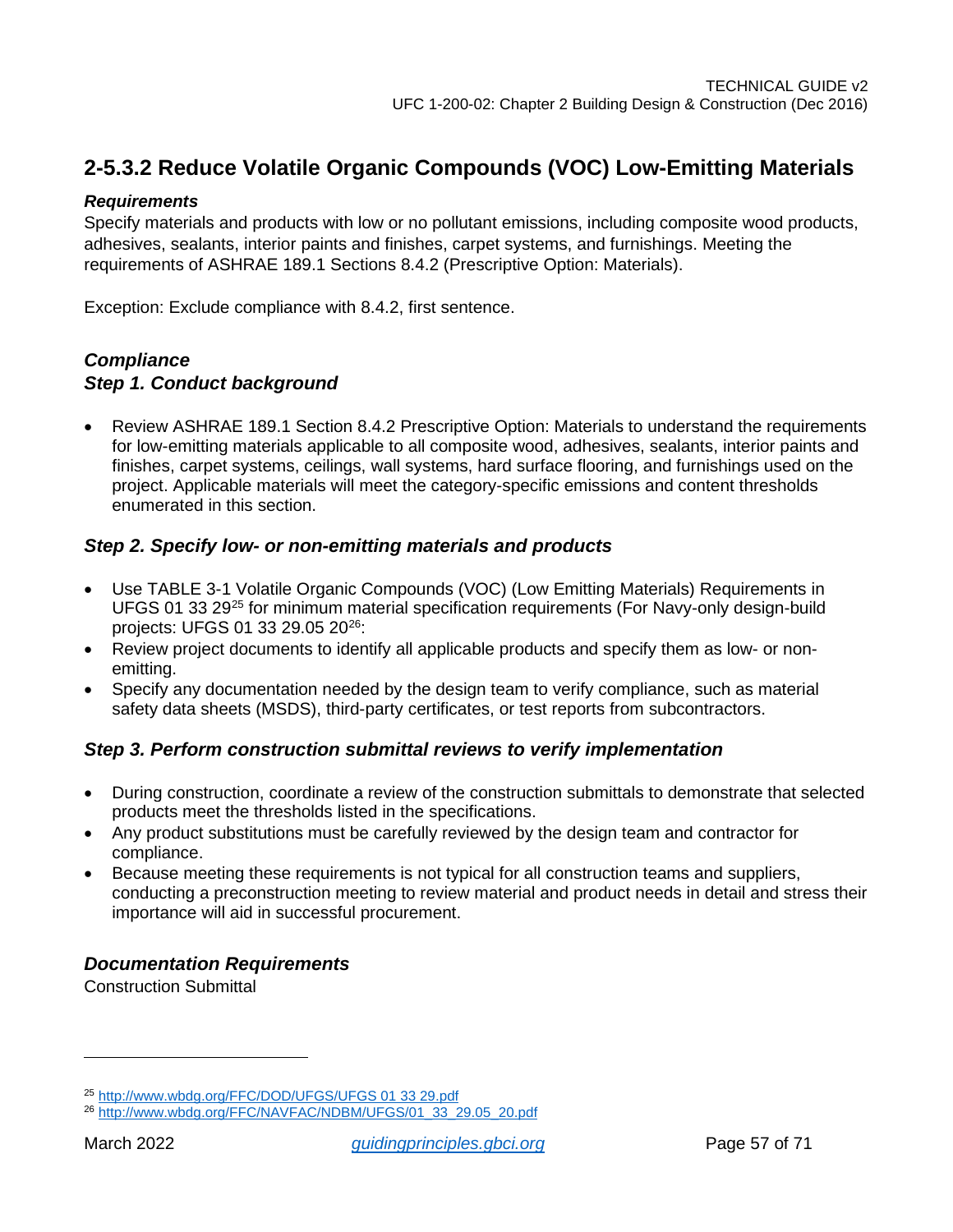### **Path One:**

- •
- A list of all products installed in the project that are addressed within ASHRAE 189.1 Section 8.4.2. This includes: composite wood products, adhesives and sealants, interior paints and finishes, carpet systems, and systems furniture and seating

The minimum emissions or VOC content requirement for each listed product according to the standards indicated for each material section

The actual emissions or VOC content for each listed product

• Manufacturer or other product information confirming emissions or VOC content requirements have been met (e.g. MSDS, third-party certifications, testing reports)

An explanation for any excluded materials or products

### **Path Two:**

- While using the TABLE 3-1 Volatile Organic Compounds (VOC) (Low Emitting Materials) Requirements in UFGS 01 33 29 for minimum material specification requirements, demonstrate compliance with:
- LCCA output report for any excluded product.

- Not applicable for details and documentation requirements refer to section [2-1.3 Applicability and](#page-4-4)  [Compliance](#page-4-4) of this document.
	- $\triangleright$  Shared Site Approach: Ineligible to be documented at a shared site level. Requirement must be documented for each building. For details and documentation requirements refer to section [2-](#page-7-0) [1.7 Shared Site Approach Requirements](#page-7-0) of this document.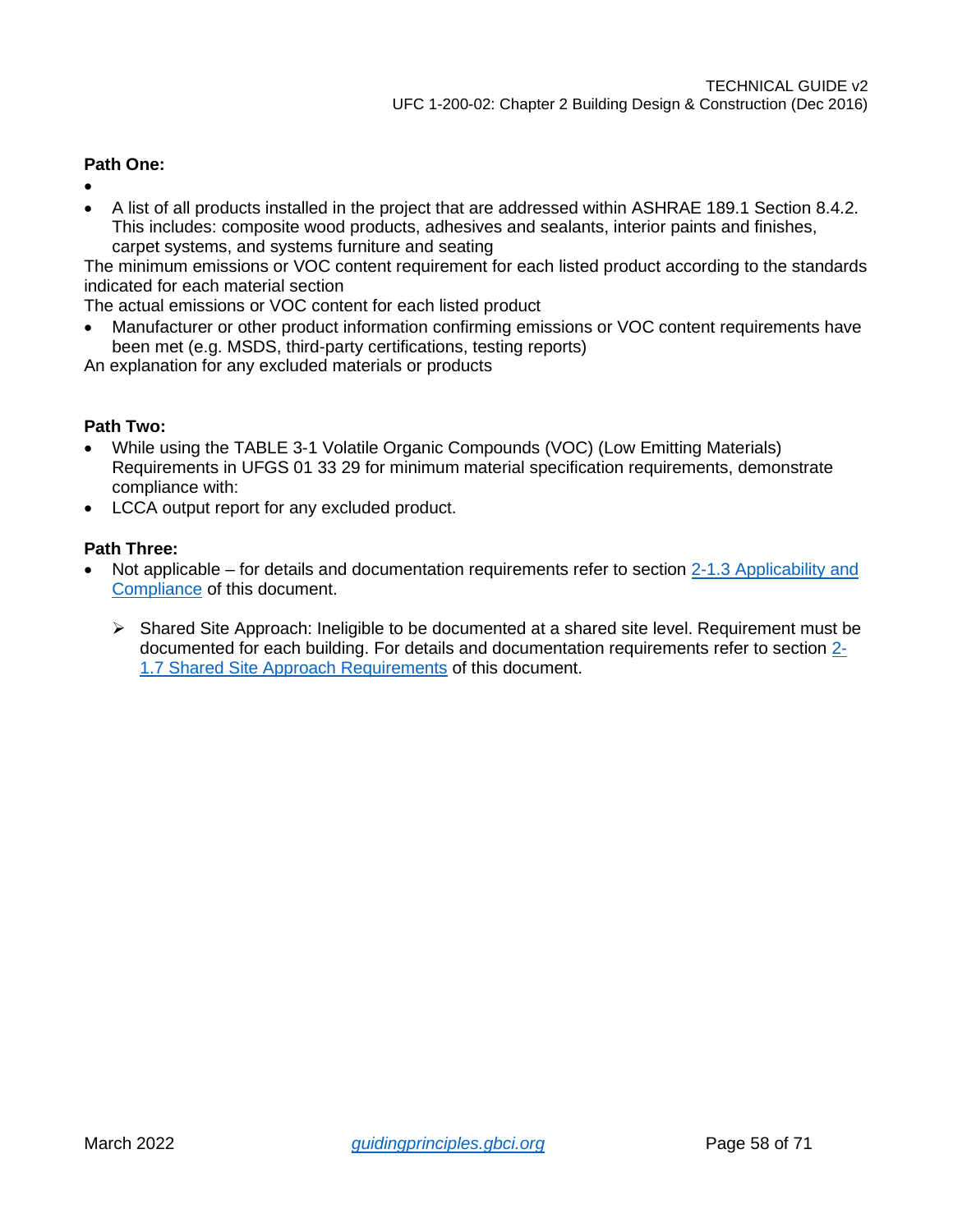### <span id="page-58-0"></span>**2-5.3.3 Protect Indoor Air Quality during Construction**

### *Requirements*

For new construction and for renovation of unoccupied existing buildings, develop and implement an IAQ construction management plan that complies with ASHRAE 189.1 Section 10.3.1.4 (Indoor Air Quality (IAQ) Construction Management), with maximum outdoor air consistent with achieving relative humidity no greater than 60%.

For renovation of occupied existing buildings, comply with ANSI/SMACNA 008-2008, 2nd Edition, *SMACNA IAQ Guidelines for Occupied Buildings Under Construction*. Refer to Appendix B "Protect Indoor Air Quality" for best practices.

### *Compliance*

New Construction/Renovation Unoccupied

### *Step 1. Manage indoor air quality post-construction, conduct flushout or baseline indoor air quality testing*

For projects conducting a flushout

- Develop and implement an IAQ construction management plan to, after construction ends, prior to occupancy and with all interior finishes installed, conduct a postconstruction, preoccupancy building flush-out as described under Section 10.3.1.4(b)(1) steps include but are not limited to the following:
- Determine the supply airflow rate to be used for the flush-out. Maintain relative humidity below 60%.
- Refer to ASHRAE 189.1 Section 10.3.1.4, Equation 10.3.1.4 to calculate the total outdoor air quantity required.
- Note that the minimum rate at which outdoor air must be supplied, per ASHRAE 189.1 Section 10.3.1.4, depends on whether the flush-out is being conducted pre- or post-occupancy.
- Prior to beginning the flush-out or air quality testing, make sure that the following steps have been taken:
- All finishes, furniture, and furnishing have been installed.
- Filters and controls are in place and operating.

For projects conducting baseline indoor air quality testing

- Develop and implement an IAQ construction management plan to, after construction ends, prior to occupancy and with all interior finishes installed, conduct a postconstruction, preoccupancy baseline IAQ monitoring as described under Section 10.3.1.4(b)(2) shall be performed steps include but are not limited to the following:
- Prior to testing, operate the ventilation system within 10% of the design outdoor airflow rate for at least 24 hours.
- Follow the testing protocol enumerated by USEPA Compendium of Methods for the Determination of Toxic Organic Pollutants in Ambient Air, TO-1, TO-11, TO-17 and ASTM Standard Method D 5197.
- Evaluate pollutant concentrations against the maximum allowable concentrations listed in ASHRAE 189.1 Table 10.3.1.4. When one or more pollutants exceed the maximum allowed, conduct additional flush-out with outdoor air and retest until the requirements are met.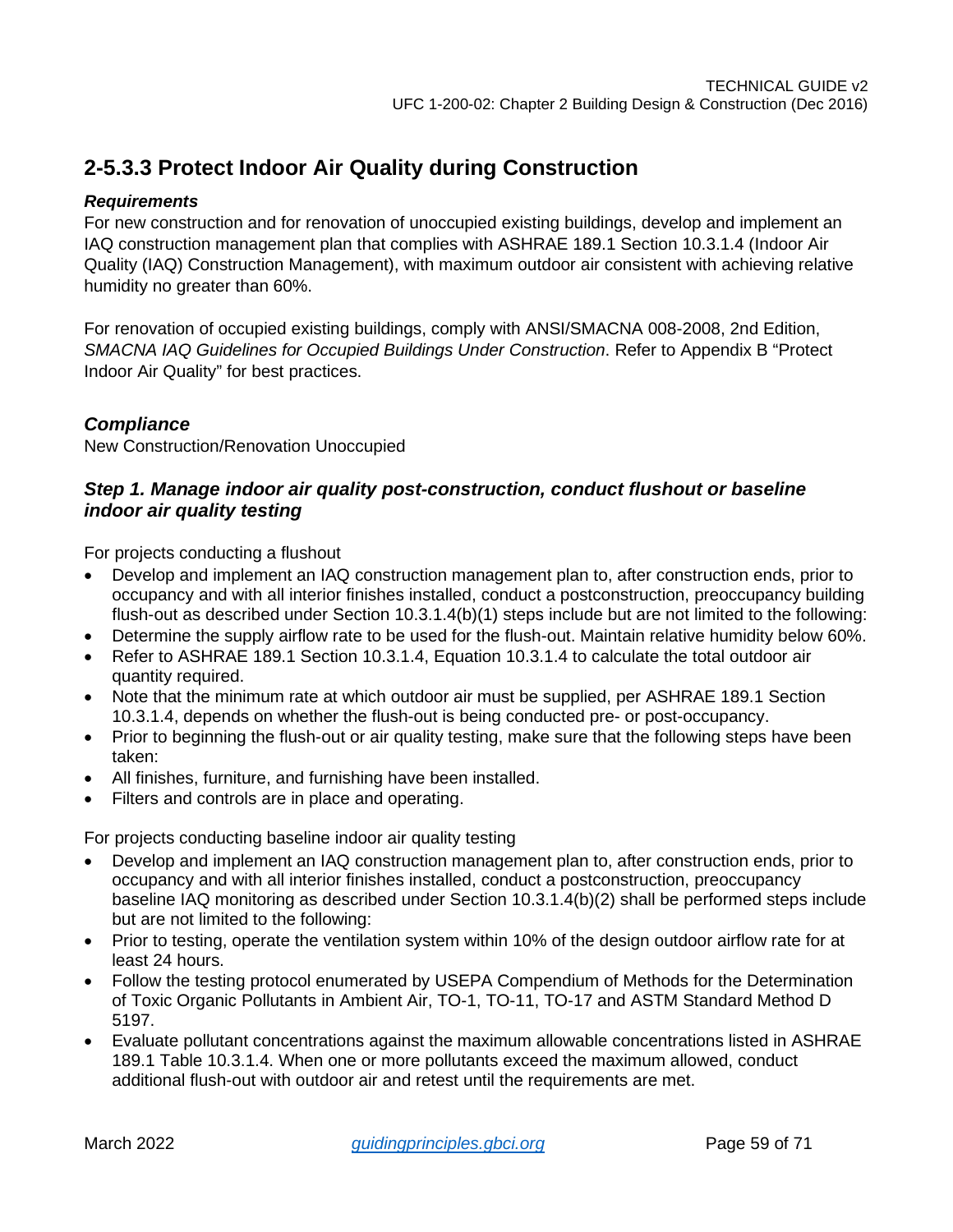### Step-By-Step Implementation for Occupied

### *Step 1. Integrate indoor air quality control measures into project drawings and specifications*

- For renovation of occupied existing buildings, comply with ANSI/SMACNA 008-2008, 2nd Edition, SMACNA IAQ Guidelines for Occupied Buildings Under Construction, steps include but are not limited to the following:
- Examine how the SMACNA requirements and guidelines affect design decisions, including finishes such as paints and coatings (e.g., it is best to install low-emitting materials). While SMACNA compliance is required only for occupied existing buildings undergoing a renovation, all buildings must review how and where indoor air quality control measures can be incorporated into the project design. The guidelines relevant to this guiding principle include:
	- − HVAC protection
	- − Source control
	- − Pathway interruption
	- − Housekeeping
	- − Scheduling
- Incorporate any indoor air quality requirements into specifications. For example, specify that air handlers and ducts be delivered to the site prewrapped in plastic to avoid having to protect equipment after delivery.
- Review the indoor air quality guidelines in detail with all pertinent members of the design and construction team, specifically, the construction manager, general contractor, and mechanical subcontractor(s).

### *Step 2. Develop indoor air quality plan*

- Before construction begins, as determined in Step 1 develop an IAQ management plan. The IAQ plan is typically prepared by the general contractor or construction manager. It includes IAQ management practices implemented during construction and preoccupancy phases and describes how indoor air quality requirements and guidelines will be addressed and managed on the job site, including but not limited to the following:
- Establish a plan for keeping air conveyance materials protected and covered on the construction site.
- Specify that permanent HVAC systems will not be operated during construction, except when start up or testing requires. If permanent HVAC systems are required to operate during construction provide temporary filtration media in air handling units and at all return air intake points with a minimum MERV 8 rating.

### *Step 3. Implement indoor air quality plan*

- The IAQ management plan must be in place before starting above-ground construction, storing materials on site, or roughing in mechanical systems.
- The following best practices support successful implementation of the plan:
- Identify key players and designate someone responsible for implementing the plan, such as the HVAC installer and/or the general contractor. Make sure that they understand the requirements of the plan and help champion its goals.
- Include the IAQ management plan requirements in contract agreements with subcontractors.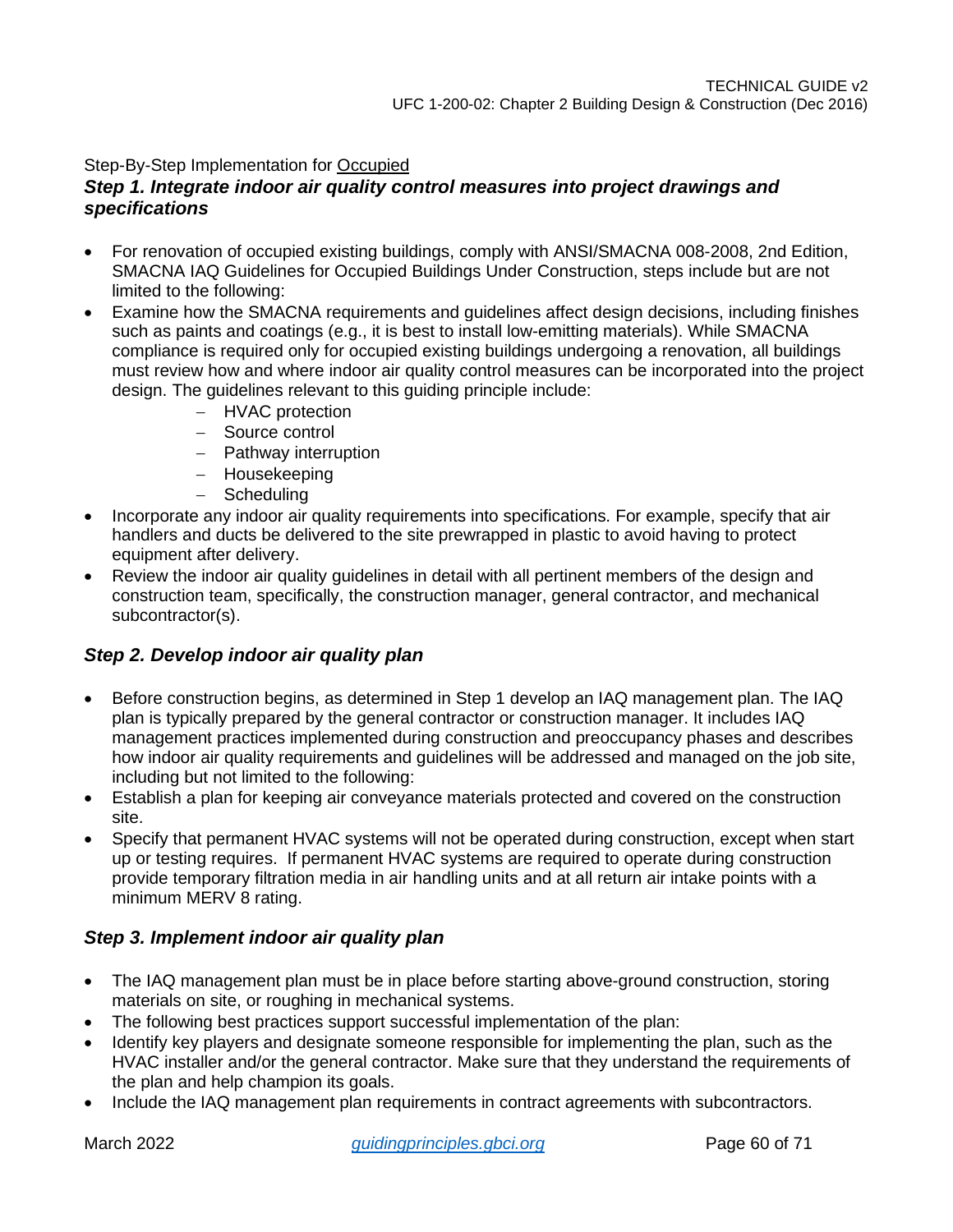- As subcontractors are selected and deployed on site, familiarize them with the plan and how it will affect their daily activities. Hold a subcontractors' orientation meeting to review the plan requirements as a group.
- Include construction IAQ progress check-ins as a regular item in weekly subcontractor and safety meetings.
- Provide a copy of the plan on site, preferably posted in an accessible area. Translate the plan into the languages spoken by subcontractors and their crews.
- General contractors, construction managers, and owners must verify that the IAQ management plan is being followed on job walks, ideally daily, so that issues can be addressed with subcontractors as necessary. Creating a checklist of major items for easy reference is often effective.

### *Documentation Requirements*

Construction Submittal

### **Path One:**

- Written construction IAQ management plan for use during demolition and construction
- Detailed photo log of the construction IAQ management plan practices followed during construction
- For projects completing a flush-out procedure, record of dates, occupancy, outdoor air delivery rates, internal temperature, and humidity, as well as any special considerations
- For projects conducting baseline indoor air quality testing, a copy of the test report

#### **Path Two:**

- Demonstrate compliance with [LEED v4 BD+C EQc Construction Indoor Air Quality Management](https://www.usgbc.org/node/2615033?return=/credits/new-construction/v4/indoor-environmental-quality)  [Plan](https://www.usgbc.org/node/2615033?return=/credits/new-construction/v4/indoor-environmental-quality) and
- [LEED v4 BD+C EQc Indoor Air Quality Assessment](https://www.usgbc.org/node/2614245?return=/credits/new-construction/v4/indoor-environmental-quality)

- Not applicable for details and documentation requirements refer to section 2-1.3 Applicability and [Compliance](#page-4-4) of this document.
	- $\triangleright$  Shared Site Approach: Ineligible to be documented at a shared site level. Requirement must be documented for each building. For details and documentation requirements refer to section [2-](#page-7-0) [1.7 Shared Site Approach Requirements](#page-7-0) of this document.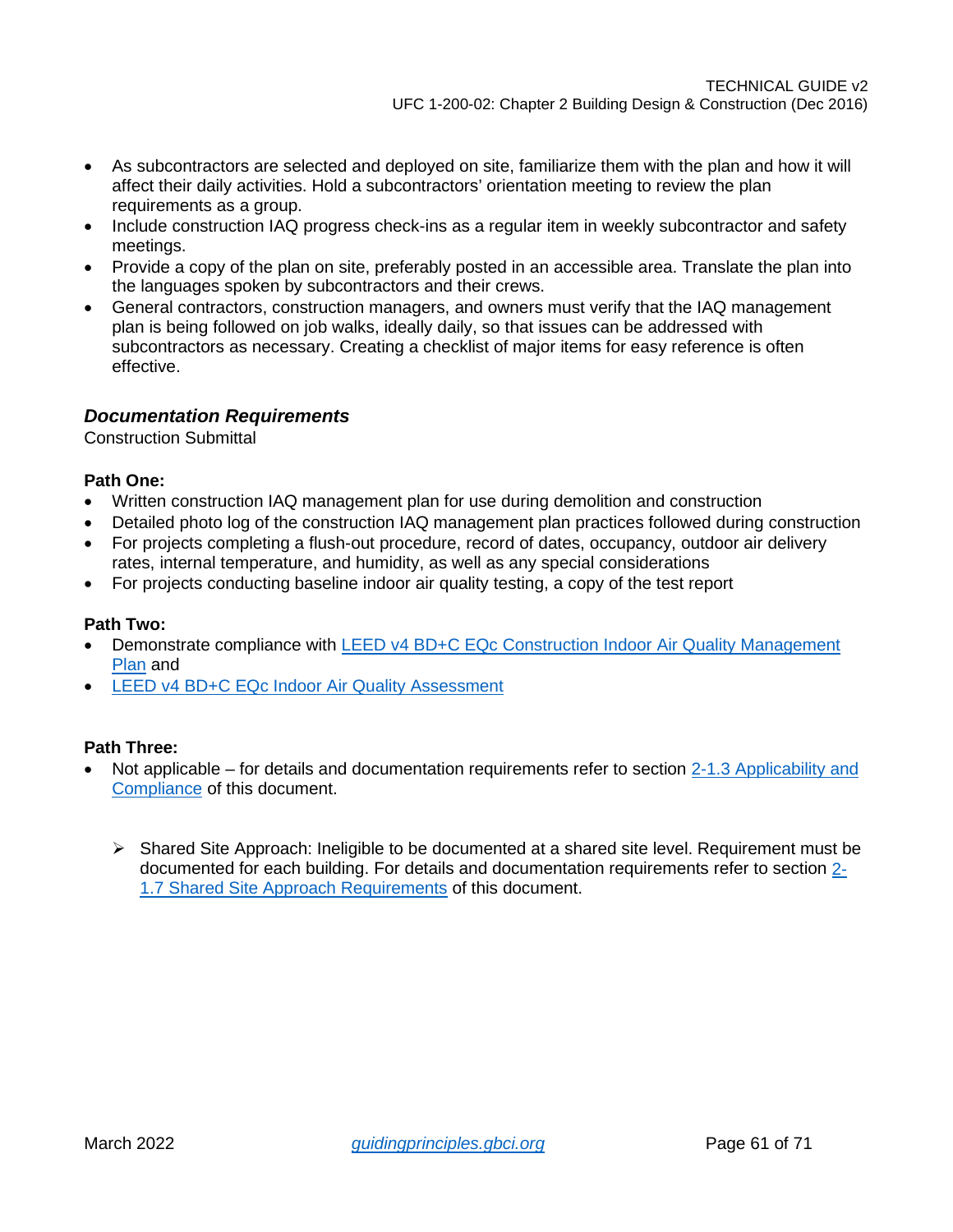### <span id="page-61-0"></span>**2-5.3.4 Environmental Tobacco Smoke Control**

### *Requirements*

Prohibit smoking\* within the building and within a minimum of 50 feet (15.24 meters) of all building entrances, operable windows, and building ventilation intakes. Verify if more stringent facility criteria or Installation policy applies.

\*Refer to Service-specific policies:

Army: [http://www.army.mil/usapa/epubs/pdf/r600\\_63.pdf](http://www.army.mil/usapa/epubs/pdf/r600_63.pdf) Navy:

[https://doni.daps.dla.mil/Directives/05000%20General%20Management%20Security%20and%20Safety](https://doni.daps.dla.mil/Directives/05000%20General%20Management%20Security%20and%20Safety%20Services/05-100%20Safety%20and%20Occupational%20Health%20Services/5100.13E.pdf) [%20Services/05-100%20Safety%20and%20Occupational%20Health%20Services/5100.13E.pdf](https://doni.daps.dla.mil/Directives/05000%20General%20Management%20Security%20and%20Safety%20Services/05-100%20Safety%20and%20Occupational%20Health%20Services/5100.13E.pdf) Air Force: [http://static.e-publishing.af.mil/production/1/af\\_sg/publication/afi40-102/afi40-102.pdf](http://static.e-publishing.af.mil/production/1/af_sg/publication/afi40-102/afi40-102.pdf)

The Environmental Tobacco Smoke Control Requirement is not reviewed by GBCI as this Requirement is covered by general DOD policy.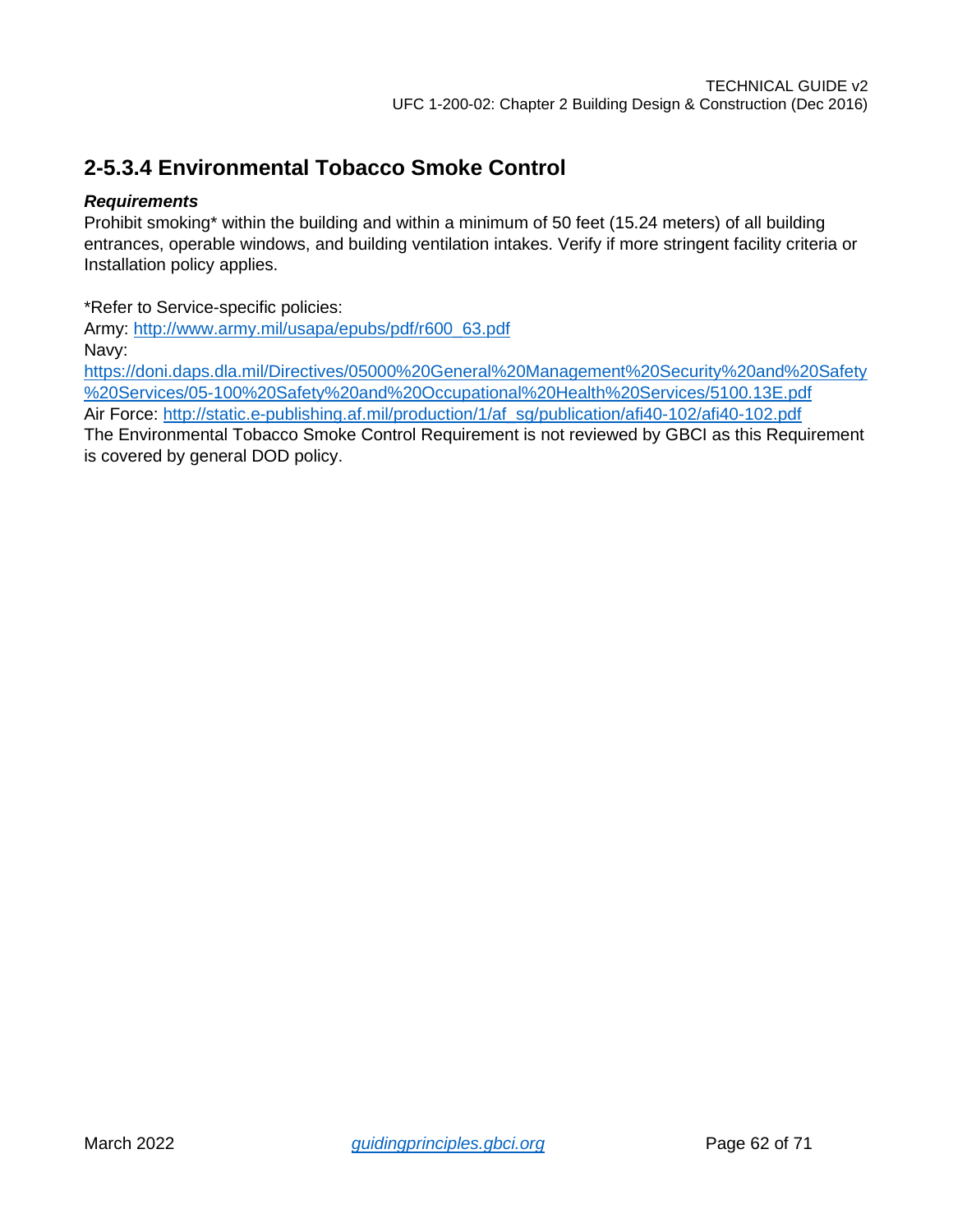### <span id="page-62-0"></span>**2-5.4 Occupant Health and Wellness**

### *Requirements*

Promote opportunities for occupants to voluntarily increase physical activity, as part of the Integrated Design Process.

### *Compliance*

### *Step 1. Occupant Health & Wellness and Integrated Design*

- During the Integrated Design and Charrette Process discuss and document options for Occupant Health & Wellness
- Following are strategies to consider:
	- Design stairwells as desirable option for circulation to support active occupants.
	- Include at least one primary staircase that enables occupants to travel between the building entrance floor(s), occupant's own destination floor, and common use floors.
	- Provide accommodations for sit-stand workstations for all occupants.
	- Provide water fountains that include bottle-filling faucets.
	- Install bicycle storage.

Documentation Requirements Design Submittal

### **Path One:**

- Copy of the section of the charrette report of that addresses consideration of occupant health and wellness.
- Narrative describing the occupant health and wellness elements incorporated into the project's design

### **Path Two:**

- Demonstrate compliance with Path One requirements, and,
- Demonstrate compliance with one of the following LEED credits at a minimum:
	- − [LEED BD+C v2009 SSc.4.2 Alternative Transportation –](https://www.usgbc.org/node/1731996?return=/credits/new-construction/v2009/sustainable-sites) Bicycle Storage and Changing [Rooms](https://www.usgbc.org/node/1731996?return=/credits/new-construction/v2009/sustainable-sites)
	- − [LEED BD+C v4 LTc Bicycle Facilities](https://www.usgbc.org/node/2614413?return=/credits/new-construction/v4/location-%26amp%3B-transportation)
	- − [LEED BD+C v4 Innovation credit -](https://www.usgbc.org/node/10561165?return=/innovationcatalog/new-construction/v4) Walkable Project Site
	- − [LEED BD+C v4 Innovation credit -](https://www.usgbc.org/node/10592104?return=/innovationcatalog/new-construction/v4) Design for Active Occupants

- Not applicable for details and documentation requirements refer to section 2-1.3 Applicability and [Compliance](#page-4-4) of this document.
	- $\triangleright$  Shared Site approaches may be proposed. Documentation must be provided for the specific strategy that demonstrates compliance with the Requirement at the shared site level. For details and documentation requirements refer to section [2-1.7 Shared Site Approach Requirements](#page-7-0) of this document.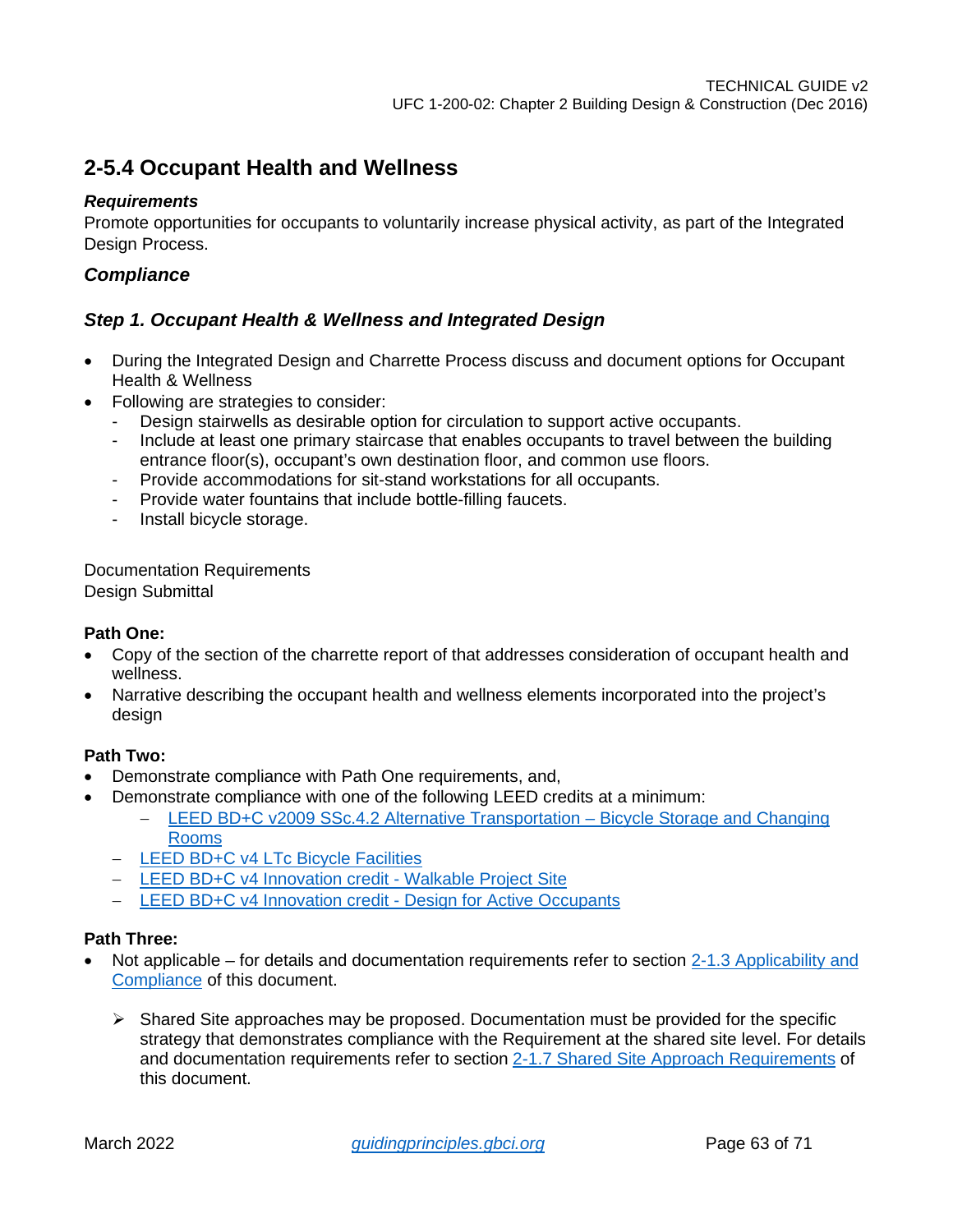# <span id="page-63-0"></span>**2-6. REDUCE ENVIRONMENTAL IMPACT OF MATERIALS**

### <span id="page-63-1"></span>**2-6.1 Environmentally Preferable Products**

The following require procurement of construction materials and building supplies that have a lesser or reduced effect on human health and the environment over their lifecycle, when compared with competing products or services that serve the same purpose.

### <span id="page-63-2"></span>**2-6.1.1 Recycled Content**

### *Requirements*

Use RCRA Section 6002 compliant products that meet or exceed EPA's recycled content recommendations, available on EPA's Comprehensive Procurement Guideline website at [https://www.epa.gov/smm/comprehensive-procurement-guideline-cpg-program.](https://www.epa.gov/smm/comprehensive-procurement-guideline-cpg-program)

### *Compliance Step 1. Conduct background research*

- Review project documents to identify all applicable products.
- Review the EPA's Comprehensive Procurement Guidelines (CPG) for recycled content. The CPG provides the minimum amount of recycled content to specify for a particular building material or product.
- Research specific products by looking at product cut sheets and manufacturers' data to see if they contain recycled content. The EPA also provides a directory listing products that meet the minimum recycled content percentages.

### *Step 2. Specify materials with recycled content*

- Specify materials with recycled content based on the project's overall goals and the minimum thresholds recommended by the EPA. Establish a target percent recycled content for each material category included on the project with the involvement of the full project team, ideally including the contractor. For materials not included in the CPG, set minimum thresholds as high as practicable.
- Projects are exempt from meeting the minimum percentages specified by the EPA when:
- Cost is prohibitive
- Products are not available in a reasonable time frame
- Products hinder performance
- There is little competition

### *Step 3. Perform construction submittal reviews to verify implementation*

- During construction, coordinate a review of the construction submittals to demonstrate that the selected products meet the thresholds listed in the specifications.
- Any product substitutions must be carefully reviewed by the design team and contractor for compliance.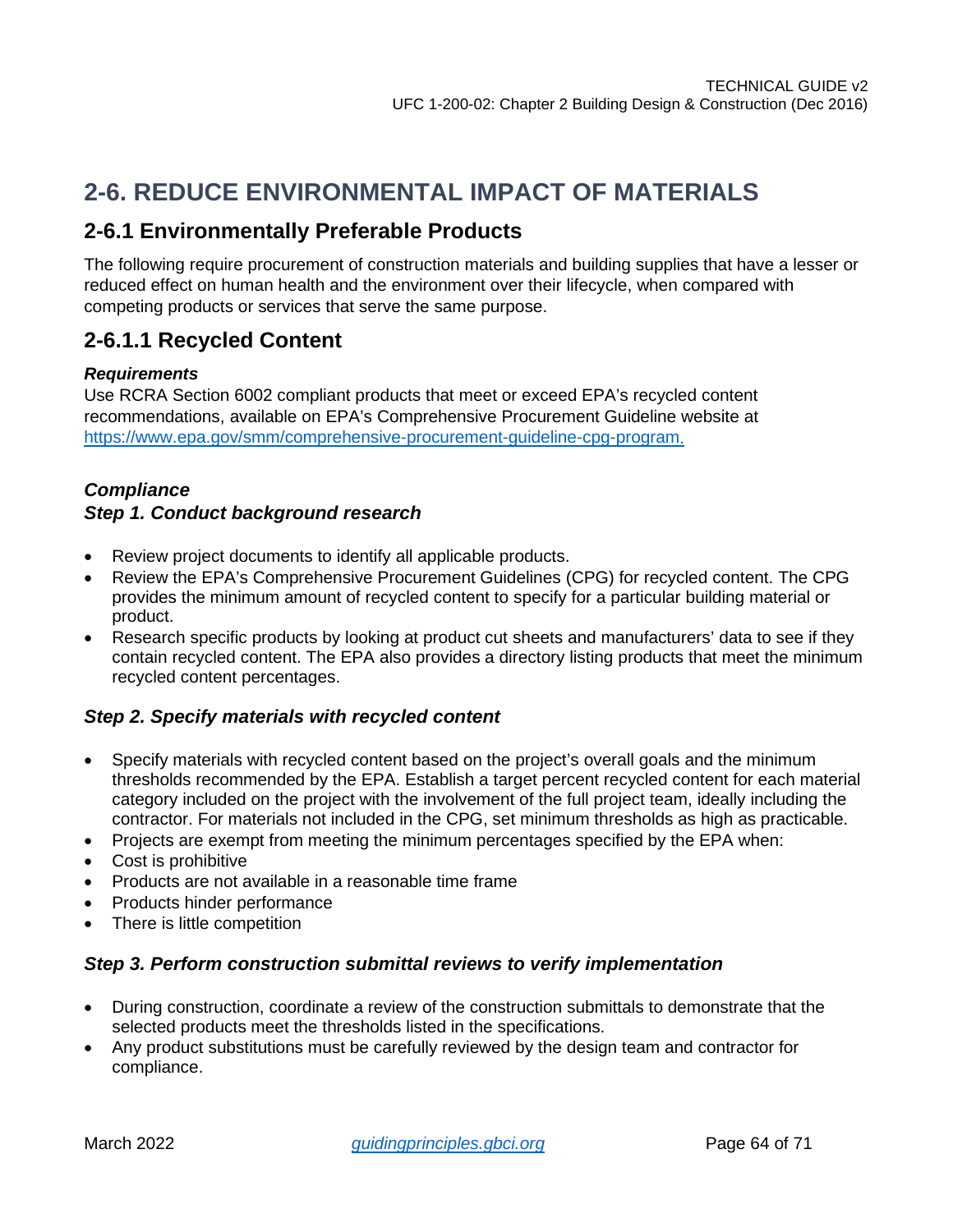### *Documentation Requirements*

Construction Submittal

### **Path One:**

- Provide a list of products applicable to the project that are included in the EPA's Comprehensive Procurement Guideline and the purchase price is over \$10,000, per RCRA 6002.
- Indicate the minimum recycled content recommended for each product and the actual recycled content of the product installed.
- Provide manufacturer's documentation (such as a letter or cutsheet) stating the recycled content of the product.
- If the recycled content percentage is lower than the minimum, provide an explanation of why the requirement was not met (such as price, availability, or performance).

### **Path Two:**

- Demonstrate compliance with [LEED BD+C v2009 MRc4 Recycled Content,](https://www.usgbc.org/node/1731024?return=/credits/new-construction/v2009/material-%26amp%3B-resources) one point (must use EPA-designated products to meet credit requirement)
- Narrative that demonstrates EPA-designated products were used
- OR
- Demonstrate compliance with [LEED BD+C: NC v4 MRc Building Product Disclosure and](https://www.usgbc.org/node/2616376?return=/credits/new-construction/v4/material-%26amp%3B-resources)  optimization - [environmental product Optimization -](https://www.usgbc.org/node/2616376?return=/credits/new-construction/v4/material-%26amp%3B-resources) Environmental Product Declarations (must use EPA-designated products to meet credit requirement)
- Narrative that demonstrates EPA-designated products were utilized

- Not applicable for details and documentation requirements refer to section 2-1.3 Applicability and [Compliance](#page-4-4) of this document.
	- $\triangleright$  Shared Site Approach: Ineligible to be documented at a shared site level. Requirement must be documented for each building. For details and documentation requirements refer to section [2-](#page-7-0) [1.7 Shared Site Approach Requirements](#page-7-0) of this document.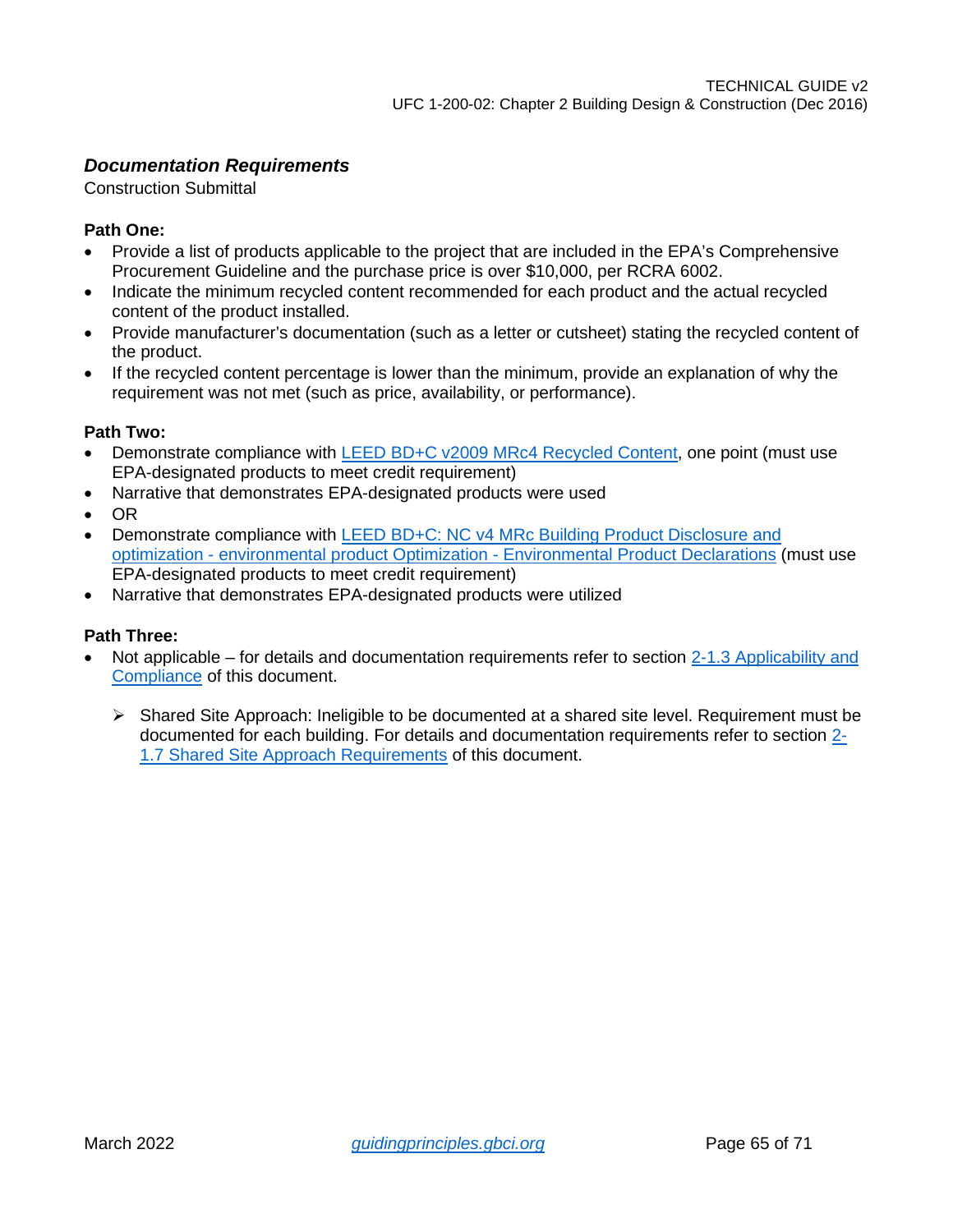### <span id="page-65-0"></span>**2-6.1.2 Biologically-Based Products**

### *Requirements*

Per Section 9002 of the Farm Security and Rural Investment Act, specify products composed of the highest percentage of biobased content consistent with the USDA BioPreferred Program, if products meet performance requirements and are available at reasonable cost. Deviation from using biobased product procurement must be documented. A preference for purchasing products with the highest biobased content per USDA recommendations for designated product categories must be included in all applicable solicitations. USDA's biobased product designations and biobased content (which includes certified sustainably-harvested and rapidly renewable resources) recommendations are available on USDA's BioPreferred website at<http://www.biopreferred.gov/>.

### *Compliance*

### *Step 1. Conduct background research*

- Review the required minimum thresholds for biobased content, as listed on USDA's BioPreferred website. To date, the USDA has identified 139 product categories (e.g. carpets, cleaners, paints), each of which has an identified minimum threshold. All materials and products used on the project must meet the category-specific minimum thresholds for biobased content, where feasible based on cost, availability, and/or performance requirements. .
- Review project documents to identify all applicable products.
- Research specific products by looking at product cut sheets and manufacturing data to see if they contain biobased content. The USDA also provides a product directory listing products that meet the above minimum biobased content percentages [\(http://www.biopreferred.gov/BioPreferred/faces/catalog/Catalog.xhtml\)](http://www.biopreferred.gov/BioPreferred/faces/catalog/Catalog.xhtml) and information on BioPreferred suppliers.
- To quickly identify biobased products that comply with the guiding principle requirements, look for products with the USDA Certified Biobased Product label. These products have been third-party certified to verify that they meet the USDA's minimum thresholds.
- Biobased content includes plant, renewable agricultural, marine, and forestry material. It does not include food, animal feed, fuel, or leather.
- Common products with biobased content include wheatboard, wool, cotton, bamboo, soy oil, and cork.

### *Step 2. Identify products without biobased content meeting the USDA BioPreferred Program*

• If products with the required biobased content are not appropriate for the project, provide the reason for not including them in project design (e.g. lack of availability, price, performance).

### *Step 3. Perform construction submittal reviews to verify implementation*

- During construction, coordinate a review of the construction submittals to verify that selected products meet the thresholds listed in the specifications.
- Any product substitutions must be carefully reviewed by the design team and contractor for compliance.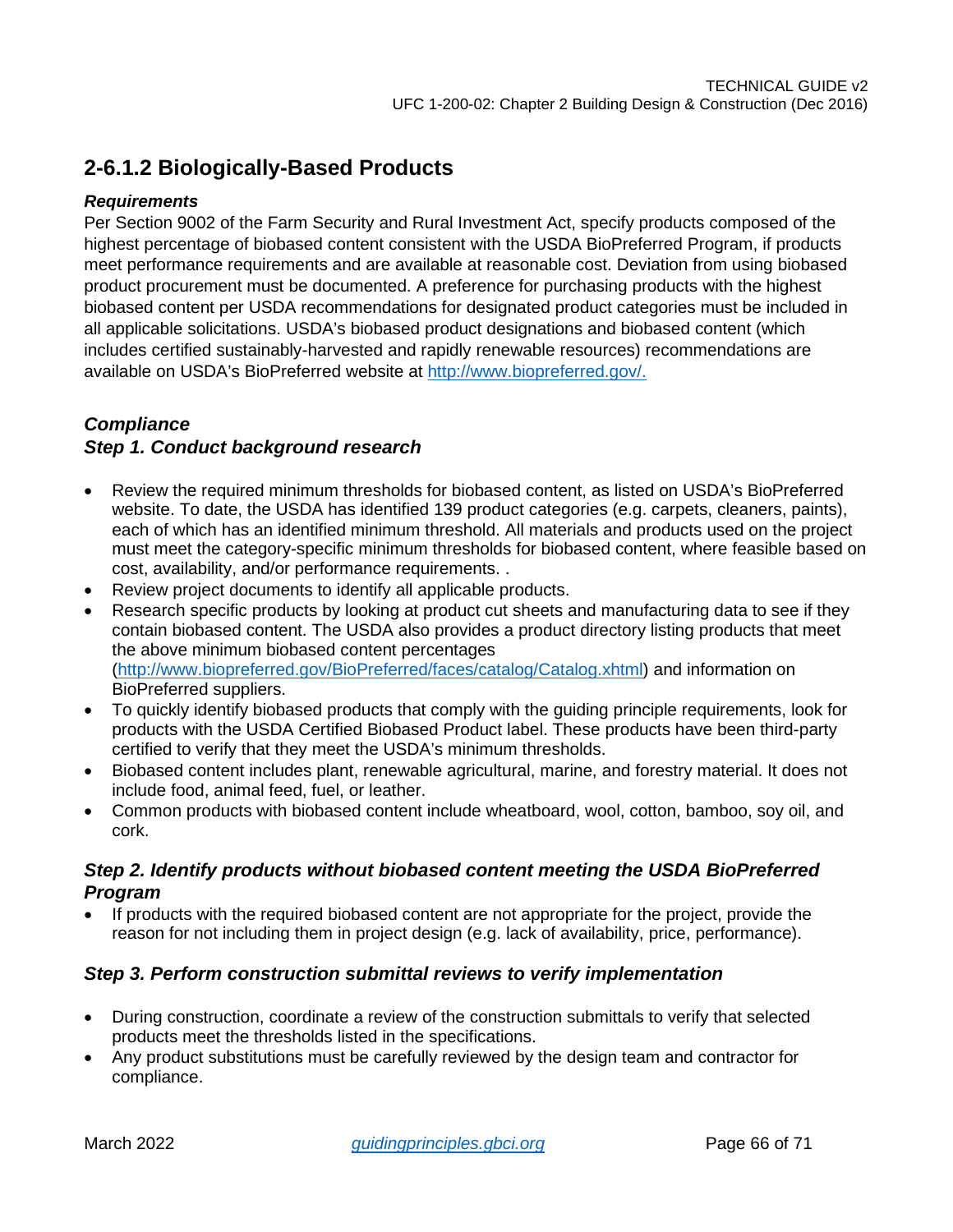### *Documentation Requirements*

Construction Submittal

### **Path One:**

- Provide a list of products applicable to the project that are included in the BioPreferred product categories.
- Indicate the minimum biobased content recommended by the BioPreferred Program for each product and the actual biobased content of the product installed.
- Provide manufacturer's documentation (such as a letter or cutsheet) stating the biobased content of the product.
- If the biobased percentage is lower than the minimum, provide an explanation of why the requirement was not met (such as price, availability, or performance).

#### **Path Two**

- Demonstrate compliance with [LEED BD+C: NC v2009 MRc6 Rapidly Renewable Materials](https://www.usgbc.org/node/1731030?return=/credits/new-construction/v2009/material-%26amp%3B-resources) (must use USDA BioPreferred Designated products to meet credit requirement)
- Plus, demonstrate use of USDA BioPreferred Designated products to help meet credit requirement if possible

OR

- Demonstrate compliance with LEED BD+C v2009 MRc Building Product Disclosure and Optimization - [Sourcing of Raw Materials](https://www.usgbc.org/node/2616388?return=/credits/new-construction/v4/material-%26amp%3B-resources) (must use BioPreferred USDA Designated products to meet credit requirement)
- Plus, demonstrate use of USDA BioPreferred Designated products to help meet credit requirement if possible

- Not applicable for details and documentation requirements refer to section 2-1.3 Applicability and [Compliance](#page-4-4) of this document.
	- $\triangleright$  Shared Site Approach: Ineligible to be documented at a shared site level. Requirement must be documented for each building. For details and documentation requirements refer to section [2-](#page-7-0) [1.7 Shared Site Approach Requirements](#page-7-0) of this document.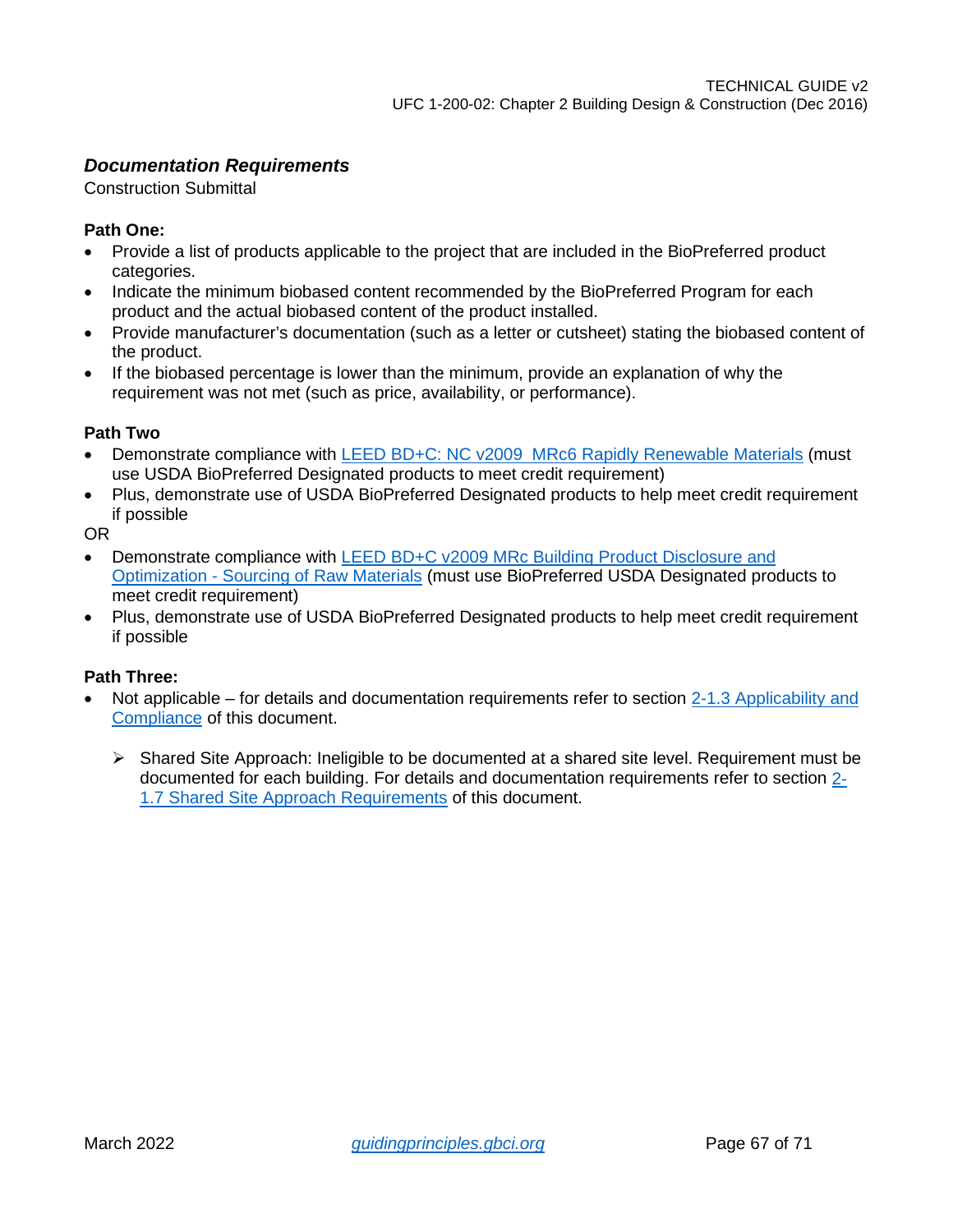### <span id="page-67-0"></span>**2-6.1.3 Ozone Depleting Substances**

### *Requirements*

Meet the requirements of UFC 1-200-02 2-6.1.3: Do not use ozone depleting substances (ODS) or high Global Warming Potential (GWP) chemicals where EPAs Significant New Alternative Policy (SNAP) has identified acceptable substitutes or where other environmentally preferable products are available for use in construction, repair or end-of-life replacement: www.epa.gov/snap.

Exceptions: Refer to UFC 3-600-01 for fire system requirements.

The Ozone Depleting Substances Requirement is not reviewed by GBCI as this Requirement is covered by general DOD policy.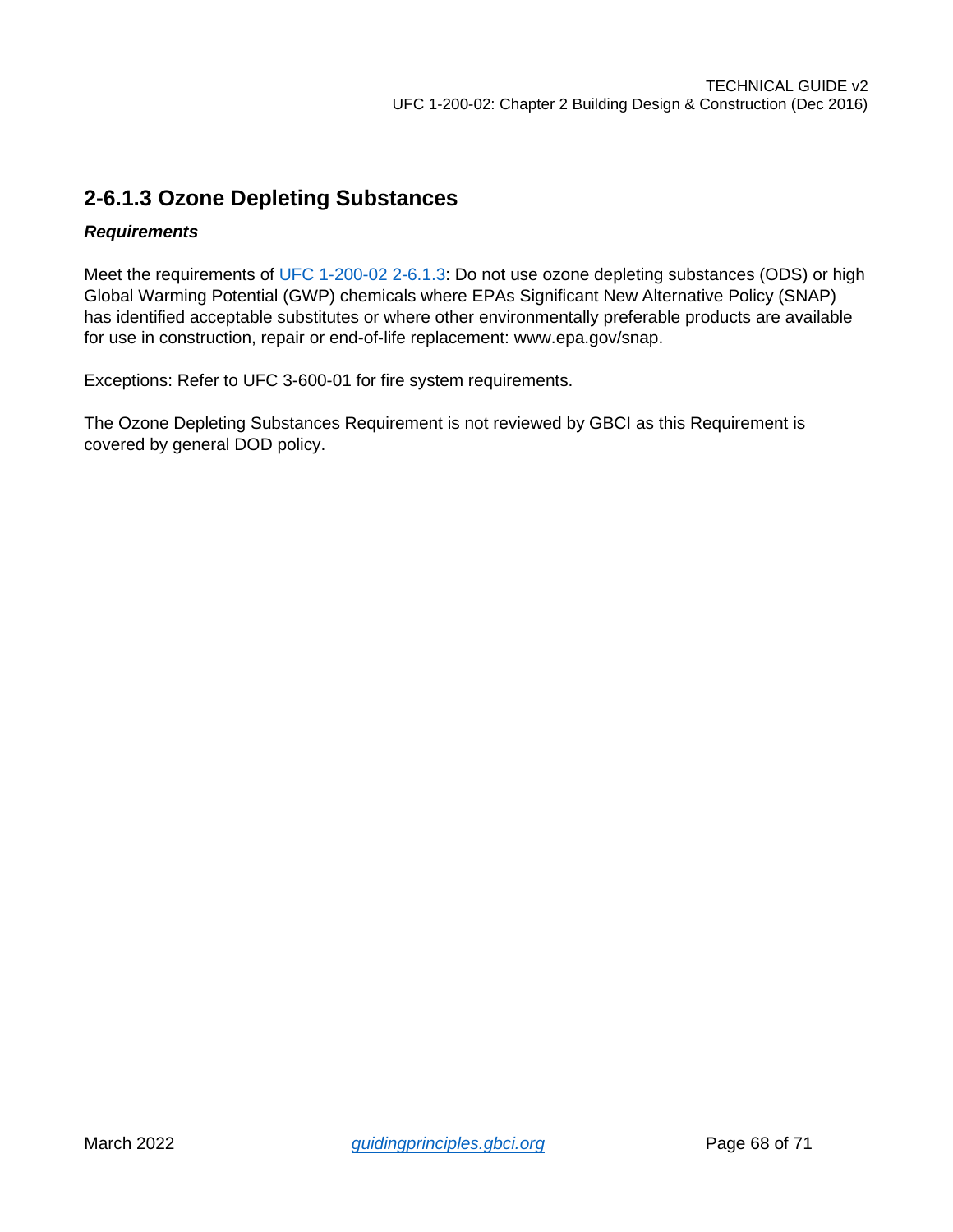### <span id="page-68-0"></span>**2-6.2.1 Storage and Collection of Recyclables**

### *Requirements*

Meet the requirements of ASHRAE 189.1 Section 9.3.4.1 (Storage and Collection of Recyclables – Recyclables), where markets or onsite recycling exist.

### *Compliance*

Step-By-Step Implementation

### *Step 1. Determine if recycling services are available*

### *Step 2. Design appropriately sized storage areas*

- Provide areas(s) that serve the entire building and are dedicated to the collection and storage of nonhazardous materials for recycling.
- The following material types must be accommodated if recycling services are available:
- **Paper**
- Corrugated cardboard
- Glass
- Plastics
- Metals

### *Documentation Requirements*

Design Submittal

### **Path One:**

- If the installation provides recycling services, provide a narrative confirming the status of collection and storage areas dedicated to nonhazardous materials for recycling, including paper, corrugated cardboard, glass, plastics, and metals. Include relevant excerpts of documentation, such as floor plans and site plans, that highlight recycling collection and storage areas.
- If the installation does not provide recycling services or only provides services for select nonhazardous materials, provide a statement from the base civil engineering office or public works office confirming.

### **Path Two:**

• Demonstrate compliance with [LEED BD+C v4 MRp Storage and Collection of Recyclables](https://www.usgbc.org/node/2614336?return=/credits/new-construction/v4/material-%26amp%3B-resources)

- Not applicable for details and documentation requirements refer to section 2-1.3 Applicability and [Compliance](#page-4-4) of this document.
	- $\triangleright$  Shared Site Approach: Eligible to be documented at the shared site level; shared central recycling facilities are acceptable, provided the space accommodates recycling produced by all buildings served. For details and documentation requirements refer to section [2-1.7 Shared Site](#page-7-0)  [Approach Requirements](#page-7-0) of this document.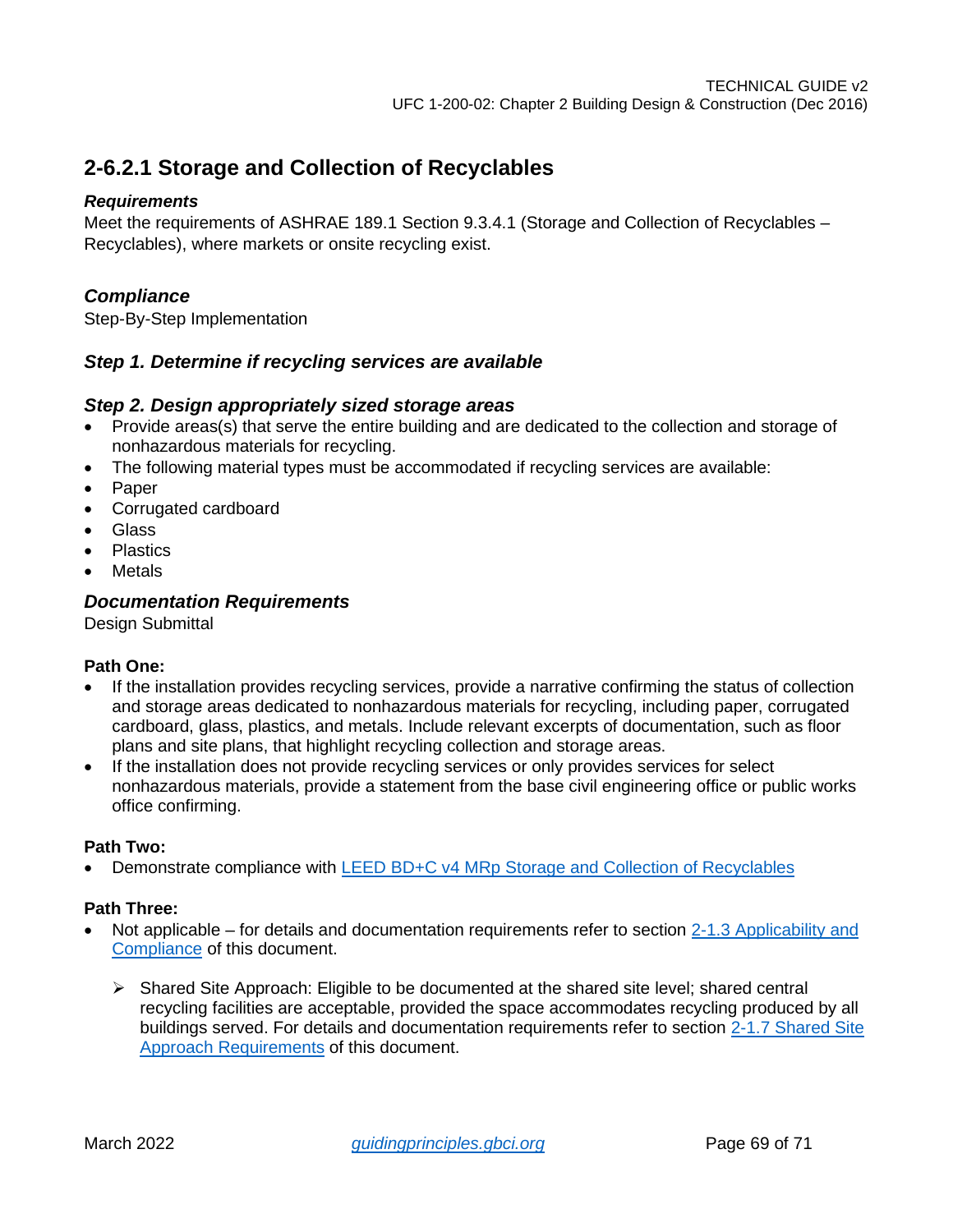### <span id="page-69-0"></span>**2-6.2.2 Waste Diversion**

### *Requirements*

Divert a minimum of 60% of the nonhazardous construction and demolition waste material from landfills.

### *Compliance*

### *Step 1. Implement UFGS-01 74 19 Construction Waste Management and Disposal*

- Review and verify that the guidance in UFGS-01 74 19 Construction Waste Management and Disposal**[27](#page-69-1)** is adhered to during the project delivery cycle.
- Create a Construction Waste Management Plan as required by UFGS-01 74 19

### *Step 2. Verify that diversion rate is at least 60%*

- To verify that the 60% threshold will be met, project teams must calculate the diversion rate periodically (e.g. monthly or bimonthly) so that adjustments can be made, if necessary.
- Diversion rate must be calculated by weight. Use the following calculation to determine the construction and demolition waste diversion rate. Diversion rate = (Total waste diverted from landfill / Total waste produced by the project) \* 100

### *Step 3. Complete Final Construction Waste Diversion Report*

### *Documentation Requirements*

Construction Submittal

### **Path One:**

- Copy of the Construction Waste Management Plan.
- Final Construction Waste Diversion Report identifying constituent materials diverted by weight from disposal and total percentage of waste diverted from landfill disposal during construction
- Haul tickets
- If 60% diversion rate has not been met, meeting minutes with the project delivery team and a copy of the E-sustainability notebook section where the missed Requirement was discussed and documented

- Not applicable for details and documentation requirements refer to section 2-1.3 Applicability and [Compliance](#page-4-4) of this document.
	- Shared Site Approach: Eligible to be documented on a shared site level if buildings are built or renovated under the same construction contract. For details and documentation requirements refer to section [2-1.7 Shared Site Approach Requirements](#page-7-0) of this document.

<span id="page-69-1"></span><sup>27</sup> <https://www.wbdg.org/FFC/DOD/UFGS/UFGS%2001%2074%2019.pdf>